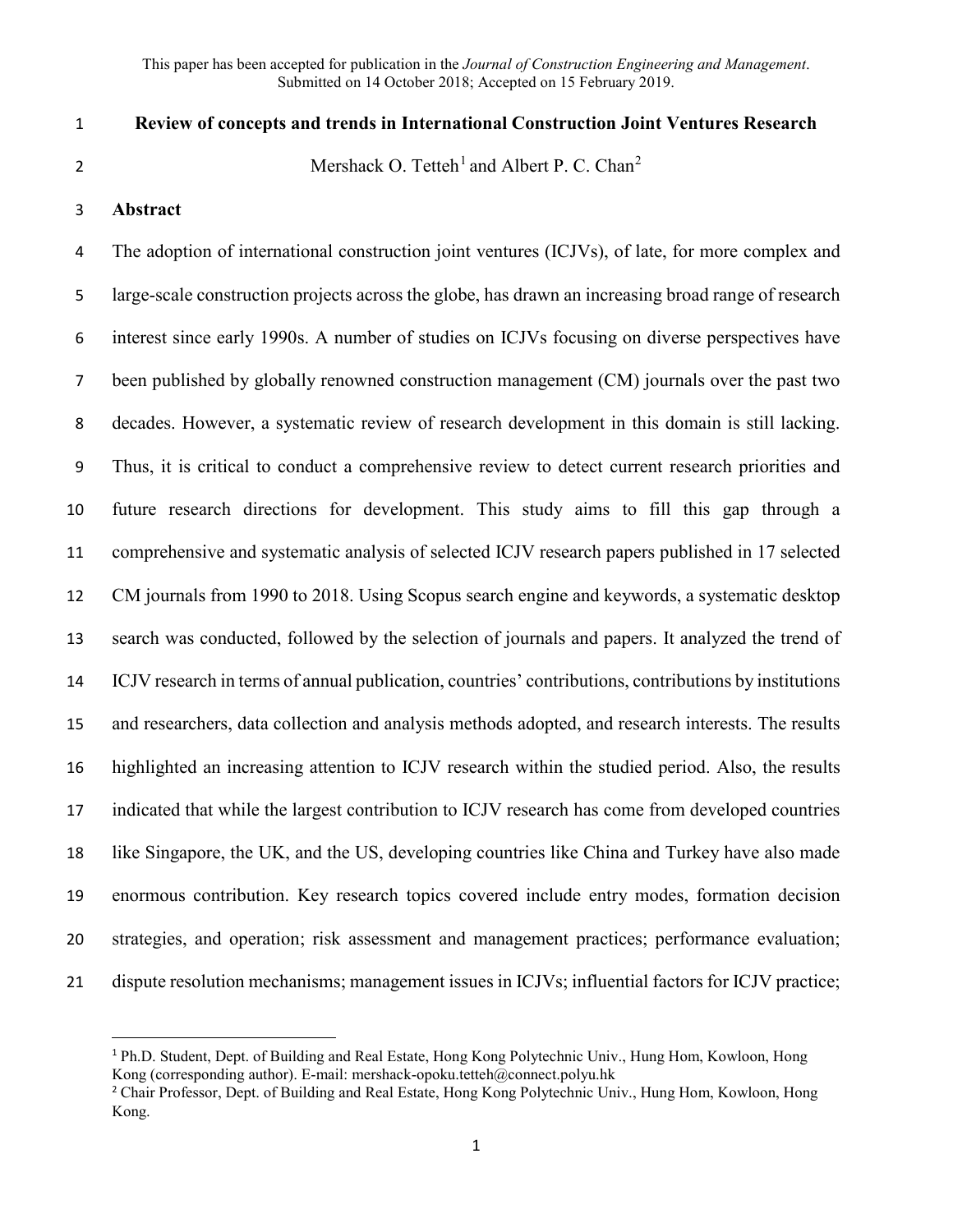and technology transfer. This study also suggests useful directions for future research. The findings provide in-depth understanding of ICJV research to practitioners and researchers and stimulate future research based on the identified gaps.

 **Keywords:** International construction joint ventures; Construction industry; Construction management; Literature review; Research trends.

## **Introduction**

 The collaboration of multinational construction firms as International Construction Joint Ventures (ICJVs) has become popular in the global business environment today (Ozorhon et al. 2007). Its attractiveness to global industry players is because of the demand for bulk market opportunities, and other related benefits (Gale and Luo, 2004; and Zhang and Zou, 2007). ICJVs have extensively been utilized for more complex and large-scale construction projects including: off-shore oil exploration and production, design and real estate development, industrial projects, urban public facility projects and underground rail construction (Harrigan, 2003; and Hwang et al., 2016). Ultimately, the expansion of its adoption has resulted in a more complex web of construction organizations, necessitating great attention to successful operations and management. Hence, there have been a number of studies on ICJVs with diverse focus from both the perspective of developed and developing countries (Gale and Luo, 2004; and Razzaq et al., 2018). For instance, Mohamed (2003) encapsulated some key research interest in published works on ICJVs as motivations behind ICJV formation; related benefits and disadvantages; critical success factors (CSFs); and risk analysis and management. Likewise, Ozorhon et al. (2008) identified similar clustered focus from a small group of studies on ICJVs as risk management; factors affecting the performance of ICJVs; and management related issues.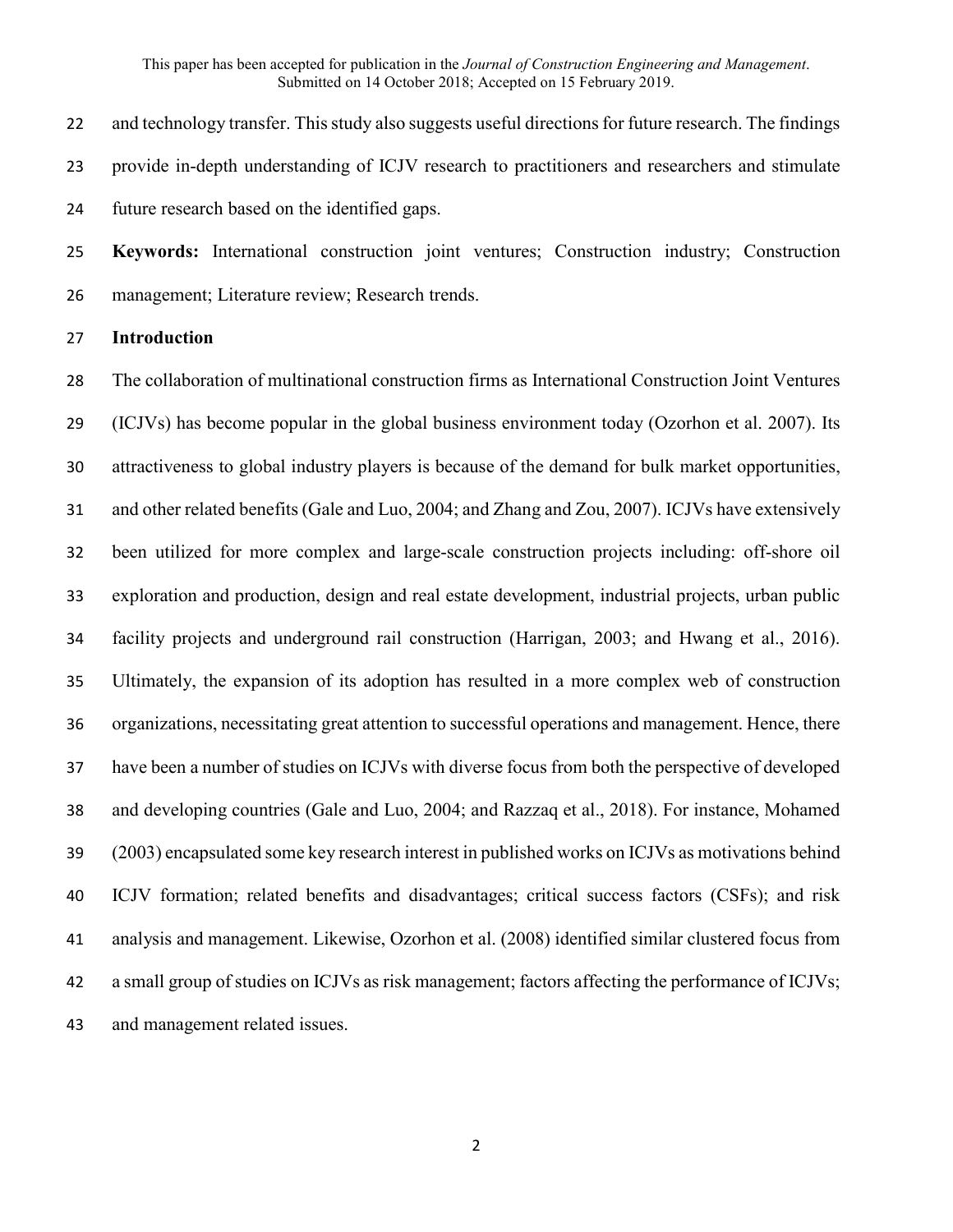The existing literature is concealed with highly diversified topics that hinder the recognition of research efforts in the area. Therefore, a systematic and comprehensive examination of the existing literature on ICJV studies is needed to enhance the understanding of the ICJV concept and pave the way for future researchers to undertake more efficient and intensive research. According to Cohen et al. (2002), one of the ways through which scholars can influence industrial practice and inform policymakers is publication of research papers and reports. While other countries might benefit from the research outputs from a particular country, the number of research outputs and publications from a particular country on a certain topic has a key role in advancing industrial development on that topic in that country (Hong et al., 2011). Darko and Chan (2016) emphasized that it is important to keep a track record of publications on a specific topic in different locations in order to devise strategies for advancement where required. While Hong and Chan (2014) reviewed the literature on joint ventures in construction, their study has a number of limitations. First, it did not analyze joint ventures in construction from an international perspective. Second, it did not analyze the research outputs from various locations, institutions, and authors. Third, it does not cover the literature published over the last half decade since the analysis was made of publications from 1993 to 2012. To address these limitations, the present review study aims at answering these research questions: (1) what is the annual publication trend of ICJV-related studies from 1990 to 2018? (2) what are the contributions of authors from different countries and institutions to ICJV research? And (3) what are the key research areas?

 The review of analyzing contributions made by various countries, institutions and authors has been adopted by many researchers (Yi and Chan, 2014; Li et al., 2014a; Darko and Chan, 2016) to present research trend in different construction management disciplines. However, the present study is the first to replicate this review methodology in the context of ICJV research. This review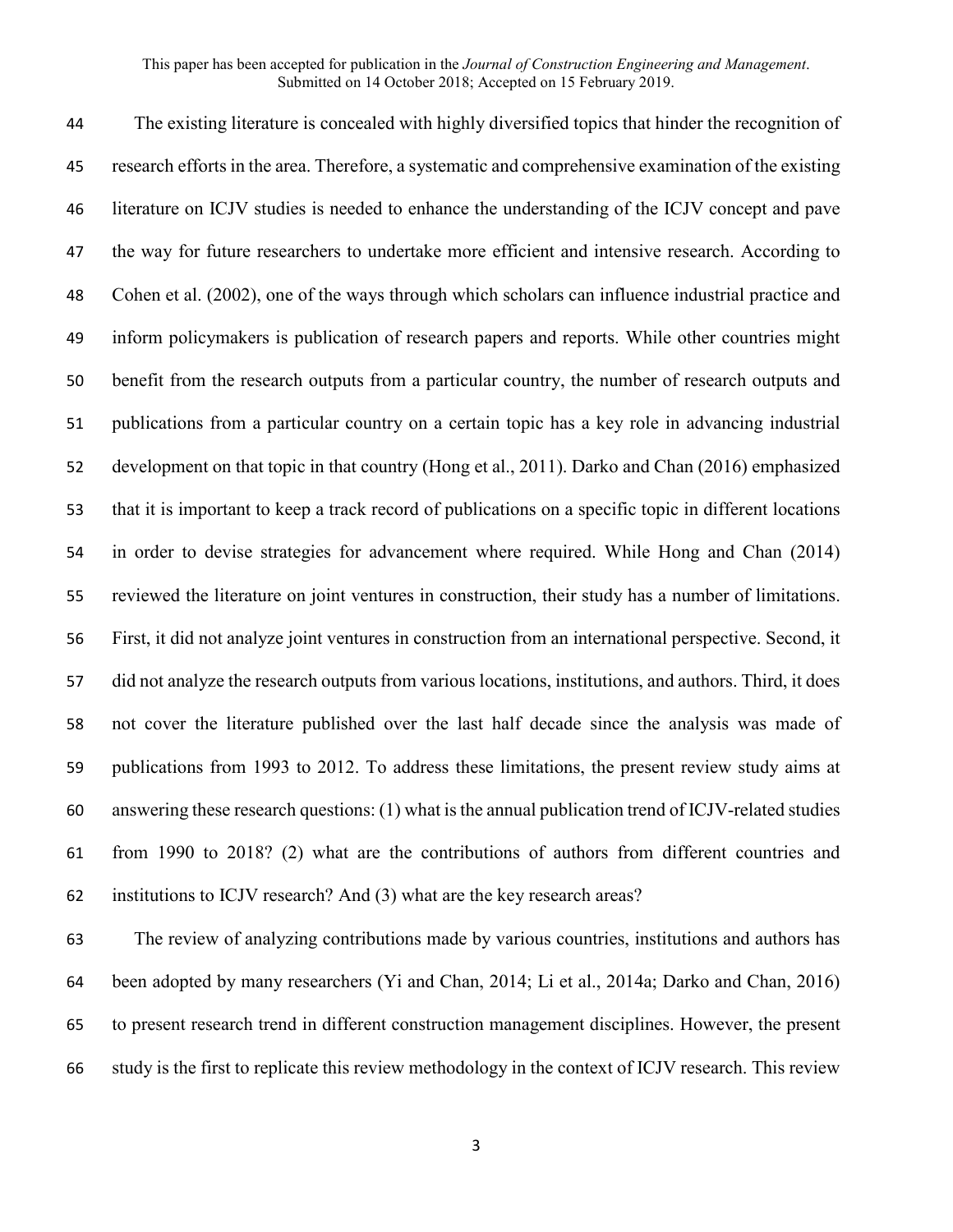study is restricted to ICJV research papers published in selected CM journals from 1990 to 2018 (as of end of August). In the academic discipline, it is useful for especially firsthand researchers to investigate and understand research developments on a selected topic for exploration by focusing on papers published in academic journals (Hong et al., 2011; and Tsai and Lydia Wen, 2005). This study provides invaluable insights for researchers and practitioners to appreciate ICJV research trends and developments and expand the knowledge in the field.

# **ICJV Definition: A Global Perspective**

 A number of unrelated definitions of the term "Joint Ventures (JVs)" exist in the literature (Hong and Chan, 2014). In the international business literature, it is viewed as a long-term relationship between two or more legally distinct organizations who combine complementary resources for a long-term benefit, under a common legal law system (Tomlinson, 1970; and Geringer, 1988). Thus, there is a creation of the newly incorporated company where each has an equity position (Killing, 1988). In the view of Garbs (1988), from the construction industry perspective, JVs exist for a limited period with the objectives of undertaking procurement works, engineering, consulting, construction and construction management services through resource collaboration. The NJCC for Building (1985) added that, for JVs in construction, partnering companies have joint and several liabilities for their contractual commitments to the client. This was reinforced in Kreitl 84 et al.'s (2002) study that, there is a contractual relationship between the client and the joint venture. Accordingly, a construction joint venture (CJV) turn up to be one project or typically a short-term agreement (Badger et al. 1993). It can also be formed either with a limited objective or without a time limit (Kreitl et al. 2002). Hong and Chan, (2014) defined CJVs as the marriage between at least two firms who join forces together in pursuit of Architectural, Engineering and Construction projects. It becomes "international" where the headquarters of at least one partner is situated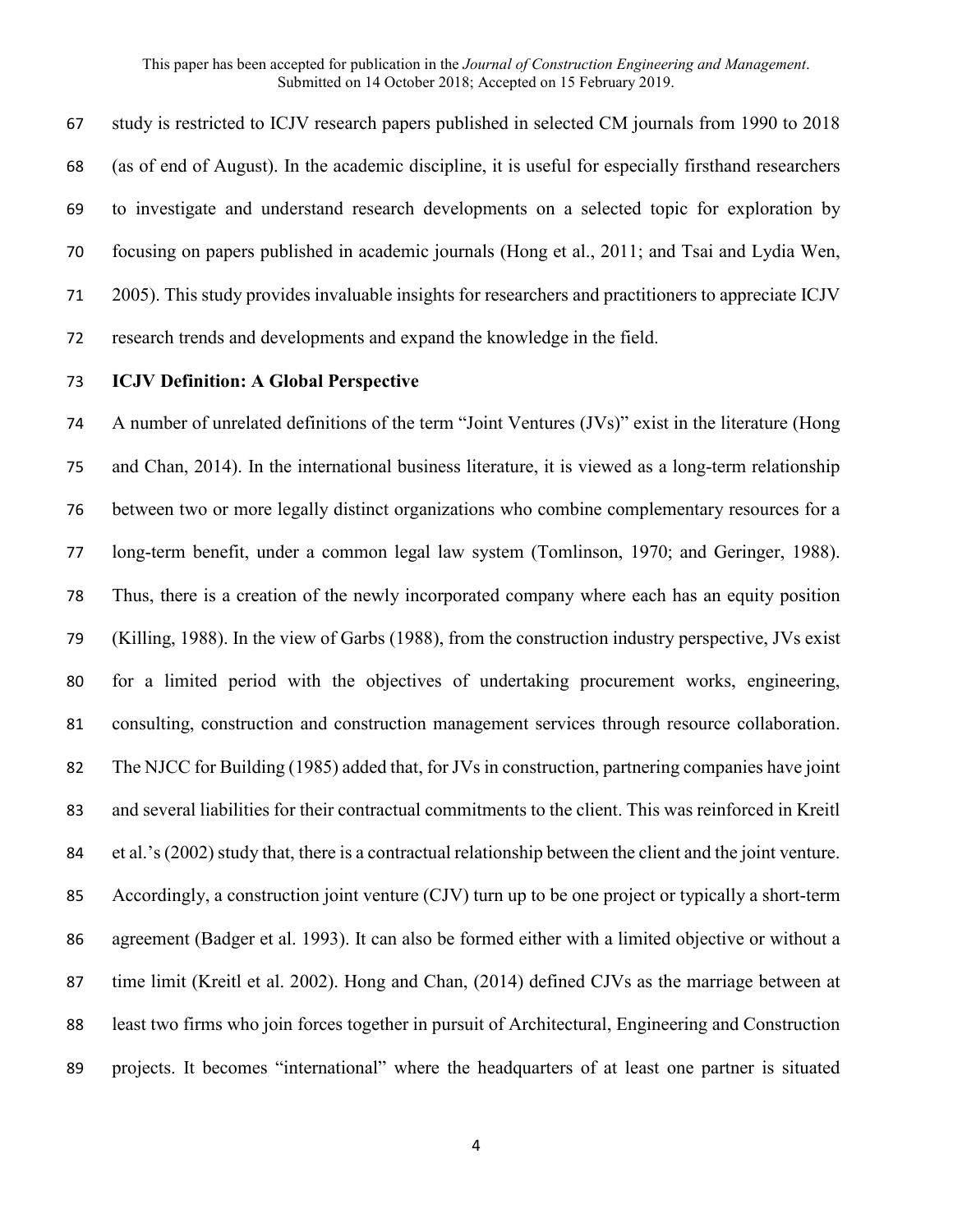outside the venture operation country (Geringer and Hebert, 1989). In the same vein, Girmscheid and Brockmann (2010) also argued that, if the partners come from different countries, then we talk about an international joint venture (IJV). In addition, Girmscheid and Brockmann (2010) pointed out that, when the employer or client becomes part of the JV system through a construction contract, then we have ICJV. With a plethora of studies on JVs and IJVs, literature on ICJVs are scarce (Contractor and Lorange, 2002). Therefore, Girmscheid and Brockmann (2010) proposed a framework to clearly distinguished IJVs and ICJVs. The noticeable characteristic between the two per their definition is that IJVs particularly takes the form of equity joint ventures, and ICJVs are contractual joint ventures (i.e. regulated by both the JV contract and construction contract signed with the client). The differentiation of the two was based on their contractual regulations and the extent of duration. As equity joint ventures are regulated by a corporate and a joint venture contract with an unlimited period to develop and grow, contractual joint ventures are defined by two different contract arrangement as indicated earlier. Contractual joint ventures also undergo growth cycle, however, with limited time period as construction contract defines the task, budget and time precision (Gale and Luo, 2004; Prasitsom and Likhitruangsilp, 2015). This is depicted in figure 1. (Insert Figure 1)

 Therefore, this study falls under the defined scope of ICJVs established by Girmscheid and Brockmann (2010) and Hong and Chan (2014) to determine the research trend and gaps for further studies.

**Research Methodology**

 A review methodology adopted by previous researchers Darko and Chan (2016) and Oppong et al. (2017) was used in searching and selecting suitable research output for this review. The research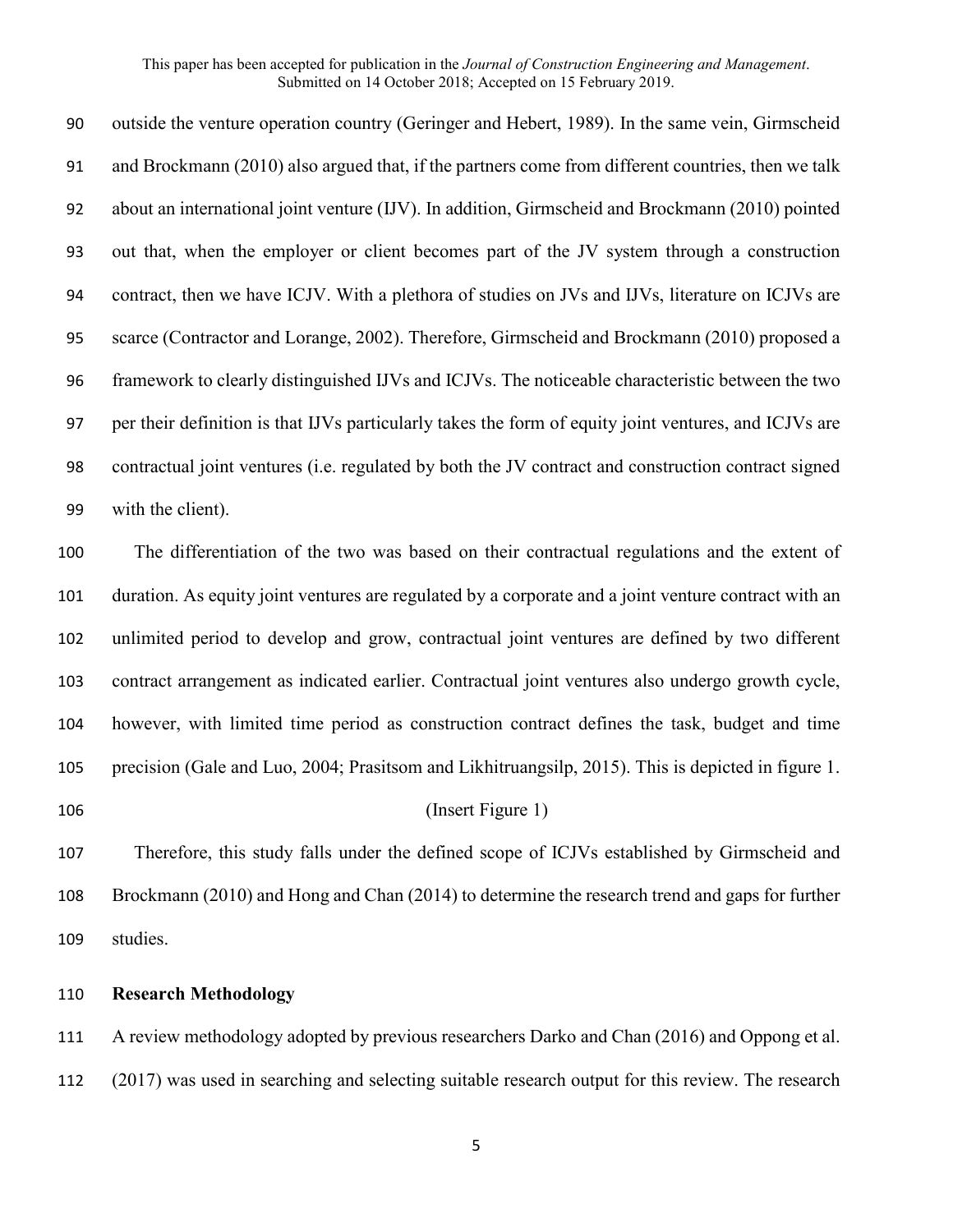process is shown in Fig. 2. ICJV-related literature published in selected CM journals from 1990 to 2018 were gathered and systematically examined to provide awareness of the current ICJVs research trend, as well as identify key areas for future research. ICJVs has gained popularity both in academia and industry since 1990 (Luo, 2001; and Hwang et al., 2017). Additionally, papers obtained during this period provide a good picture of the historical and current trends in ICJVs research. The entire study approach began with the selection of construction management journals with the help of the Scopus search engine and some related keywords. This was followed by the selection of relevant papers from targeted CM journals through some set of parameters. Afterward, a critical analysis of the papers was carried out. An in-depth explanation of the various stages is given in the following sub-sections.

# *Selection of Construction Journals*

 CM journals that have published ICJVs-related papers from 1990 to 2018 were consulted for this study with the help of Scopus. Scopus has been widely used in similar studies on a variety of topics in the literature (Hong and Chan, 2014; Bao et al., 2018; Khoshbakht et al., 2018). The Scopus database is comprehensive and covers publications in the broader fields of management, accounting, engineering, business, and construction (Hong and Chan, 2014). Likewise, Scopus performs well in terms of accuracy and coverage than the other search engines such as PubMed, Web of Science and Google Scholar (Falagas et al., 2008). Using Scopus, a systematic desktop search was conducted to identify and select relevant construction journals for the study.

 The search keywords used included "International Construction Joint Venture", "International Joint Ventures", "Construction Joint Ventures", "Joint Collaboration Ventures", "ICJVs", "International Construction" and was limited to the "Construction Industry", or the "Building Industry". Note that international joint ventures are broadly utilized in the business management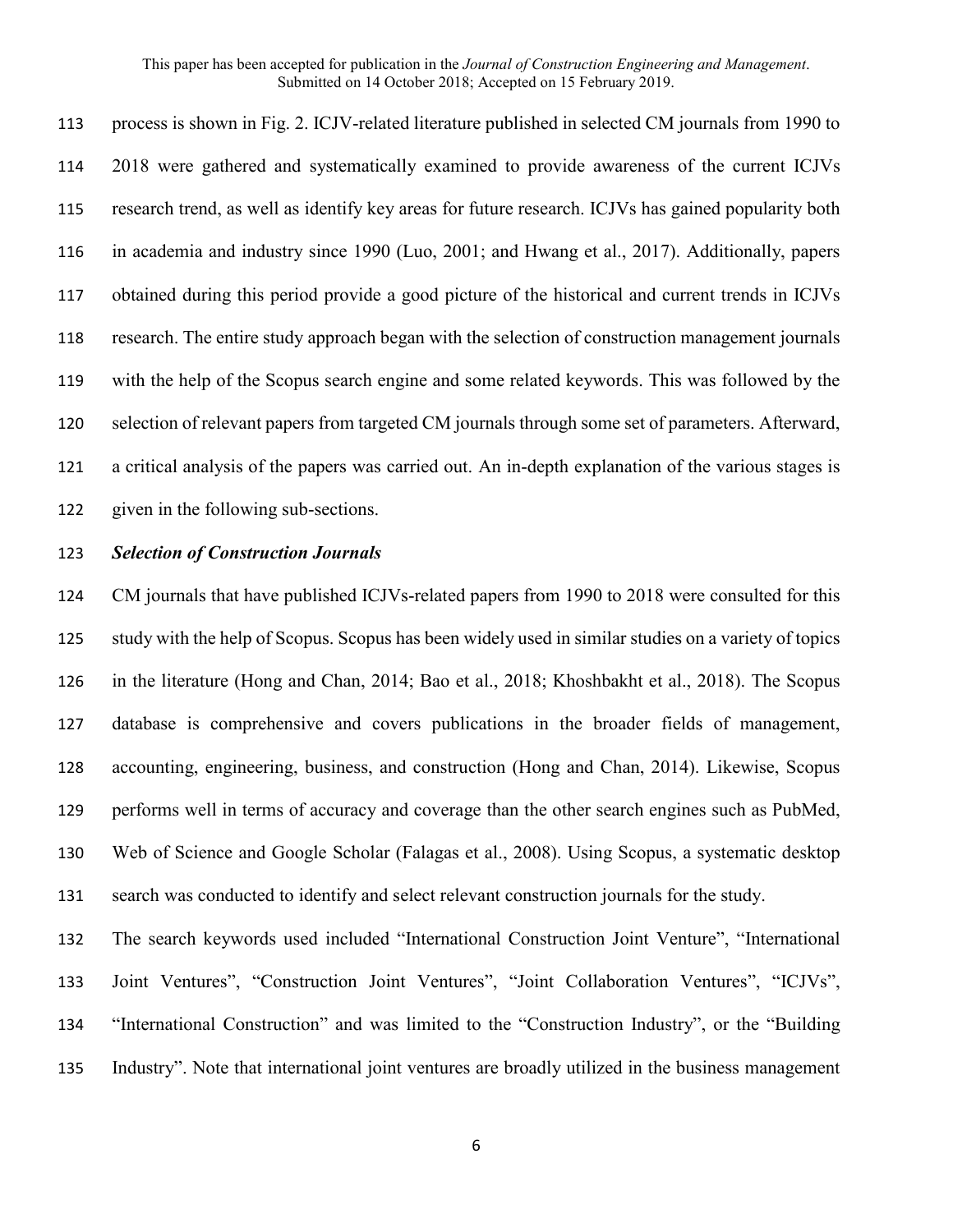field and in other management discipline. With the focus of the study, it was merely limited to the construction industry in order to retrieve ICJVs-related papers to overcome the challenge of obtaining a workable number of relevant papers for the research (Darko and Chan, 2016). The search was performed under the "article title/abstract/keywords" field of Scopus, and with document type of "article or review". A total of 374 papers were originally identified from over 50 different journals (both construction and non-construction journals showed up) (searched on August 28, 2018). The entire search code is as follows:

 TITLE-ABS-KEY ("International Construction Joint Venture" OR "International Joint Ventures" OR "Construction Joint Ventures" OR "Joint Collaboration Ventures" OR "ICJVs" OR "International Construction" AND "Construction Industry" OR "Building Industry") AND DOCTYPE (ar OR re) AND PUBYEAR > 1990 AND PUBYEAR < 2018 AND (LIMIT-TO (SUBJAREA , "ENGI") OR LIMIT-TO (SUBJAREA, "SOCI") OR LIMIT-TO (SUBJAREA, "DECI") OR LIMIT-TO (SUBJAREA, "ECON") AND (LIMIT-TO (LANGUAGE, "English")) (Search results: 374 documents (searched on August 28, 2018).

 Regardless of the restrictions, many journals focusing on unrelated domain appeared (e.g. Nursing, Medicine and Energy). Thus, journals that do not concentrate on construction management were discarded. Afterward, a total of 36 construction journals were retained for further examination. After this process, the initial number of papers (i.e. 374) reduced to 233. Due to the limited number of publications specifically in this area, and to ensure that an adequate number of research outputs are captured, and relevant papers are not missed, a direct search was conducted using the same keywords in the retained journals. The titles and previews of the outcome of each journal were briefly reviewed before deciding on their inclusion (Oppong et al. 2017). Also, note that duplicated publications were eliminated. After filtering, an additional 28 papers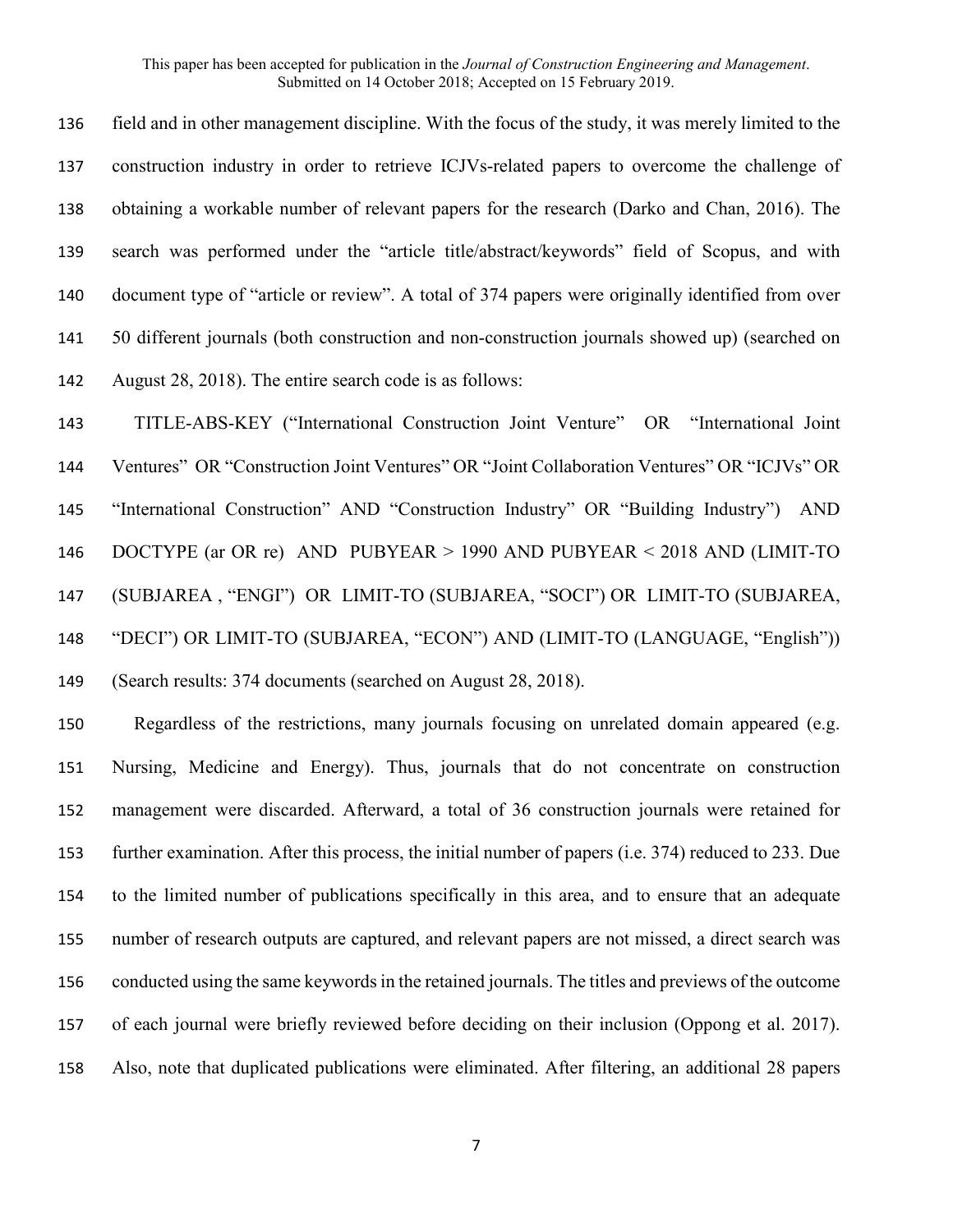were found relevant for further analysis. That is, in total, 261 papers were retained for further analysis.

# *Selection of Relevant Publications*

 After the first phase was achieved, a preliminary screening was conducted of all the 261 publications to discard book reviews, conference papers, and editorials even though they contained some valuable information. This is because, such publications do not go through rigorous examination or review process, and are not sufficiently advanced for wide dissemination in the academic community (Drott, 1995). As asserted by Tsai and Lydia Wen (2005), refereed journal papers are widely acknowledged in the academic discipline as compared to conference papers, book reviews, etc. Similar review process has been adopted by Owusu et al. (2017) and Oppong et al. (2017), and this justifies the inclusion of only refereed journal papers for the study. Thus, 246 publications were retained before collating them under their respective journals. To facilitate the relevant paper selection process, two set parameters adopted by Hong and Chan (2014); Osei- Kyei and Chan (2015); Darko and Chan (2016) and Owusu et al. (2017) were considered to reduce the number of papers retained. Hence, journals selected in this study met either one of the criteria below:

 1. The journal must have at least two papers according to the search results to reduce the possibility of ignoring relevant publications (Bao et al. 2018).

 2. The journal ranks within the top six of Chau's (1997) quality rating of construction management journals. This ranking is widely accepted and adopted by many researchers in the construction management domain.

 Finally, a total of five journals: Journal of Construction Engineering and Management (JCEM); Journal of Management in Engineering (JME); International Journal of Project Management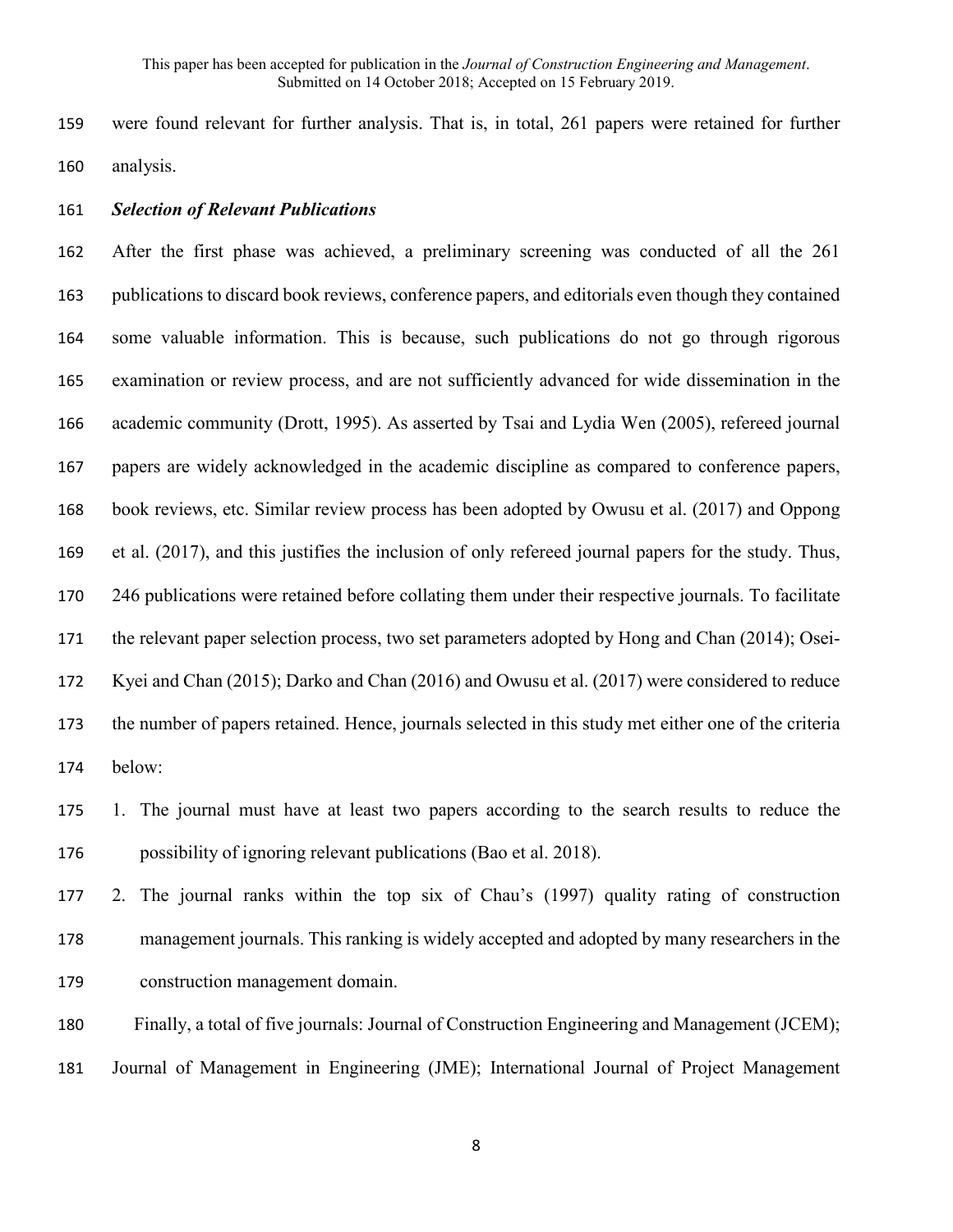(IJPM); Construction Management and Economics (CME); and Engineering, Construction and Architectural Management (ECAM) were selected contingent on the second parameter. Twelve journals: Building Research and Information (BRI); Journal of Professional Issues in Engineering, Education and Practice (JPIEEP); Journal of Facilities Management (JFM); Automation in Construction (AC); Construction Economics and Building (CEB); Advance in Civil Engineering (ACE); Journal of Civil Engineering and Management (JCEM); Canadian Journal of Civil Engineering (CJCE); International Journal of Construction Engineering and Management (IJCEM); International Journal of Construction Management (IJCM); International Journal of Civil Engineering (IJCE); and Construction and Architectural Management (CAM) that met the first criteria. Thus, 17 construction journals were selected for the study. After this exercise, the 17 construction journals captured 231 articles; nonetheless, there was a

 possibility that unrelated papers still appeared; because they met some of the keywords. Therefore, a robust and comprehensive examination was conducted by reading the abstract and whole document of each of the 231 papers to filter out irrelevant papers. Note that, publications that did not fully or partially satisfy the subject matter were excluded. After filtering, a total of 53 papers formed the basis of the review. Table 1 explicitly summarizes the targeted journal papers that were finally selected for the review.

 In all, the 53 identified papers highly stand in a better position to provide an in-depth understanding of the current status and present knowledge gap for further studies as it relates positively with past similar collaboration reviews presented in CM literature. Osei-Kyei and Chan (2015) for instance presented a literature review with 27 papers on critical success factors (CSFs) for implementing construction public-private partnerships (PPP). With 26 papers, Yu et al. (2018) presented a review on social responsibility factors for sustainable development in public-private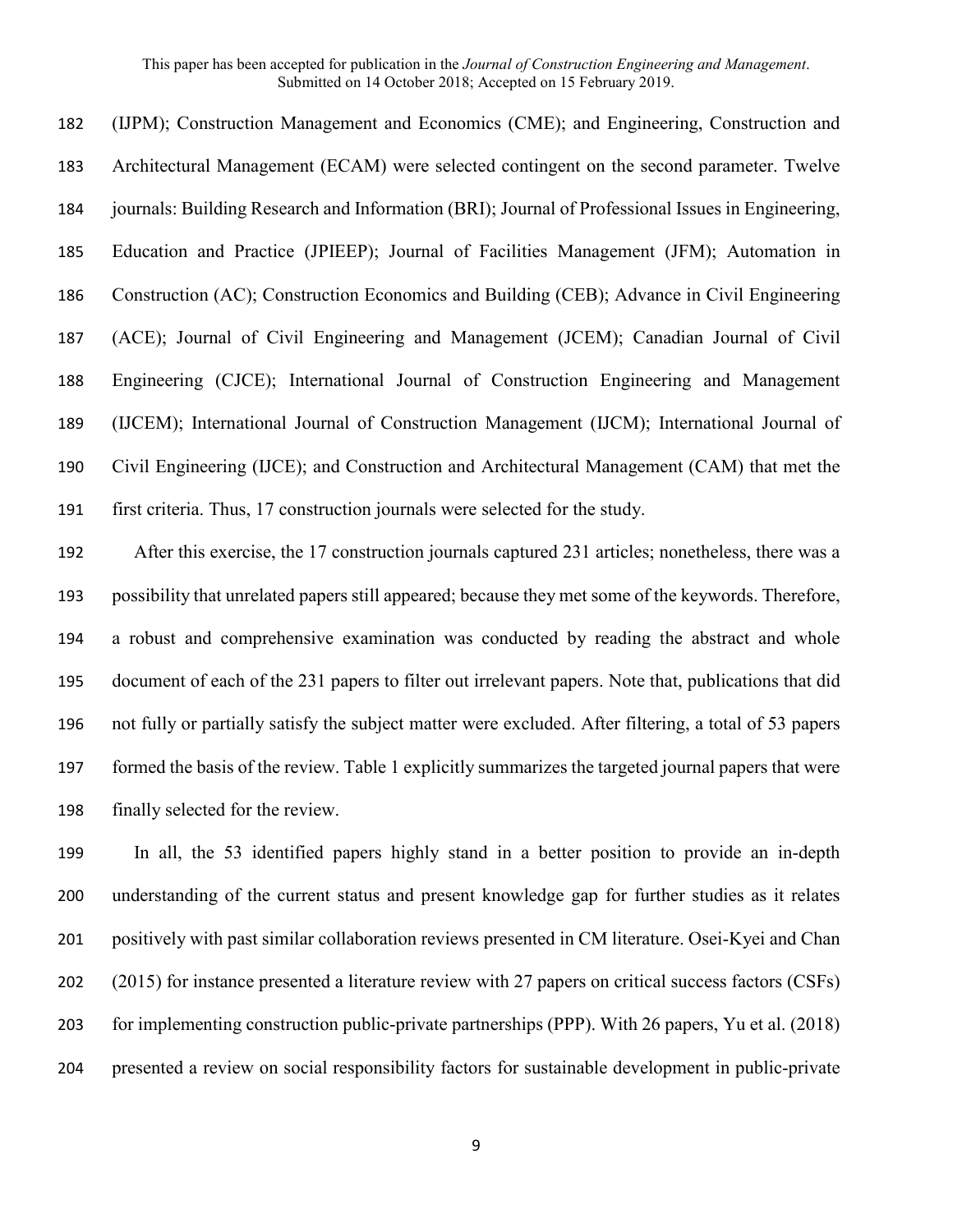| 205 | partnerships. Owusu et al. (2017) also used 37 papers to present a review of the causal factors of      |
|-----|---------------------------------------------------------------------------------------------------------|
| 206 | corruption in construction project management. Also, with 17 papers, Dwaikat and Ali (2016)             |
| 207 | presented a review of empirical evidence on the cost premium of GBs. More importantly, the small        |
| 208 | sample size could be attributed to the fact that, ICJVs-related publications are limited. Better still, |
| 209 | the 53 papers could provide knowledgeable information on ICJVs.                                         |
| 210 | (Insert Figure 2)                                                                                       |
| 211 | (Insert Table 1)                                                                                        |
| 212 | <b>Determining Contributions Examination</b>                                                            |
| 213 | Notwithstanding the limited studies conducted in ICJVs, there exist an appreciable contribution to      |
| 214 | both industry development and research progress through research publications (Cohen et al.             |
| 215 | 2002). It is of the belief that the number publications in a specific research area and conducted in    |
| 216 | a particular country prove the extent of industrial practice and its application in the country (Hong   |
| 217 | et al., 2011). Accordingly, it is imperative to analyze the contributions of each researcher, country,  |
| 218 | and institutions to better understand a particular research domain, in order to record the              |
| 219 | achievements of past researchers and advance on their contributions.                                    |
| 220 | Adopting scoring methods employed by earlier researchers to conduct similar reviews studies             |
| 221 | in different CM journals (Yi and Chan, 2014; and Darko and Chan, 2016), the contributions of            |
| 222 | authors, country and institutions was quantitatively analyzed and ranked in this paper. With            |
| 223 | reference to Howard et al.'s (1987) widely adopted formula, contributions of multi-authored             |
| 224 | publications from different countries were calculated. The reliability and suitability of the formula   |
| 225 | is guaranteed as posit by Darko and Chan (2016), due to its widely used. From equation (1) below,       |
| 226 | in a multi-authored paper, credits were proportionally divided among authors with the higher score      |
| 227 | given to the first author, followed by the second author and the third in that order. For example, if   |

a paper is published by a single author, the author will receive a score of 1.00; if a paper is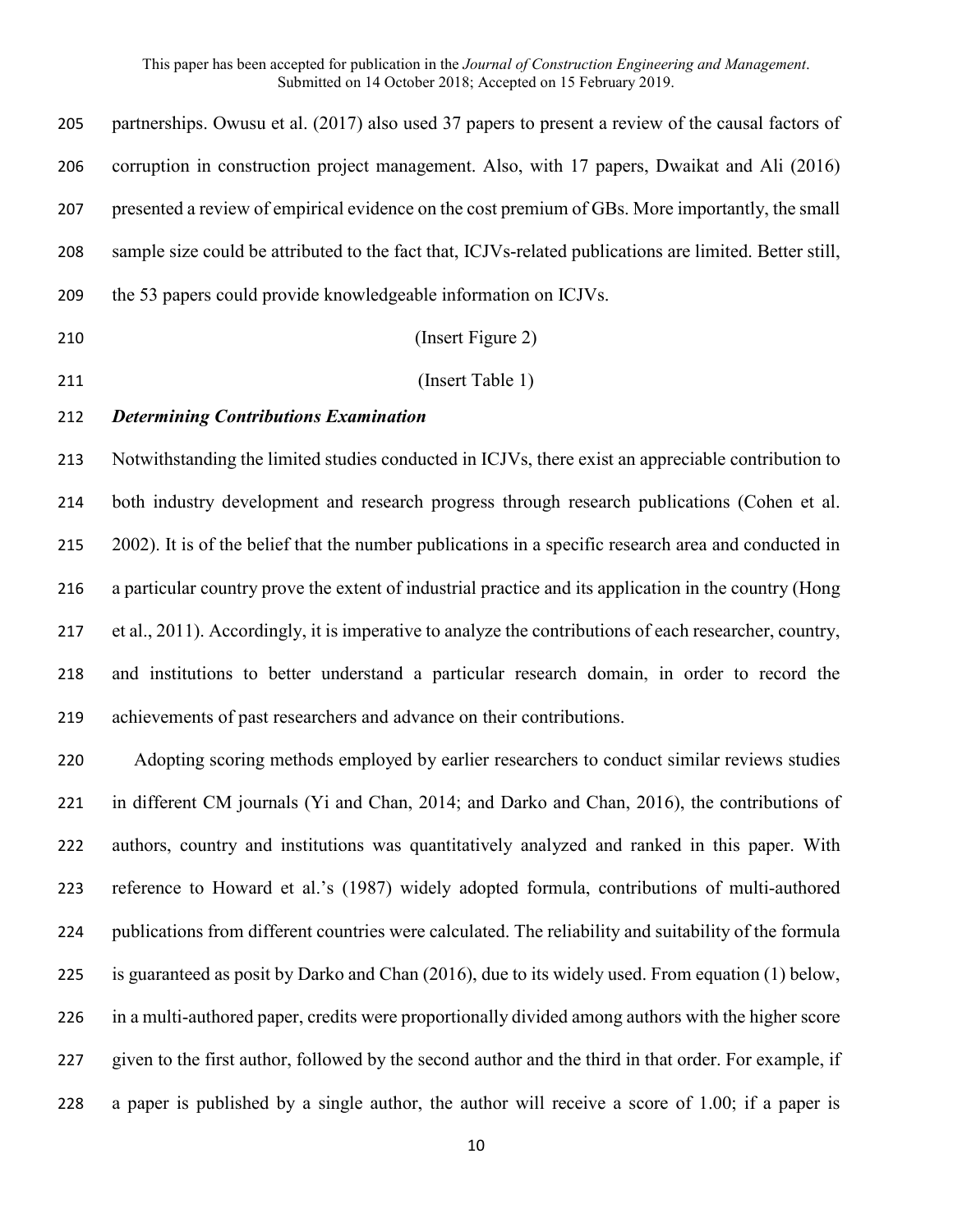published by four authors, in a descending order, they will receive a score of 0.42, 0.28, 0.18 and 0.12 respectively (*see* Table 2).

Score = 1.5− ∑ 1.5 − =1 …………………………….(1)

 Where *n* denotes the number of authors for a particular paper and *i* denotes the order of specific authors. With each paper representing a score of one point, a detailed score matrix for authors is presented in Table 2. The accumulated score for each country, institution, together with the authors was computed, ranked and analyzed based on the score matrix.

(Insert Table 2)

# **Analysis and discussion of results**

 The results presented in this paper cover exclusively publications obtained from the sampling approach discussed in the third section. This clearly puts a great emphasis on the findings when interpreting the results. For instance, the condition that the identified contributors to ICJV research as the most important contributors can vary is largely permitted (*cf* Darko and Chan, 2016). The following sub-sections captures the annual publication trend, various countries contributions, institutions and authors contributions as well as the research topics covered over the years.

# *Overview of ICJV Publication Trend*

 Fig 3 depicts the annual distribution of ICJV-related articles that were published between the year of 1992 to 2018. From the figure below, as indicated in previous studies, ICJVs started to gain popularity in the academic discipline from 1992 (Hwang et al., 2017). Likewise, between 1999 to 2010, demonstrates an ever-increasing publication trend of ICJV studies. Of the 53 identified ICJV-related publications 35 number of articles were published between that period indicating the increasing devoted attention that the ICJV discipline received from researchers. Similar results were reported by Hong and Chan (2014). However, nine papers were published in 2008, a peak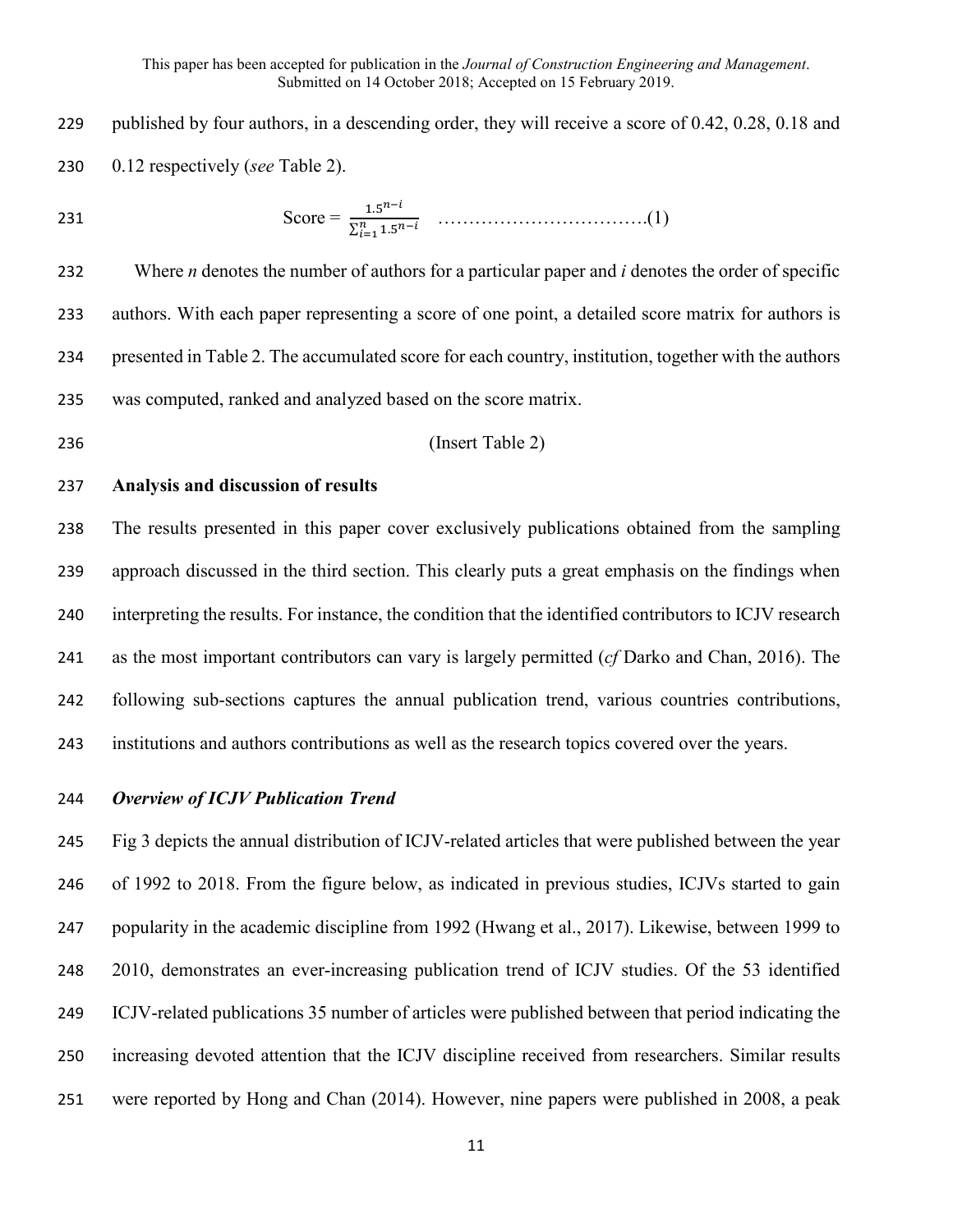within the studied period. Comparatively to the industrial practice of ICJVs, this might be the 253 period (within the first 10 years of the  $21^{st}$  century) where the industrial practices of ICJVs and innovations progressed as emphasized by Hong et al. (2011). A study by Do and Lee (2012) on the key factors of successful joint ventures in Korea – two different case scenarios – supports the assertion of the relatively mature practice of IJVs in the construction industry within the specified period. It is within this period that a greater number of publications focused on risk assessment and management strategies in the discipline, as a result of the risky nature of this hybrid collaboration arrangement.

 Table 1 indicates that CME, JCEM, JME, IJPM, BRI and JPIEEP journals published the highest number of ICJV-related articles during the study period. CME JCEM and JME have the highest number of publications than any other journal. That is 12, 8 and 7 respectively. This clearly shows that these three journals have the most significant contribution to the ICJV discipline. After the increased publication period (i.e. 2010), there have been an unstable and reduction in the number of ICJV research publications from 2010 to 2018 (as of end of August). However, there is a great potential for increase due to the increase in practice of this hybrid-collaboration form (Hong and Chan, 2014).

# (Insert Figure 3)

## *Contributions of Countries of Origin, Institutions, and Researchers to ICJV Research*

 As mentioned earlier, in determining the country of origin and contribution of institutions, the individual scores of all authors coming from the same country were computed to obtain an overall score. For instance, if author 'X' published two different papers involving two authors (i.e. author 'X' and 'Y') from different countries, and in the papers, author 'X' appeared first and second 274 respectively, in computing the score for author 'X', from the score matrix, author 'X' is scored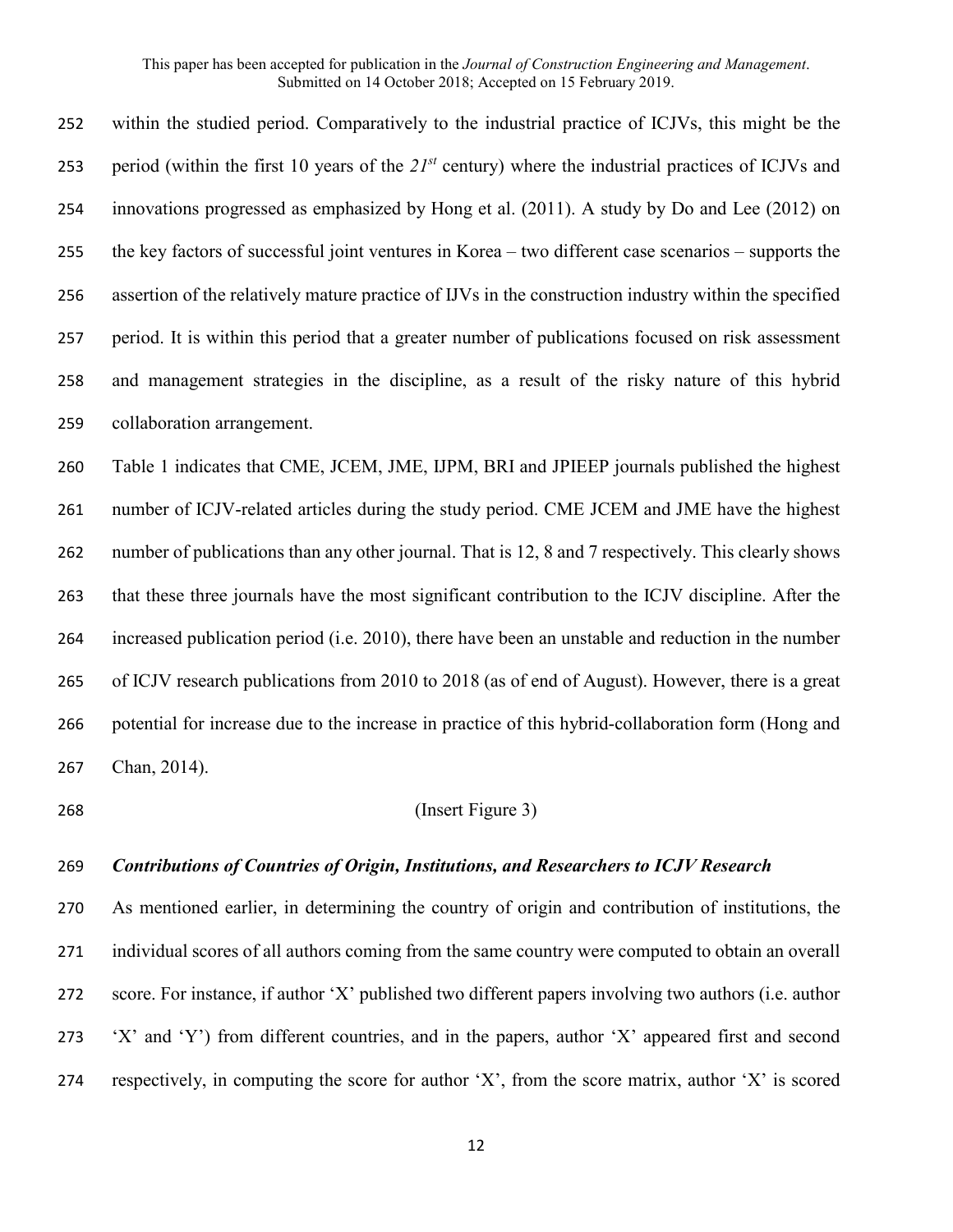one point (0.6+0.4) each for the country and institution. Table 3 summarizes together the overall score for each country of origin in addition to the number of researchers, institutions, and papers produced.

 The results indicate that Singaporean researchers dominated and have contributed much to the ICJV studies. In overall, researchers in Singapore were involved in 14 papers and accumulated an overall score of 11.5. Following in the descending order, countries that have contributed significantly to ICJV research are: China, Turkey, USA, UK, Hong Kong, Australia, and Taiwan obtained a contribution score of 8.36, 7.15, 6.70, 6.00, 4.32, 3.32 and 2.84 respectively. Unsurprisingly, both the developed and developing countries have contributed much to ICJV research and bulk of the studies were from the Asian countries. Literature explicitly confirms that many of the countries for instance Singapore, Taiwan, China, and Hong Kong engage in large and complex infrastructure projects (such as, Sea bridges, underground rails construction, skyscrapers etc.), which requires high-level of civil engineering technologies and a large amount of capital (Zhao et al. 2013; Hwang et al. 2014; Liang et al. 2018). Typical examples include the channel tunnel between the United Kingdom and France, the Taiwan high-speed railway, the expressway system in Bangkok or the Three Gorges Dam in China (Girmscheid and Brockmann, 2009). A more recent example is the Hong Kong-Zhuhai-Macau Bridge (a large-scale island and tunnel engineering project) jointly developed by three regional governments of Guangdong Province, Hong Kong Special Administration Region and Macau Special Administration Region (Liang et al. 2018). Also, legal regulations (local content policy) and government insistence promote this joint collaboration (Gale and Luo, 2004; Zhao et al. 2013). For instance, in Singapore, the government encouraged foreign firms to form ICJVs with local contractors through the introduction of the Preferential Margin Scheme (PMS) (Zhao et al. 2013; Hwang et al. 2014).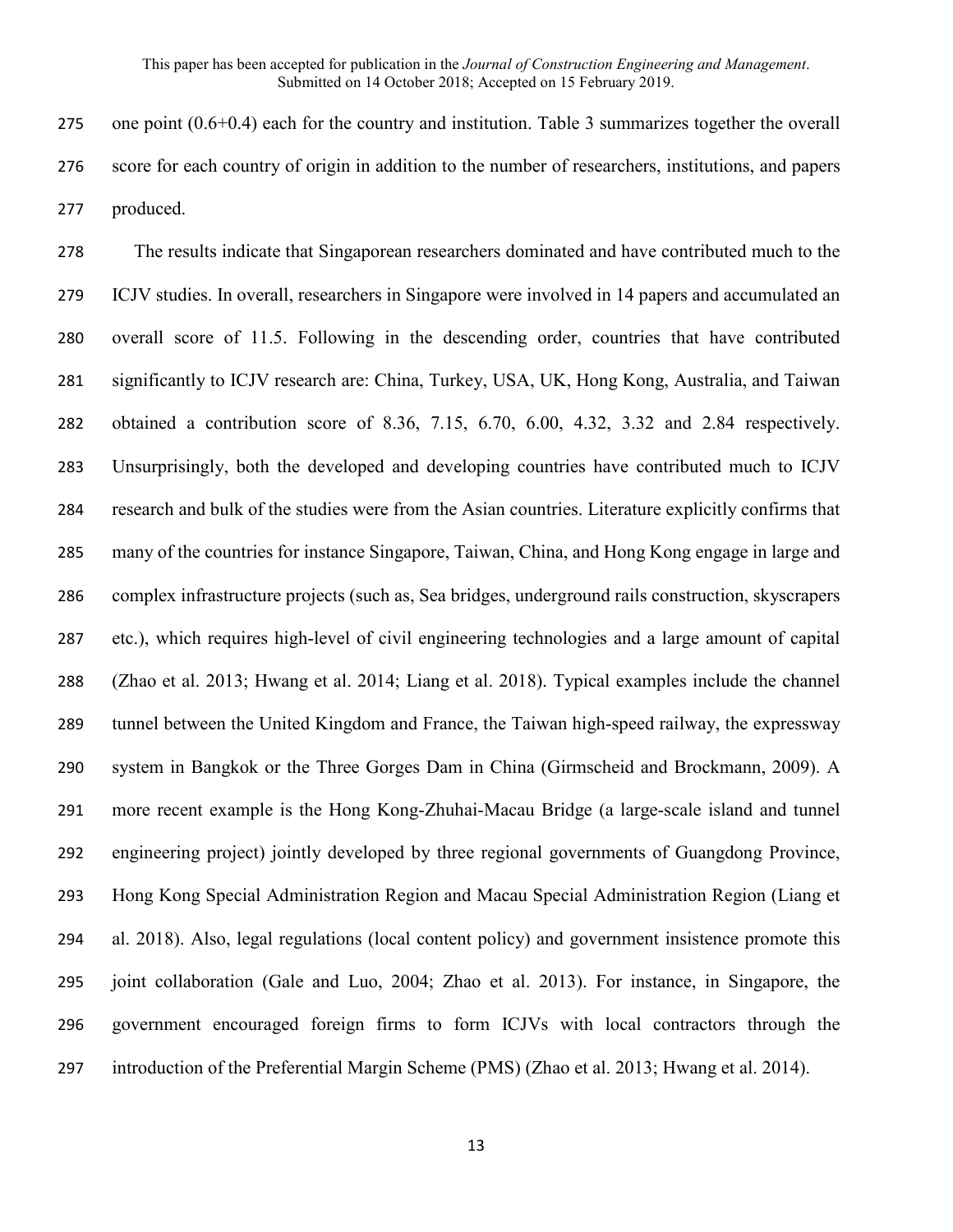# (Insert Table 3)

 Widely adoption of this collaborative arrangement in those countries puts a great emphasis on the advancement of ICJV studies in this location. Similarly, countries like Malaysia, South Africa, Thailand, Austria, Finland, Pakistan, Nigeria, etc. have also made a great attempt in increasing ICJV research, with a contribution score of 1.00 each. Generally, in terms of research, the developing countries have received the limited attention of ICJV-related studies which implies that the extent to which industrial innovation and practices are progressing in the research area is slow. This creates the impression that multiple factors hinder research contribution in the developing countries. It could be because of immature publication culture or the high failure rate of such hybrid collaboration as literature pronounced due to management control challenges, unreliable local partners, the unpredictability of local environment etc. which deters it adoption to drive academic research. However, the overall results show a dedicated effort by researchers from different parts of the world and institution to contribute significantly to ICJV research for the studied period.

 Table 4 presents the top 10 institutions publishing ICJV papers in the construction field. Also, the origin of the research centers, number of authors and papers are well presented. Research institutions that have contributed most to ICJV research include Nanyang Technology University (Singapore), Illinois Institute of Technology (US), Southeast University, Nanjing (China), Middle East Technical University (Turkey), National University of Singapore (Singapore), and Hong Kong Polytechnic University (Hong Kong), with a contribution score of 4.66, 3.60, 3.57, 3.43, 3.41, and 2.00 respectively. Predominantly, Asian institutions still dominate in the study area as mentioned earlier.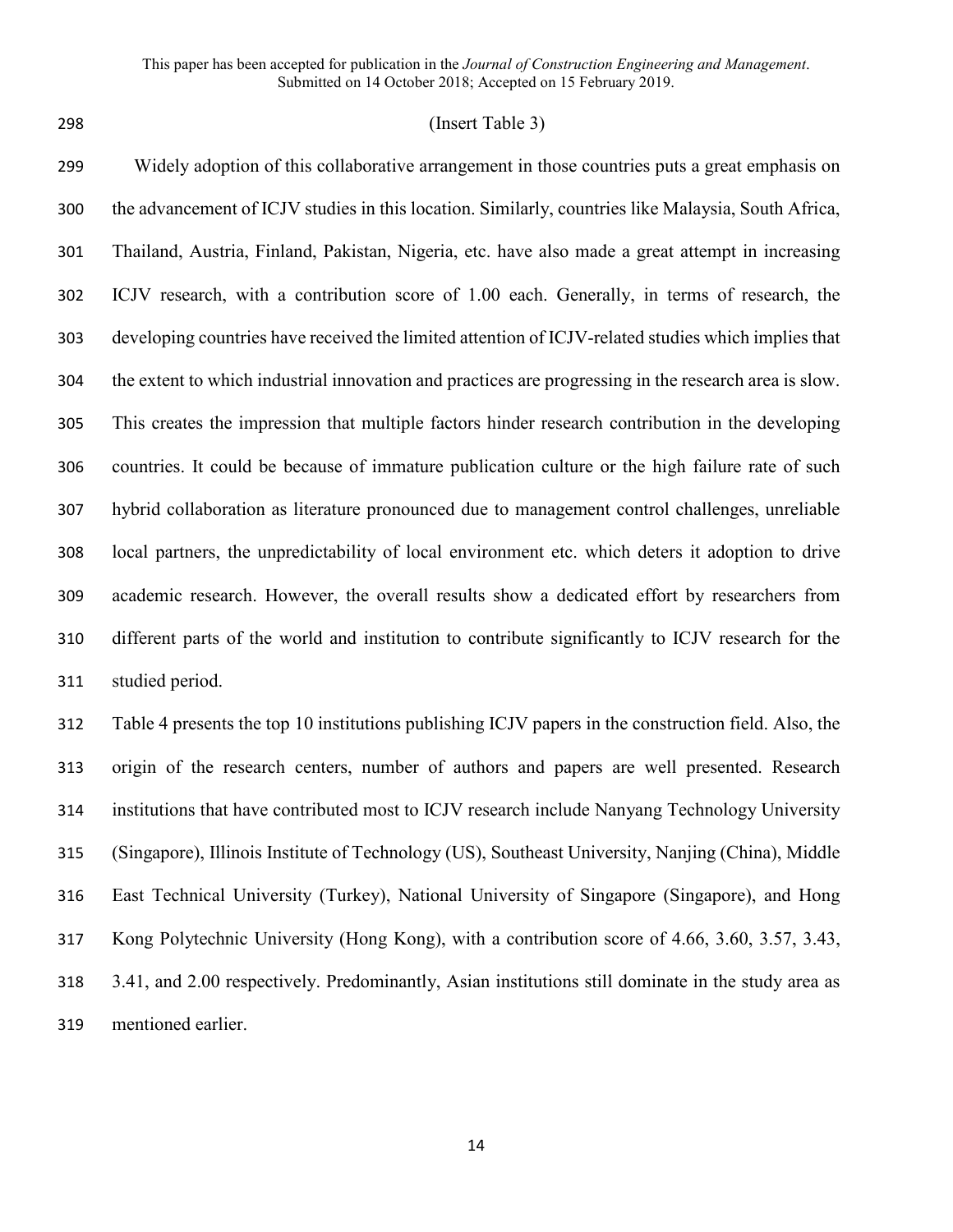| 320 | Further, the contributions of several authors were identified based on their number of papers          |
|-----|--------------------------------------------------------------------------------------------------------|
| 321 | and the weighting score. However, authors with at least a score point of one were considered. Note     |
| 322 | that some key researchers with many publications in the ICJV discipline may not be present due         |
| 323 | to the formula employed for calculating the contribution scores. As presented in Table 5, the          |
| 324 | analysis depicts that nine (9) researchers scored at least one point in contributing to ICJV research. |
| 325 | Among them, Xianbo Zhao from National University of Singapore (Singapore) and Beliz Ozorhon            |
| 326 | from Illinois Institute of Technology (US) obtained the highest contribution score of 2.49 and 2.15    |
| 327 | respectively. The effort of these two researchers also reflects in the highest score for their         |
| 328 | respective researcher centers. The study provides a relevant source of information for scholars and    |
| 329 | practitioners who are interested in ICJV research and development, and to further explore the          |
| 330 | subject area through research collaborations (Hong et al. 2011).                                       |
| 331 | (Insert Table 4)                                                                                       |
| 332 | (Insert Table 5)                                                                                       |
| 333 | <b>Key Research Areas and Sub-focus Captured in ICJV Study</b>                                         |
| 334 | With the growing interest in ICJV-related studies and a diversified array of published papers within   |
| 335 | the studied period, it deemed necessary to capture, organized and classify them into constructs and    |
| 336 | their underlying sub-groups in order to distinguish them. However, a significant effort was made       |
| 337 | by previous researchers, e.g., Mohamed (2003) and Ozorhon et al. (2008), who classified ICJV-          |
| 338 | related studies into similar scopes with limited number of studies as; motivations behind ICJV         |
| 339 | formation; related benefits and disadvantages; critical success factors (CSFs); risk analysis and      |
| 340 | management, factors affecting the performance of ICJVs; and management related issues. In a            |
| 341 | more recent study by Hong and Chan (2014), they categorized CJV studies into seven major               |
| 342 | themes based on some selected journals papers within their study period as; theory and model           |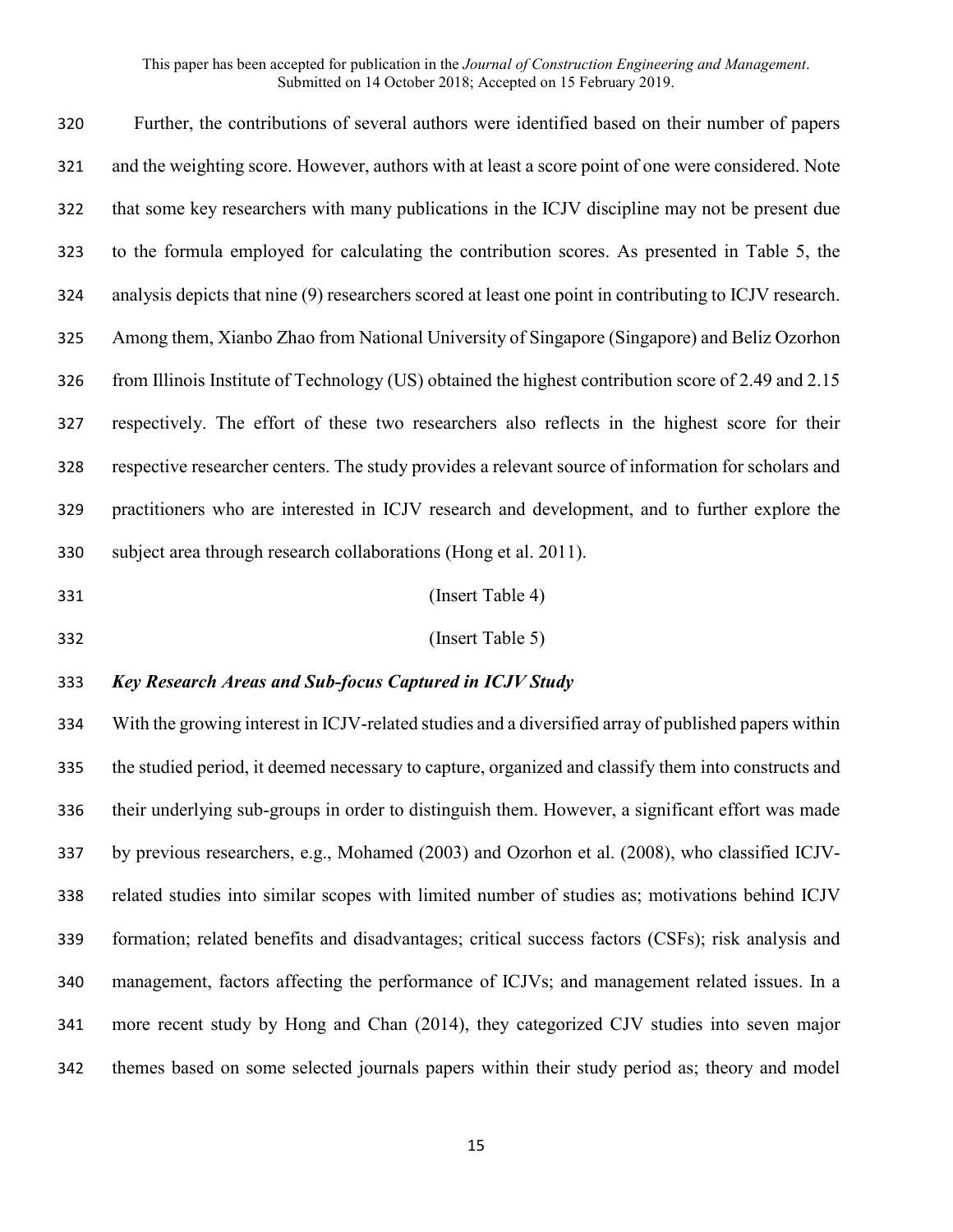development; identification of motives, benefits and other strategic demands of application; performance measurement or management; risk assessment or management; influential factors for practice; problematic issues and challenges in practice; and managerial practices of CJVs in the industry. Due to the generic nature of the concept by Hong and Chan (2014) in their study as mentioned earlier, the present study identified and classified ICJV-related papers into seven (7) best-fit constructs with underlying sub-groups (see Table 6 below).

 Remarkably, it merits the attention that, some identified research interest/topic share the same ideological concept as Hong and Chan (2014) classification because their study shared some highlights on the ICJV concept. They include risk assessment and management practices; performance evaluation elements; and influential factors for ICJV practice. According to Themistocleous and Wearne (2000) and Holt (2010), the subjectivity involved in the categorization of a particular research interest/topic results in an undefined and unprofessional manner. Thus, the 355 issue of subjectivity was reduced or otherwise possibly eliminated (Hong and Chan, 2014), through the collaborative nature of the study comparatively than sole authorship. More importantly, another condition was that each paper is to one of the identified research areas, and where a particular paper captures more than one area, it was encapsulated to the best-fit category as suggested by Hong et al. (2011) and Darko and Chan (2016). Also, a similar classification by other researchers was adopted which makes it more objective in nature than being subjective.

 A detailed analysis of the selected ICJV papers within the studied period mainly covered the following; (1) entry modes, formation decision strategies and operation (e.g. Ling et al. 2005; Chen, 2008; Ling et al. 2008; Chen and Messner, 2009; and Isa et al. 2014); (2) risk assessment and management practices (e.g. Bing and Tiong, 1999; Bing et al. 1999; Kapila and Hendrickson, 2001; Hsueh et al. 2007; Zhang and Zou, 2007; Zhao et al. 2013; Al-Sabah et al. 2014; Hwang et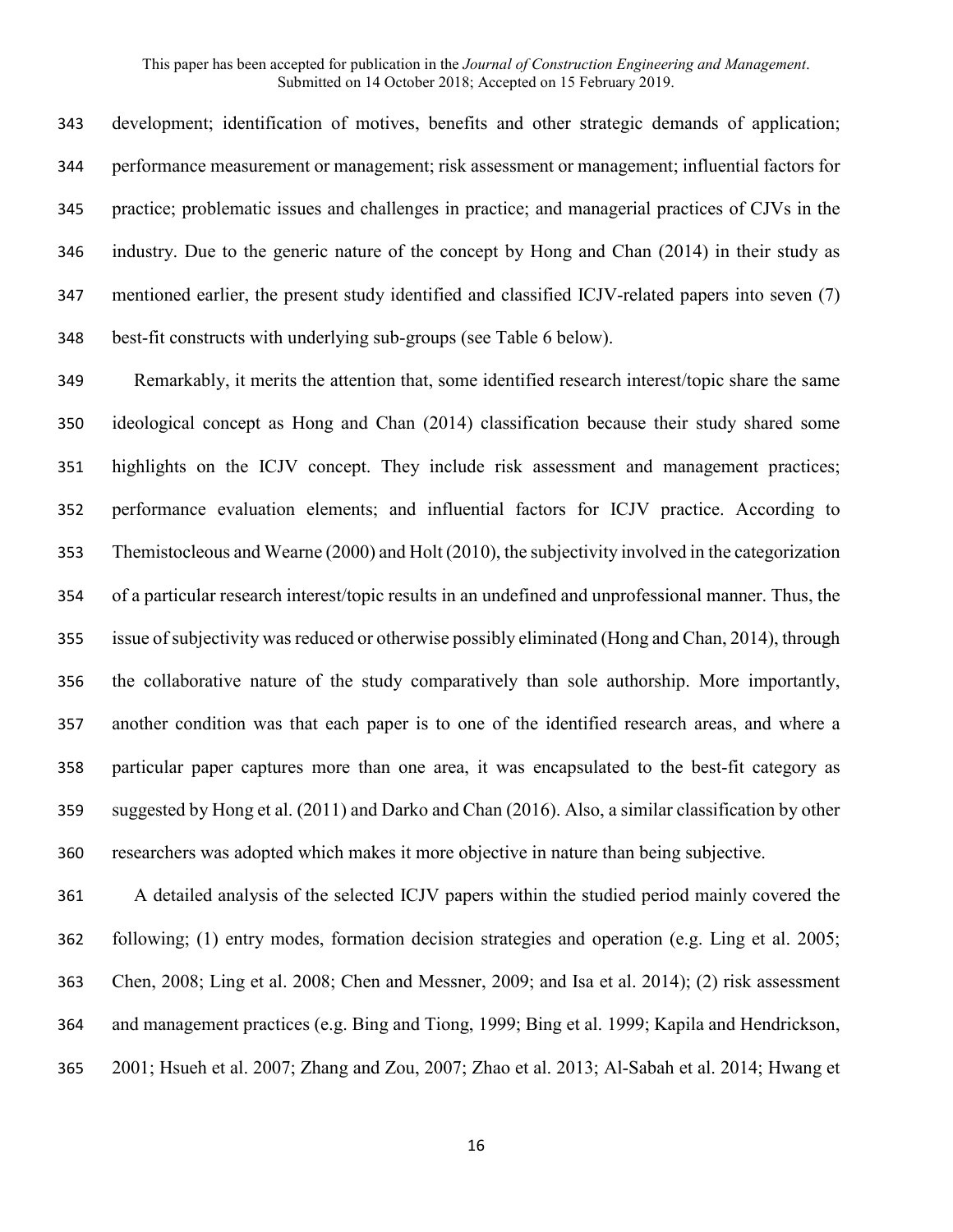al. 2017; Razzaq et al. 2018; Chang et al. 2018). (3) performance evaluation elements (e.g. Mohamed, 2003; Pheng et al. 2004; Ozorhon et al. 2007a; 2007b and Ozorhon et al. 2010a; 2010b); (4) dispute resolution mechanisms (e.g. Chan and Suen, 2005a; and Maemura et al. 2018); (5) management issues in ICJVs (e.g. Luo, 2001; Neves and Bugalho, 2008; Ho et al. 2009; and Girmscheid and Brockmann, 2009); (6) influential factors for ICJV practice (e.g. Kreitl et al. 2002; Gale and Luo, 2004; and Ozorhon et al. 2008b); and (7) technology transfer (e.g. Carrillo, 1996; Ganesan and Kelsey, 2006; and Zhang et al. 2010). A summary of all the seven broad research topics and their sub-topics together with the CM journals publishing those articles as well as the percentage of papers falling under each research topic is provided in Table 6 below. (Insert Table 6) As depicted in the table, much attention has been given to risk assessment and management with 42% of articles falling under this domain, followed by entry modes, formation decision strategies and operation (16%), management issues in ICJVs (11%), influential factors for ICJV practice 379 (9%), performance evaluation elements  $(11\%)$ , technology transfer  $(7\%)$ . and dispute resolution mechanisms (4%). A detailed discussion of the various constructs (research topic) is provided in the following section to better project what has been done from what needs to be done (Darko and Chan, 2016), so that the research gap can be identified to stimulate future research. *1) Entry modes, formation decision strategies, and operation.* The adoption of joint ventures by AEC firms for strategic purposes in the global construction market is widely acknowledged in literature (Fisher and Ranasinghe, 2001 and Ling et al. 2008). The easiest way for foreign contractors to have access to a domestic market is through joint ventures

with local construction firms (Fisher and Ranasinghe, 2001 and Xu et al. 2005). A number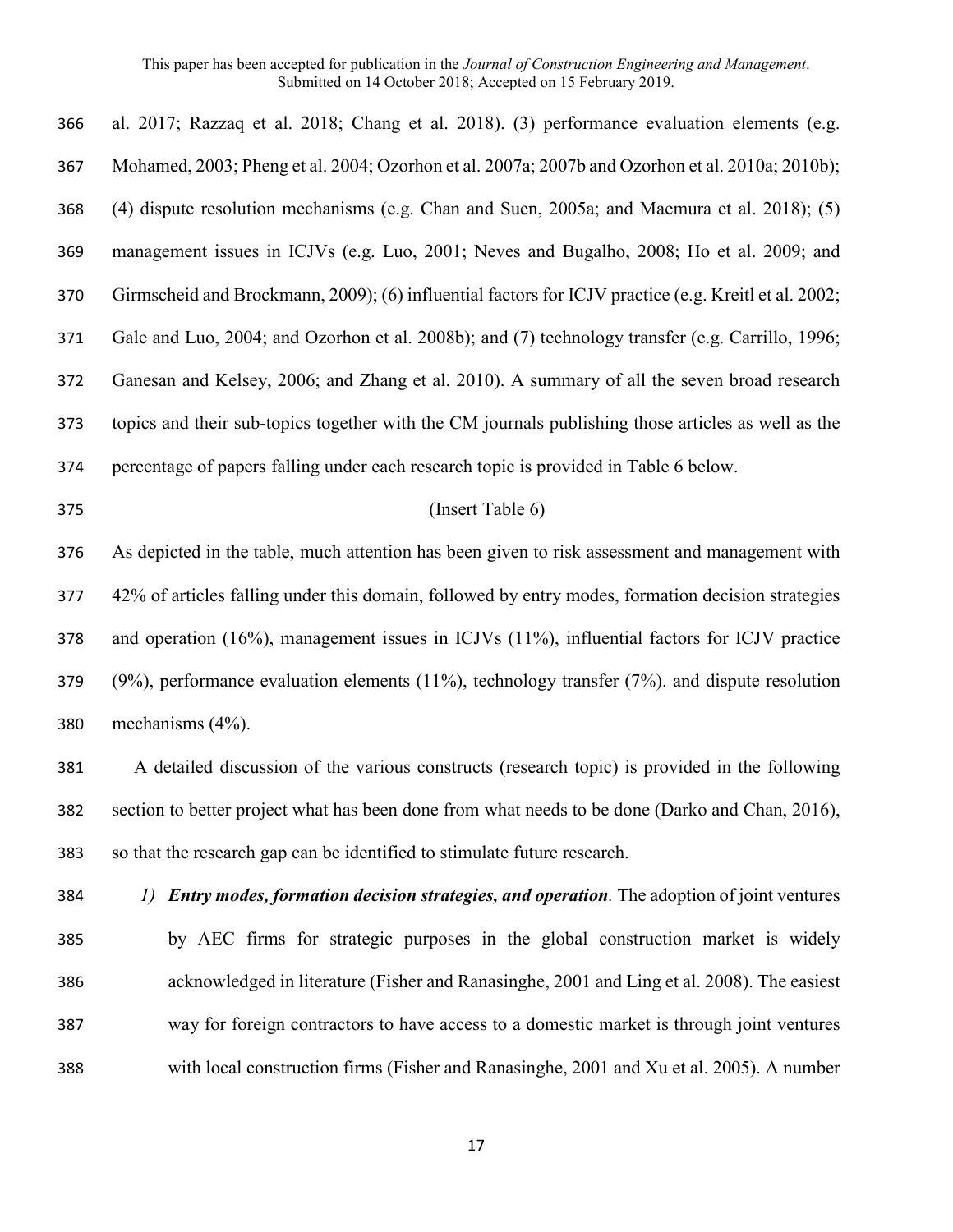- of ICJV-related studies have reported on the entry mode and formation decision strategies (Chen, 2008), factors that affects entry mode decision (Chen, 2008 and Jia et al. 2016), and model for entry location and timing (Isa et al. 2014).
- *2) Risk assessment and management practices.* Risk assessment and management control remains the most highly explored area within the study period as indicated earlier. Majority of the high failure rate inherent with ICJV formation and its operation is due to internal, project-related and external risk manifested in several empirical studies (Bing and Tiong, 1999; and Ho et al. 2009). Studies relating to risk in ICJV have expanded extensively from risk identification (Bing and Tiong, 1999; Zhao et al. 2013; Hwang et al. 2016 and Razzaq et al. 2018) to risk assessment (Zhang and Zou, 2007; and Hwang et al. 2017), to prioritization of risk (Bing and Tiong, 1999; Zhao et al. 2013; Hwang et al. 2017; and Razzaq et al. 2018), to risk management/treatment (Bing and Tiong, 1999; Bing et al. 1999; Kapila and Hendrickson, 2001; Odediran and Windapo, 2016; and Chang et al. 2018), through to risk allocation preference (Hwang et al. 2016; 2017). To some extent, risk implications on the performance of ICJVs have also been studied (Ozorhon et al. 2008b and Al-Sabah et al. 2014). Consequently, models have been developed to manage and transfer risk in ICJV operations (Bing and Tiong, 1999 and Hwang et al. 2016; 2017). Generally, issues related to risk have empirically been given much attention from previous studies. However, there still exist limited studies in risk-related areas which have been addressed in the subsequent section for further studies.
- *3) Performance evaluation elements.* Measuring the performance of ICJVs have always been a challenging task for both practitioners and researchers because practitioners are challenged with the perspective from which performance should be measured from (i.e.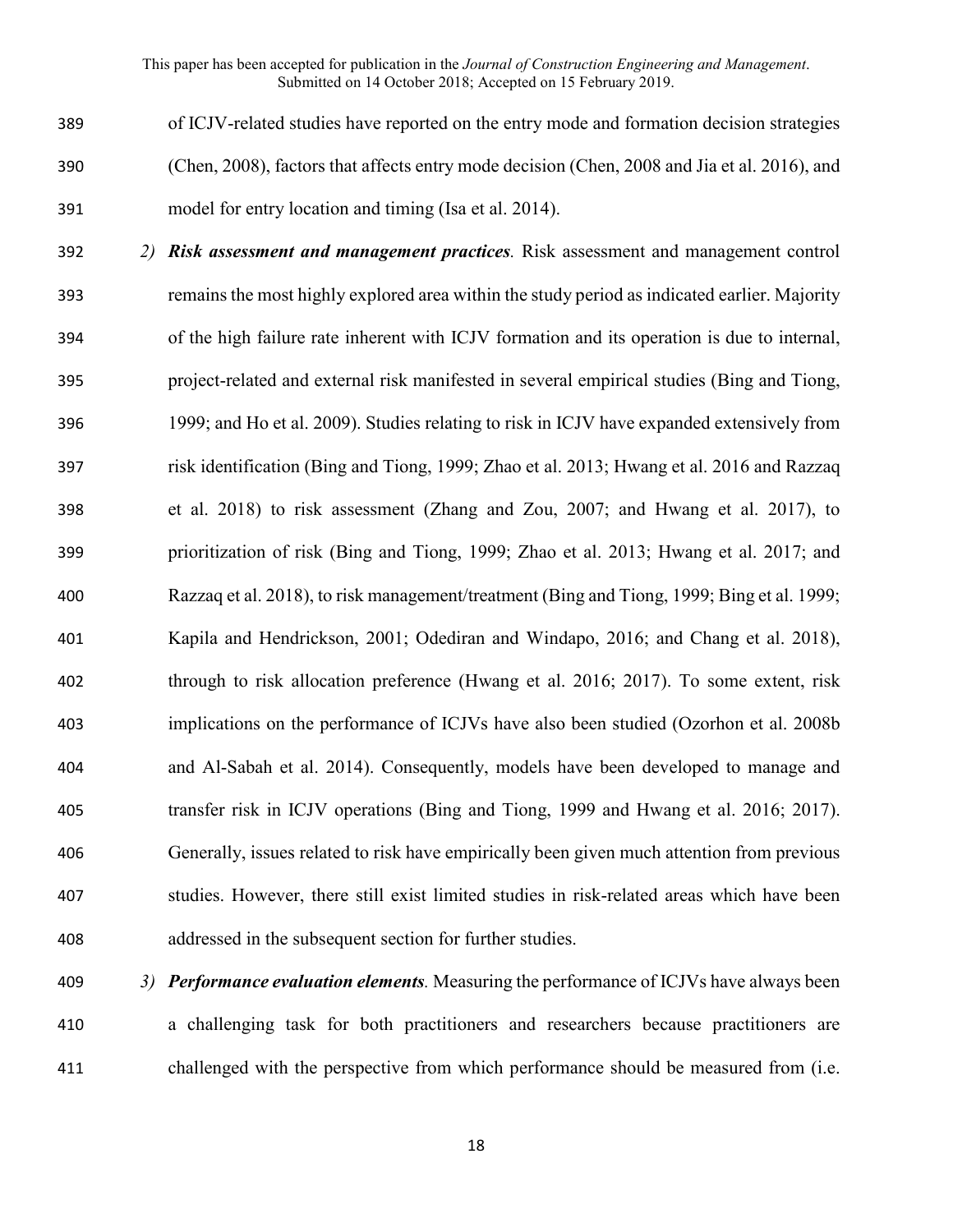either from the partner perspective, project-based perspective, ICJV itself, or the overall satisfaction), and researchers also find it difficult to determine variables relating to ICJV performance due to the partially unevenness and incompatibility of performance determinants in ICJV literature (Ozorhon et al. 2010b). Performance evaluation of international joint ventures (IJVs) from the international business domain even still remains uncertain (Geringer and Herbert, 1991), and the case is worsened in the construction market because of duration precision coupled with complex structures and dynamic environmental conditions. Drawing from the international business literature, objective and subjective measures have mainly been used for assessing the performance of IJVs. With the objective measures focusing on financial determinants (e.g. profitability measures, growth, and cost position, longevity, and survival), subjective measures relate to the overall satisfaction as perceived by the JV partners (Geringer and Herbert, 1991). Ozorhon et al. (2007b) modeled the determinants of ICJV success in their study and came out with three distinct performance criteria: inter-partner relationship, structure of the ICJV, and inter-partner fit. With the increasing complexity of ICJV structure, Ozorhon et al. (2007a) extended the performance measurement concept by modeling a two-dimensional construct (i.e. "overall satisfaction" and "project performance") to reflect multiple dimensions of ICJV performance. To broadly capture and extend the performance measurement model, Ozorhon et al. (2008b) proposed a three-dimensional construct as project performance, partner performance and the performance of the ICJV itself. Nonetheless, overall satisfaction as a final dimension was raised by Ozorhon et al. (2010a; 2010b). These performance assessment criteria reflect both the objective and subjective indicators as Ozorhon et al. (2007a) postulated. From the process-based perspectives, Mohamed, (2003)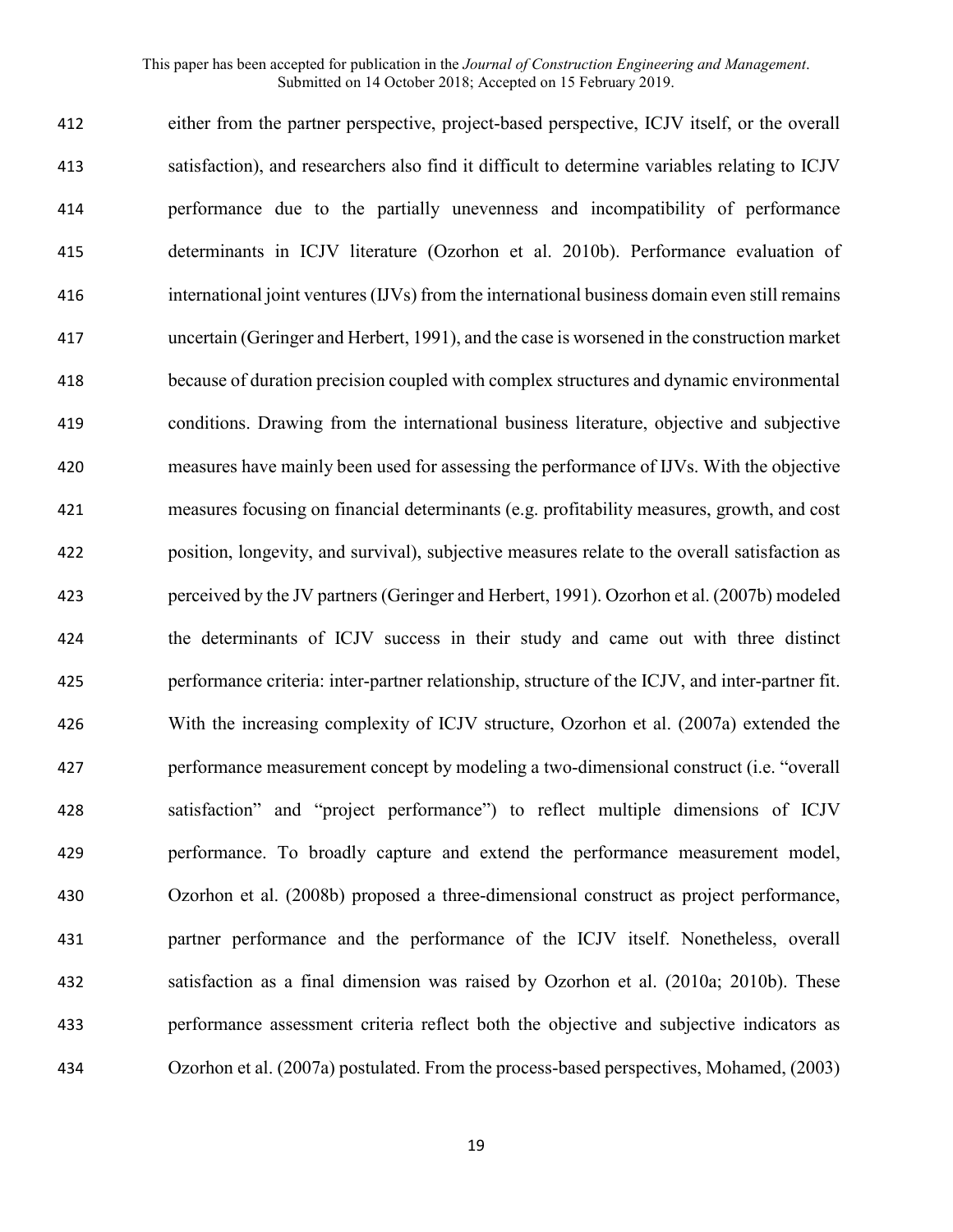modeled key processes in the stagewise progression of ICJV growth and performance, where the performance of ICJV was measured by value, profit, and satisfaction. Also, in assessing management control and performance of Sino-foreign CJVs, Luo (2001) employed profit and management control measures to measure performance. In overall, an adequate combination of the performance measures may reflect ICJV success.

 *4) Dispute resolution mechanisms.* With the earnest of attention given to dispute resolution in the construction management discipline, it was surprising to find that research attention on dispute resolution is by far the lowest in the ICJVs studies. In ICJVs, the increase in the number of partners with different cultural and organizational background in the construction value chain means more business interactions and arguments, irrespective of the contractual or social relationship, hence leading to increasing in construction disputes (Kumaraswamy and Yogeswaran, 1998). Chan and Suen (2005a) studied the main sources of disputes and how they can be resolved in Sino-foreign joint ventures in China and in their study, they classified the sources of disputes into three categories: contractual, cultural and legal matters and the common dispute resolution methods used are mediation and arbitration. Maemura et al. (2018) also reported on the root causes of contractual conflicts in international construction projects by multinationals and identified nineteen (19) causal factors of contractual conflicts encapsulating under six (6) categories. Accordingly, contractual disputes are unavoidable and detrimental if not properly managed, and timely controlled. A number of studies have addressed empirically the contractual disputes resolution mechanisms in the international business field (Chan and Suen, 2005b; Gad et al. 2011; Gad et al. 2016). Some of these mechanisms include litigation, arbitration, mediation, adjudication, early neutral evaluation, mini-trial, Dispute Resolution View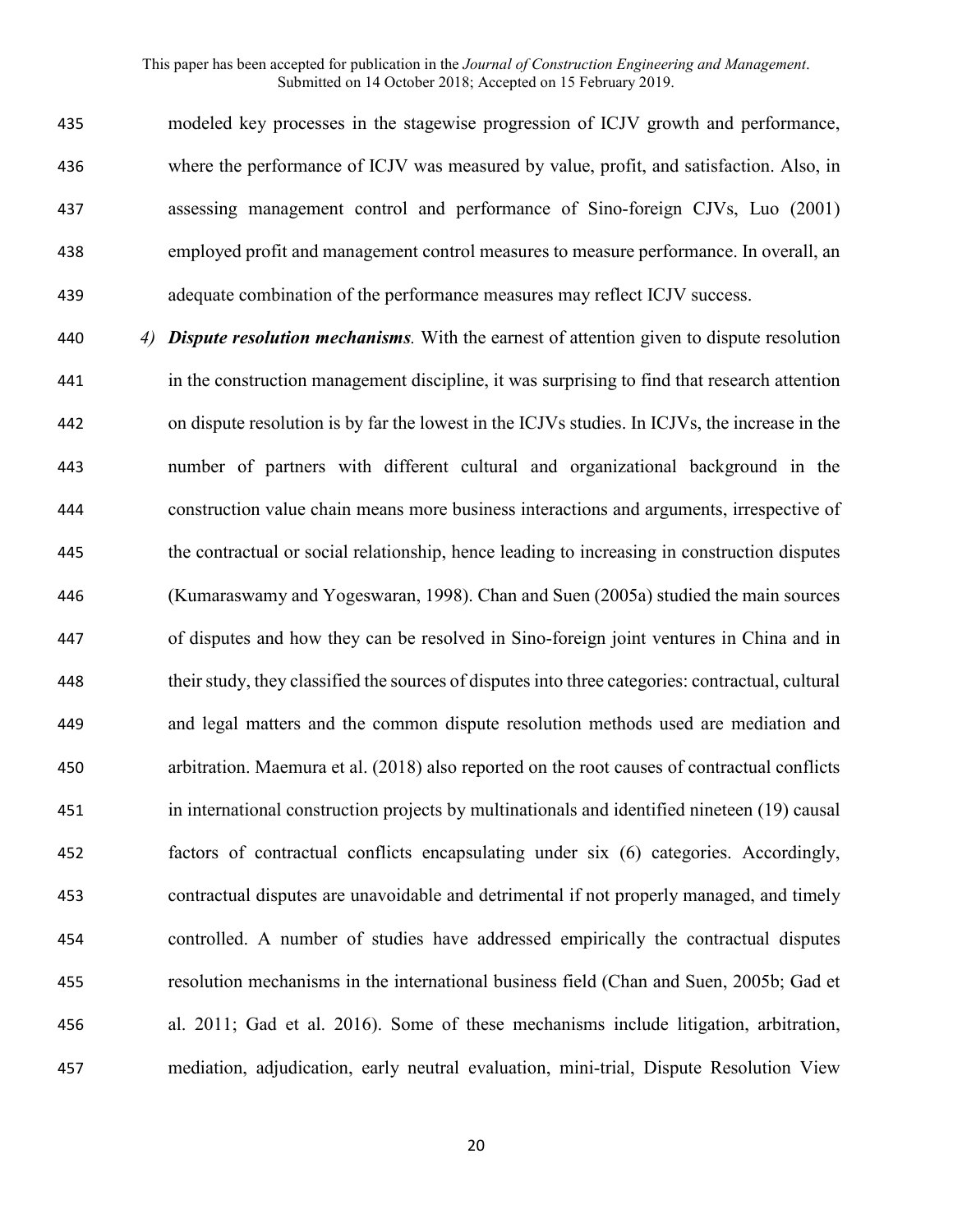Board (DRB)/Dispute Adjudication Board, and summary jury trial. They vary in terms of cost, time, decision enforceability, etc. (Chan and Suen, 2005a). However, the major issue becomes what process(es) best satisfies the parties' interest and whether it's cost and time efficient. The extant empirical studies on dispute resolution methods indicate the lengthy resolution of contractual disputes in ICJVs (Chan and Suen, 2005a). However, there are rare literature yet to improve and ensure timely and effective resolution of contractual disputes in ICJVs. Thus, more comprehensive studies on how to successfully resolve disputes in a timely manner in ICJVs are promising research interest.

 *5) Management issues in ICJVs.* Management control, coordination, and governance in ICJVs are found to be crucial for efficiently utilizing resources and effectively implementing strategies (Girmscheid and Brockmann, 2009). Therefore, the ineffectiveness of management control results to unsatisfactory performance (Lin and Ho, 2012). Managerial practices identified from literature can be viewed from two different perspectives. That is management control (Luo, 2001; Neves and Bugalho, 2008; and Girmscheid and Brockmann, 2009) and governance structure choices (Ping Ho et al. 2009 and Lin and Ho, 2012). In examining management control in the construction industry, though with the limited number of studies in this area, different conceptualizations and measures have been used empirically. Thus, resulting in inconclusive findings. For instance, Luo (2001) investigated the relationship between management control and performance in Sino-foreign CJVs in China by using dominant and shared control as a management control mechanism. Neves and Bugalho (2008) analyzed the control and coordination process in multinational firms using bureaucratic, cultural and social control. Likewise, Girmscheid and Brockmann (2009) conceptualized management control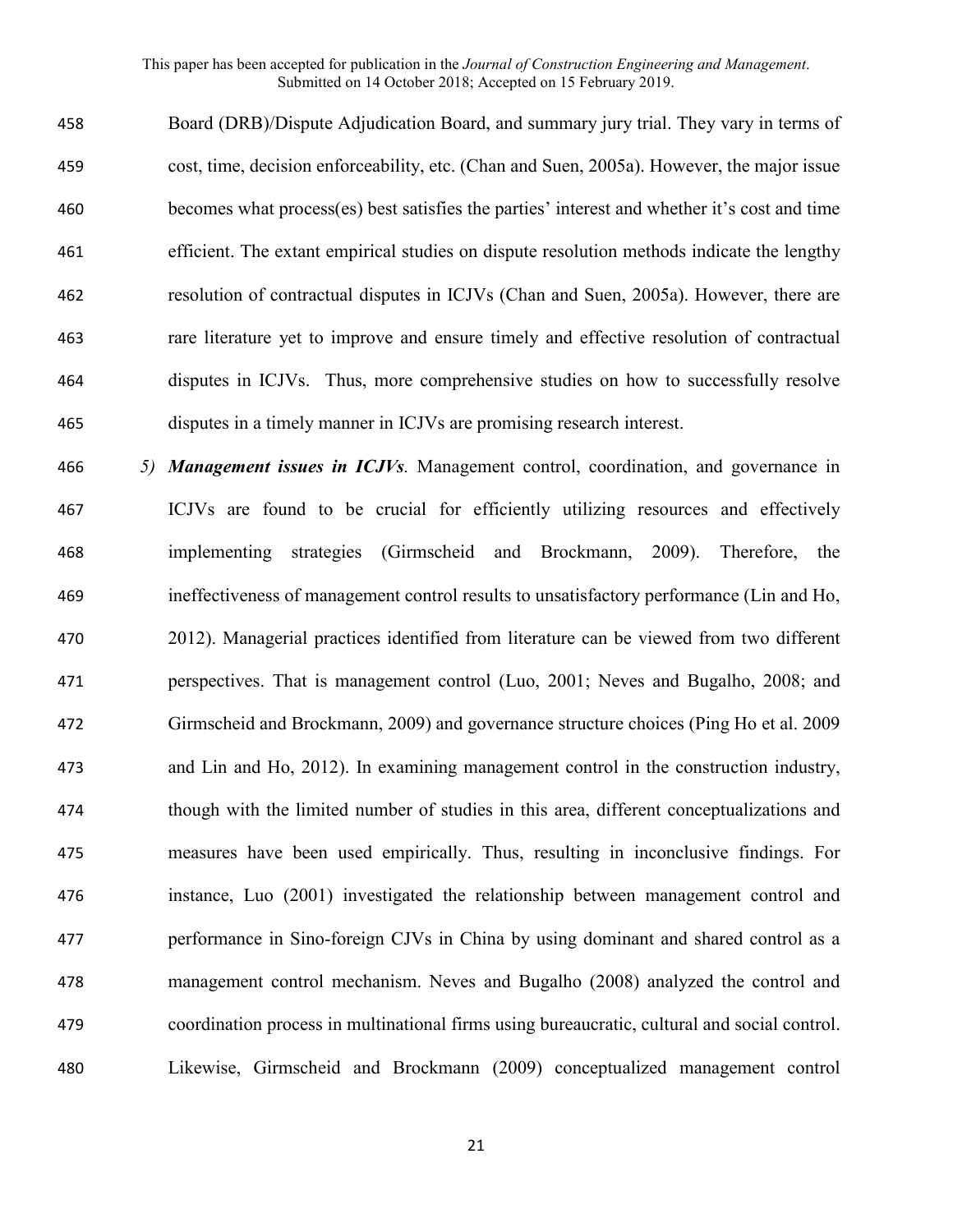structures by using formal and informal control. Comparatively, with the aim of providing an effective organizational governance structure mechanism, Ho et al. (2009) proposed a model for choosing the best governance structure for CJVs. They proposed two different taxonomy of governance structure which is: jointly managed JVs (JMJs) and separately managed JVs (SMJs). Accordingly, in JMJs there is a close coordination and frequent communications are extended to the entire JV organizational level. In respect of the SMJs, every partner is responsible for a portion/subtask of the overall project. Building upon Ho et al.'s (2009) study, Lin and Ho (2012) investigated the performance impact s of the two- governance structure taxonomy by holding the same level of governance structure fit and found a significant positive relationship between the two. With the limited studies in this area as well as the inconclusive findings from empirical studies require great attention for successful ICJV operations.

 *6) Influential factors for ICJV practice.* Focusing on the relational and practical aspects in implementing ICJV operations, this construct captured the perceptual fact of key interrelated factors that lead to the operational success of ICJV as indicated by previous researchers (Luo et al. 2001 and Gale and Luo, 2004). They include but not limited to commitment, co-operation, partner selection, cultural fit, inter-partner relations, strategic and organizational fit, etc. (Morledge and Adnan, 2006). Further, models have been developed to test the relationships between some of these influential factors on the operational success of ICJVs. Example, the effect of partner fit, host country (*cf* Ozorhon et al. 2007a; 2008a) etc.

 *7) Technology transfer.* Joint ventures as a tool/vehicle/mechanism for technology and knowledge transfer over the past decades has been extensively acknowledged in the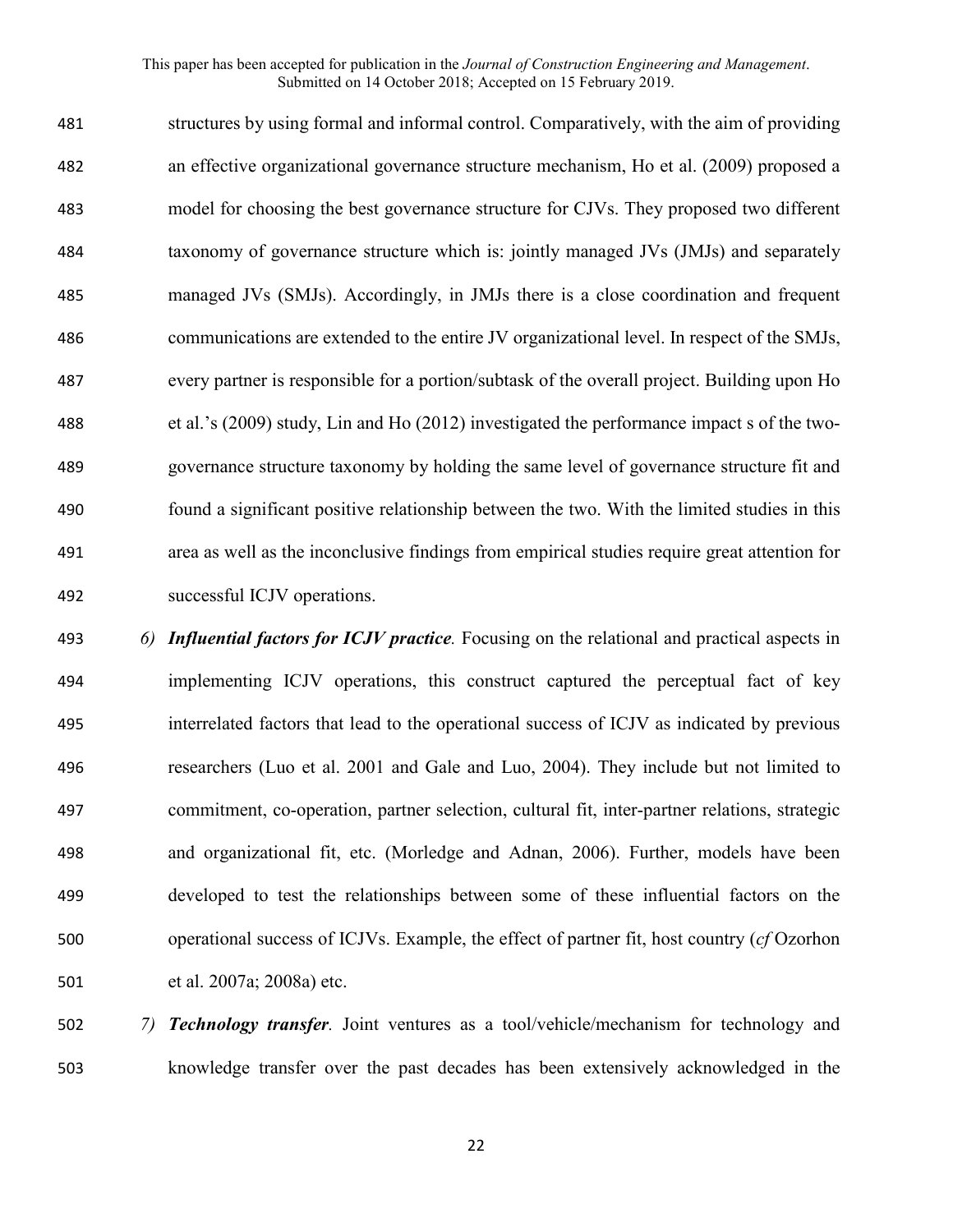construction industry (Carrillo, 1996 and Ofori et al. 2001). ICJVs presents an immense potential means for local partners to achieve core technological advantage from their foreign partners. However, given the popularity and relevance of this research interest, it is surprising to notice that research attention given to it is low in the ICJV discipline. This can largely be attributed to the lack of set practical processes, mechanisms or systematic guidelines, the extent of realization of the need etc. as postulated by Zhang et al. (2010). Thus, it worth it conducting studies in this area. Nonetheless, regardless of the numerous advantages obtained as a result of technology transfer to local partners, ICJVs also presents some constraints as an effective transfer and learning mechanisms, as highlighted by previous researchers (Ofori et al. 2001 and Ganesan and Kelsey, 2006). Drawing from literature under the sub-themes; knowledge transfer mechanisms and learning effectiveness, Zhang et al. (2010) emphasized that the technology transfer process that is knowledge-based driven requires adequate absorptive capacity from the recipient industry. Thus, acquiring this human capital facilitates the transfer, absorption, and adaptation of new technologies (Ganesan and Kelsey, 2006). Dulaimi (2007) also added that lack of commitment and the readiness to create an enabling environment for knowledge transfer has clouded the recognition ICJVs as a vehicle for achieving knowledge transfer.

# *Data Collection and Analysis Methods in ICJVs Studies*

 The summary of data collection and analysis method for each identified research topic is presented in Table 7. The basic idea was to explore essentially in details the methodological process used in each research interest and appreciate the concluding findings. Thus, this could further stimulate more comprehensive research methodologies and statistical robustness of the analysis to achieve an all-inclusive as well as increase the objectivity of the research findings. Because the ICJVs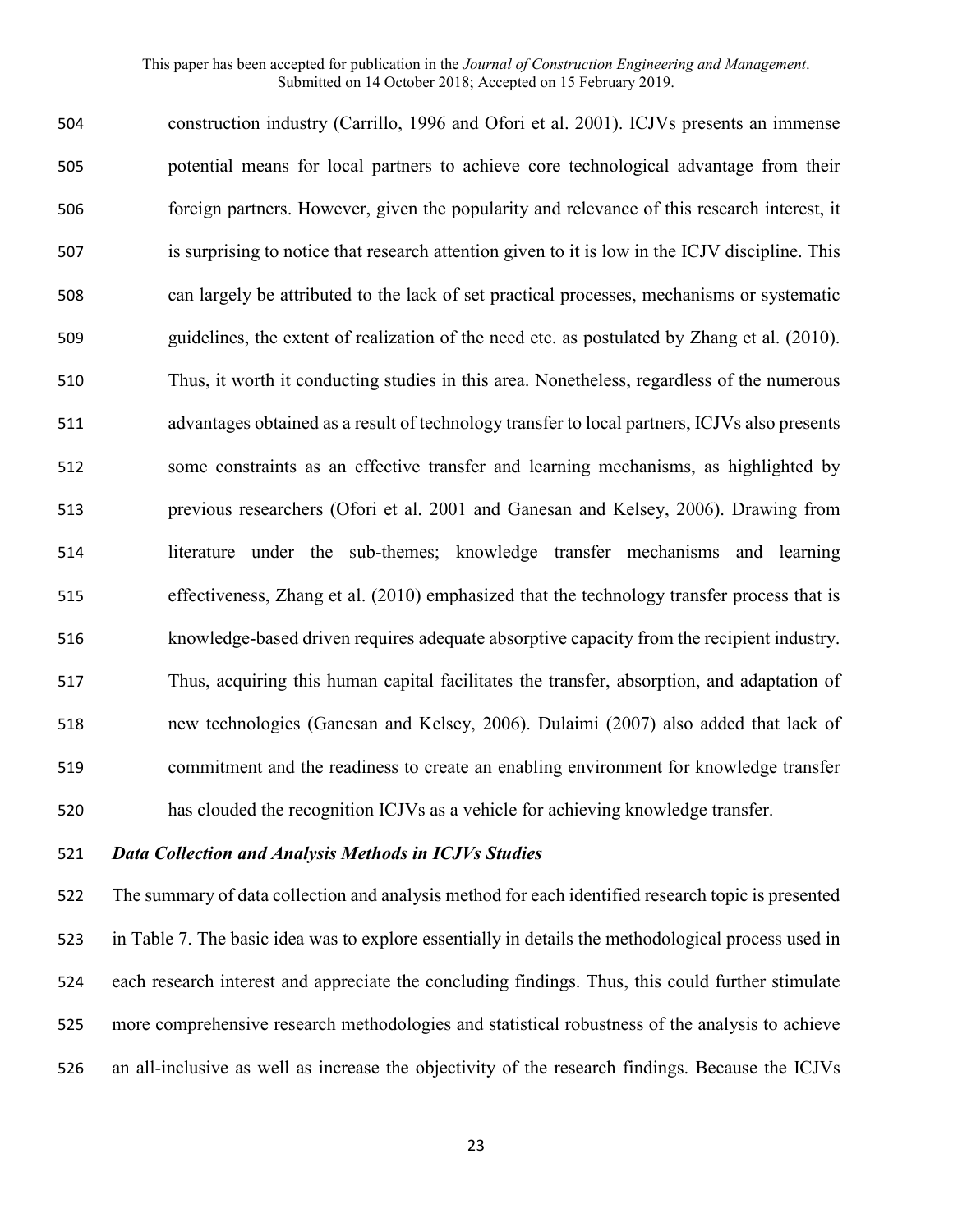concept is a construction management practices for strategic gains, therefore, it's impractical to provide effective measures and propositions without knowledge of the industry practice. Thus, as depicted in Table 7, it is clear that questionnaire survey, case study/interview, and mixed methods are the main methods used for collecting data in previous studies. Generally, surveys and case studies/interviews are the main data collection techniques in ICJV studies (accounting for 91% of the articles). This is attributed to the practicality of the ICJV concept as it requires researchers to deeply understand situations base on an in-depth investigation.

 All the survey studies adopted analytical tools such as frequency ranked analysis, standard deviation (SD), percentages, relative importance index (RII), mean score, factor analysis, *t*-test, regression analysis, criticality index, correlations, structural equation modeling (SEM), analytical hierarchy process (AHP), fuzzy analytical hierarchy process (AHP), and analytical network process (ANP). For instance, ranking analysis to determine or examine most influential factors for practice (Bing et al. 1999; Al-Sabah et al. 2014 and Hwang et al. 2017), factor analysis for grouping of multiple variables into constructs (Deng and Low, 2013 and Chang et al. 2018), structural equation modeling (SEM) for studying the interrelationships between multiple independent and dependent variables (Mohamed, 2003 and Ozorhon et al. 2007a), multicriteria decision-making tool (AHP) used for imprecision and complex decision problems for example, risk assessment at the formation stage by Zhang and Zou (2007) etc. The case studies mostly used interviews with content case analysis for drawing conclusions. A critical observation from the table indicates that the analytical tools employed for research topic like the entry modes, formation decision strategies and operation, dispute resolution mechanisms, management issues in ICJVs and technology transfer requires more robust analysis to reflect the actual industry practice due to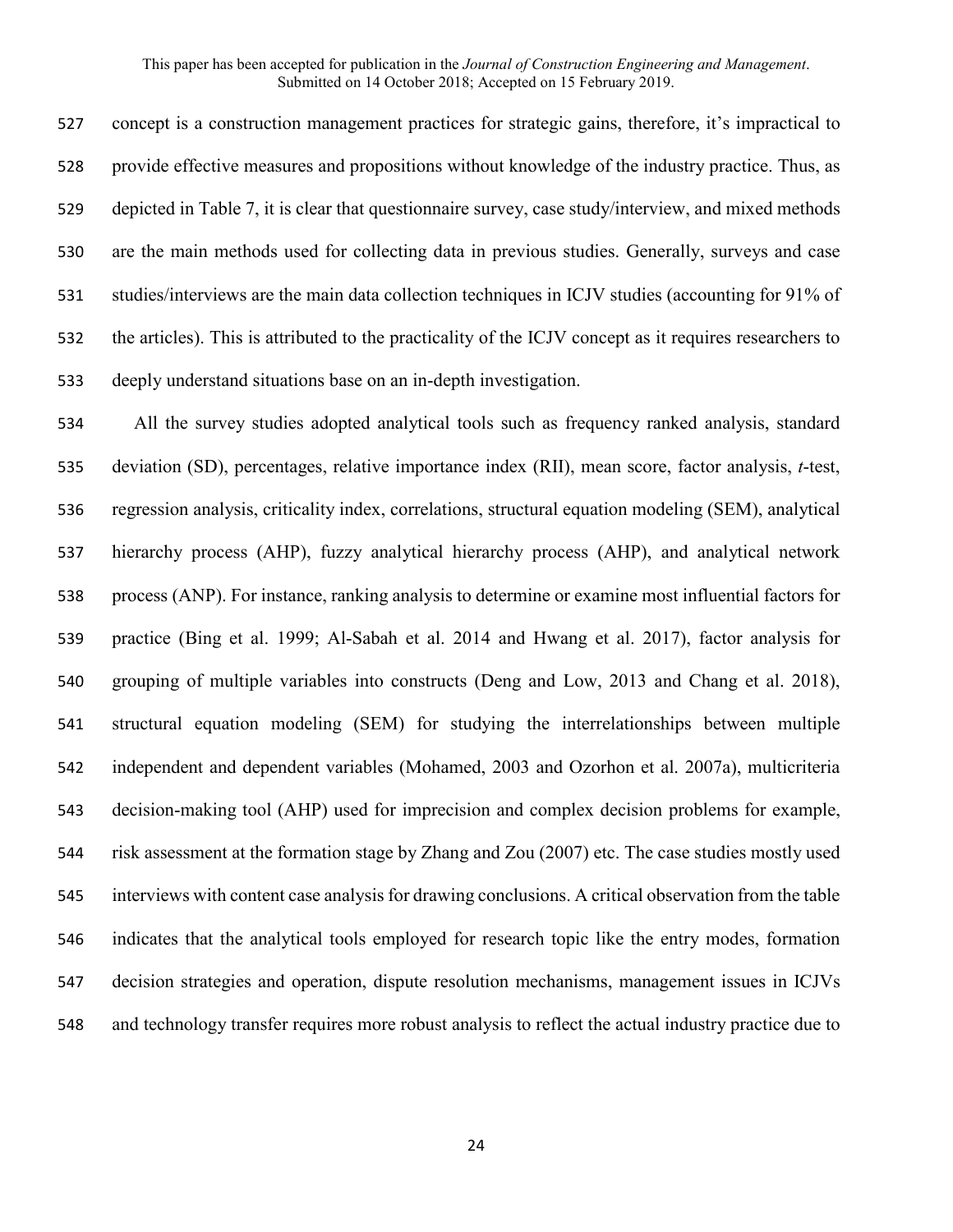the complex and varying conditions of situations as it naturally happens. Further, more complicated methods, like simulation techniques, system

# (Insert Table 7)

 dynamics, artificial intelligent tools like the ANN etc. should also be utilized in ICJV studies to better reflect the reality. Therefore, there is an increasing future research study for ICJVs by applying different modeling techniques.

# *Knowledge Gaps and Future Studies*

 In the light of pointing out the research gaps in the existing body of knowledge for future studies, a systematic review of what has been done and what remains to be explored has been captured in a conceptual framework below (see Fig. 4). The framework projects both the current status and future research directions of ICJV studies in CM journals within the study period. Within the larger frame of the framework denotes the contract signed between the partnering firms (ICJV contract), and the various issues addressed in literature (i.e., the seven identified broad topics from literature). With the intention of each research interest influencing the operational success of ICJV (performance), there is a direct link of each research interest to increase the overall performance. Further, the interlinked of the research interests indicate that achieving a right balance of studies in each area drives industrial innovation which leads to higher performance. Also, the overall performance located at the center highlights five key performance criteria (project level, company/partner level, ICJV itself, overall satisfaction, and corporate sustainability) and with a stagewise progression of the ICJV life cycle (Pre-inception stage, formation and organizing stage, operation and adjustment stage, and completion and evaluation stage). On the other hand, the construction contract that binds ICJV partners and the client/employer is indicated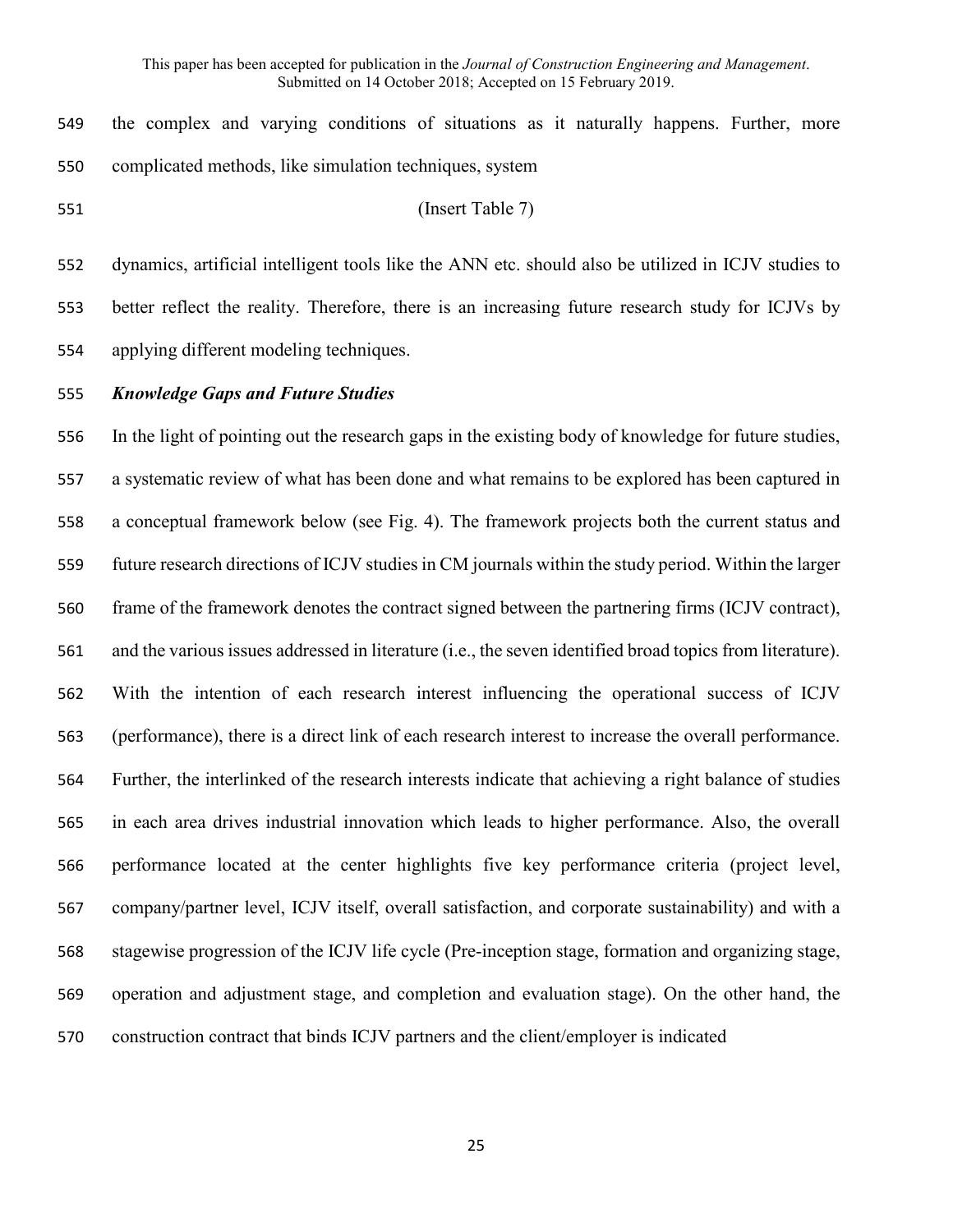To conserve space, this study chose to emphasize five key gaps from the research topics identified from the literature. This includes performance evaluation; dispute resolution mechanisms; management issues in ICJVs; influential factors for ICJV practice; and technology transfer. The relevance of this research interest is in two folds; 1) key to the ICJV success, and 2) limited studies in these areas. The subsequent section focuses mainly on the analysis of future research directions worth to be noted and emphasized.

## (Insert Figure 4)

 **Performance Evaluation Criteria.** The performance measurement of ICJVs has received significant attention for the past few decades. Corporate bodies awareness to benchmark the operational success or prove that a planned effort has achieved a desired result in ICJV operations has increased due to the increase of its adoption. However, the difficulties that mask the perspective from which performance should be measured and the determinants/variables related to the performance still remains challenging both at the industry level and in academic studies. Considerable efforts have been made by previous researchers (Mohamed, 2003; Ozorhon et al. 2007a; Ozorhon et al. 2008b; and Ozorhon et al. 2010a), however, there still remains key indicators and variables to be added up as a result of the dynamic global circumstances. Previous studies have focused on the performance of ICJVs at the project level, company level, ICJV management, and overall satisfaction, and have neglected the overall sustainability performance of the ICJV operational initiatives. The increasing pressure on construction companies to increase their responsibility beyond economic performance, to an all-inclusive capturing social justice and environmental performance as well as economic efficiency is an important agenda and must form part of the company's strategic decision making (Pagell and Gobeli, 2009; and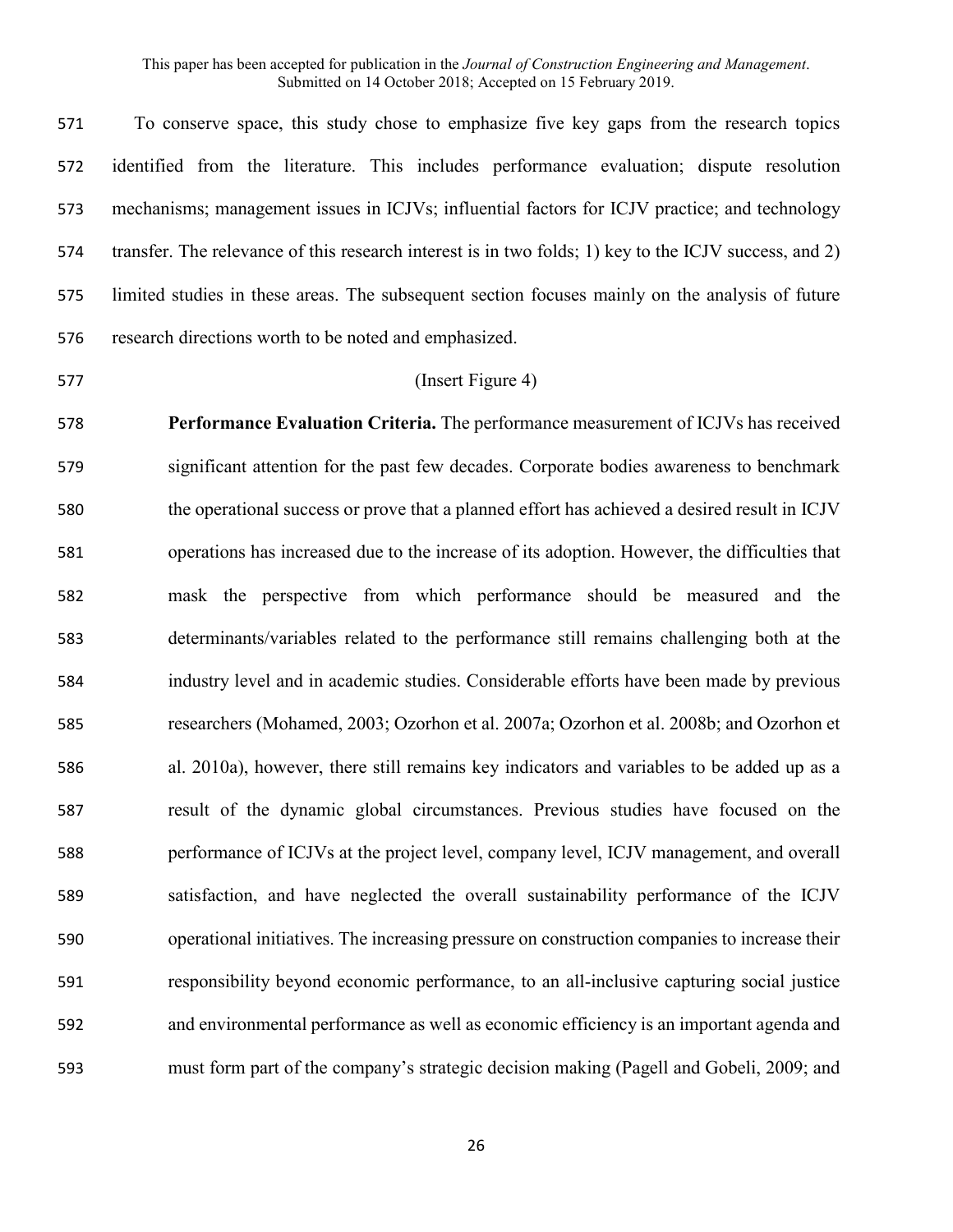Sev, 2009). Thus, existing literature should further be extended to establish a more holistic performance indicator with key underlying variables, which covers all perspectives of ICJV performance together with economic, social, and environmental perspectives of corporate sustainability in evaluating the effectiveness of ICJVs operations.

- Further, performance measurement in ICJVs has been too static and therefore failed to consider the evolutional stages of the ICJV life cycle development. As previously indicated, ICJVs undergo growth cycle, however, with limited time period as construction contract defines the task, budget and time precision (Bing and Tiong, 1999; Gale and Luo, 2004; Prasitsom and Likhitruangsilp, 2015). Previous studies have placed more emphases on the whole ICJVs life cycle when measuring ICJV performance rather than categorizing various performance measures in stages (life cycle as indicated in Figure 3). Hence, future studies should address these two key research questions:
- 
- *1) What success criteria should be adopted by a newly formed ICJVs from inception to completion?*
- *2) Do newly formed ICJVs share the same objectives as existing ICJV organizations?* Thus, the development of an integrated performance measurement model that considers the stagewise progression of ICJV growth is probably a promising research direction. Future studies can utilize artificial intelligence tools like the neural networks (ANN) to predict the performance of ICJVs base on certain relevant factors.
- **Dispute Resolution Mechanisms.** Dispute and disputes resolution in ICJVs are key issues that demand critical attention, yet limited studies in the area. ICJVs are characterized by geographically dispersed multinational teams with different conflicting routines, strategies, diverse cultures, and language (Soibelman et al. 2010), and even worse when a third party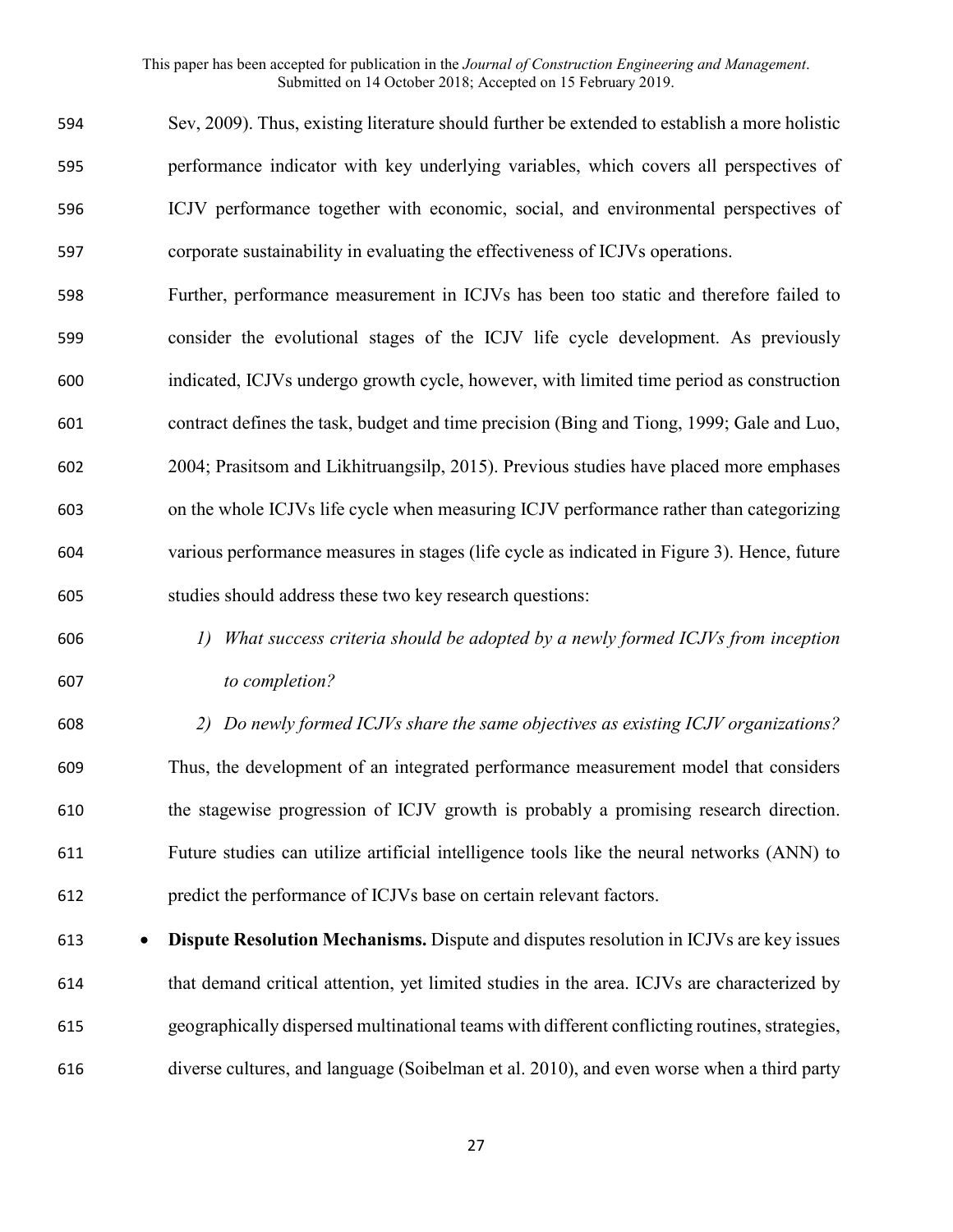(client) becomes part of the team through construction contract. Thus, there will be an increase in construction disputes by nature. At the same time, the identified papers have mainly been devoted to the developed countries like China and Hong Kong (Chan and Suen 2005a; and Maemura et al. 2018), with limited studies in the developing countries. Thus, future researchers can explore the factors that lead to disputes as well as the mechanisms or strategies or methodologies for controlling them. Additionally, future studies can develop a holistic framework for curbing disputes and conflicts by considering the stagewise progression of ICJV lifecycle from both the developed and developing country's perspective. Also, more comprehensive studies on how to successfully resolve disputes in a timely manner in ICJVs using modeling techniques like simulation-based techniques, system dynamics etc., have yet to be conducted.

 • **Management Issues in ICJVs.** Management control structures used in ICJVs operations have greater implications on performance as acknowledged in the literature. However, given the limited number of studies in this area, yet there exist different conceptualizations and practices to reflect management control and governance in ICJVs as indicated earlier. It appears that identified publications within the study period focused more on the developed countries such as USA, Portugal, and Switzerland, and very few from the developing countries. Given the acceleration of large infrastructure projects, globalization, and intensification of domestic market competition, the use of ICJVs has gained much recognition in the developing countries. However, the collaboration of this hybrid form is normally prone to high failure rate due to management control and coordination difficulties (Yan and Gray, 2001). Also, with the central issue on the direct relationship between ownership and management control in the international business literature (Wong et al.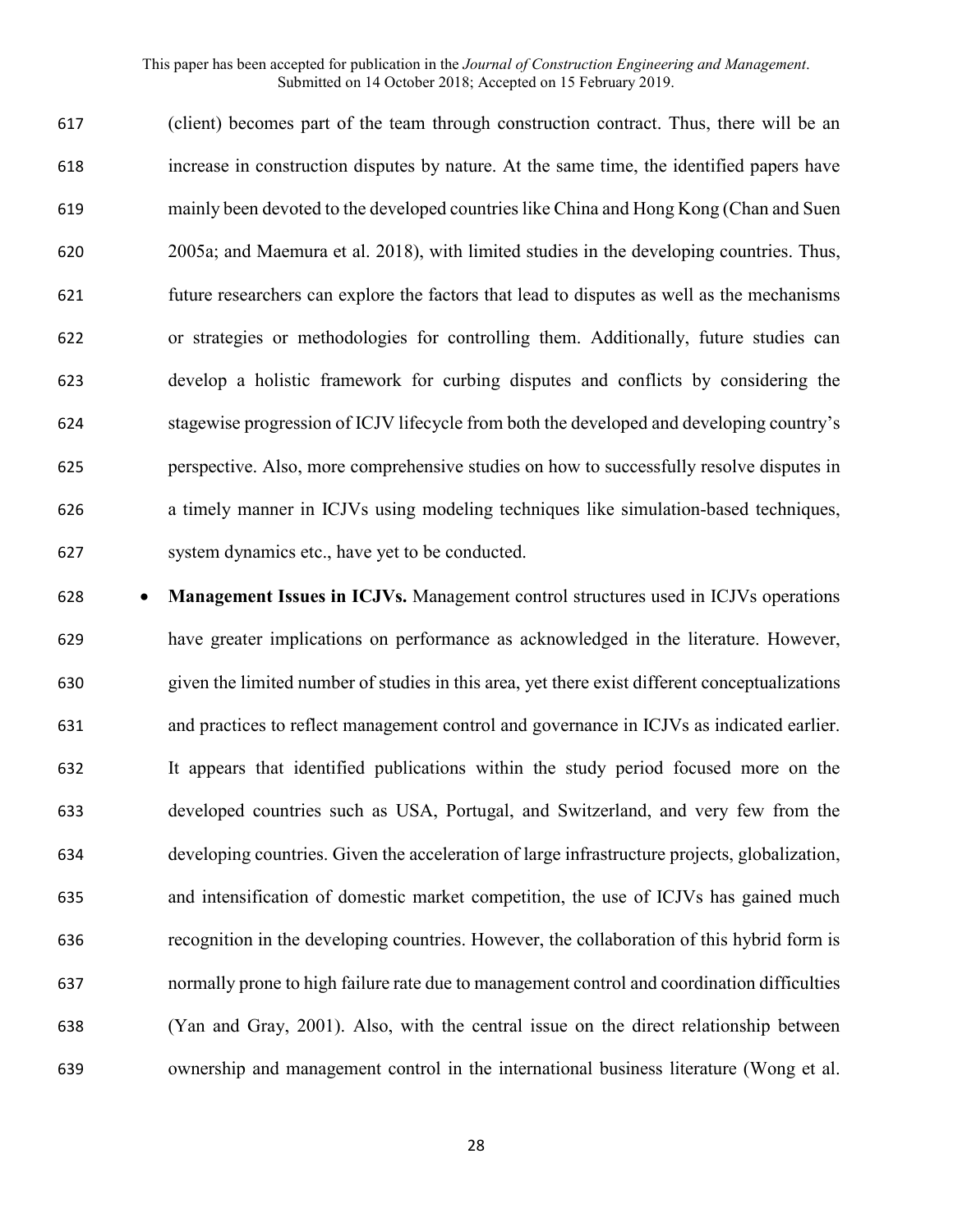2005; and Li et al. 2009), an empirical investigation as reported by Luo (2001) between Chinese-French construction JV revealed that management control over ICJV is not certainly by majority of ownership. Also, the relationships between ownership, management control, and ICJV performance have received very little attention in ICJV- related studies. Thus, there are several inadequacies and inconsistencies associated with the existing studies on factors measuring ownership, and management control in ICJVs, which leads to difficulties in the benchmark for its measurement. Further studies should critically and systematically review literature on ownership and management control in IJVs to enable the benchmark of ownership and control in construction projects. Future studies can explore other measurable factors by which management control mechanism can be represented in the construction industry. Management control develops distinctively in various context and locations, and the processes and its establishments differ as well (Luo, 2001). Therefore, as control is likely to vary across multiple perspective situations. Future studies should assess the relationships between management control mechanisms and ICJV performance from the developing country's view. Likewise, future studies can also identify partners contributions and model its influence on mechanisms of control. Identifying key drivers that affects the choice of control mechanism in ICJVs is a pressing need. Researchers can also develop an integrated model for the effective management control mechanisms for ICJVs by considering the stagewise progression of ICJV life cycle. Future studies can also employ the ANN tool to predict the performance of ICJVs by using the mechanisms of control constructs, in order to appreciate the significant impact of management control in ICJV operations.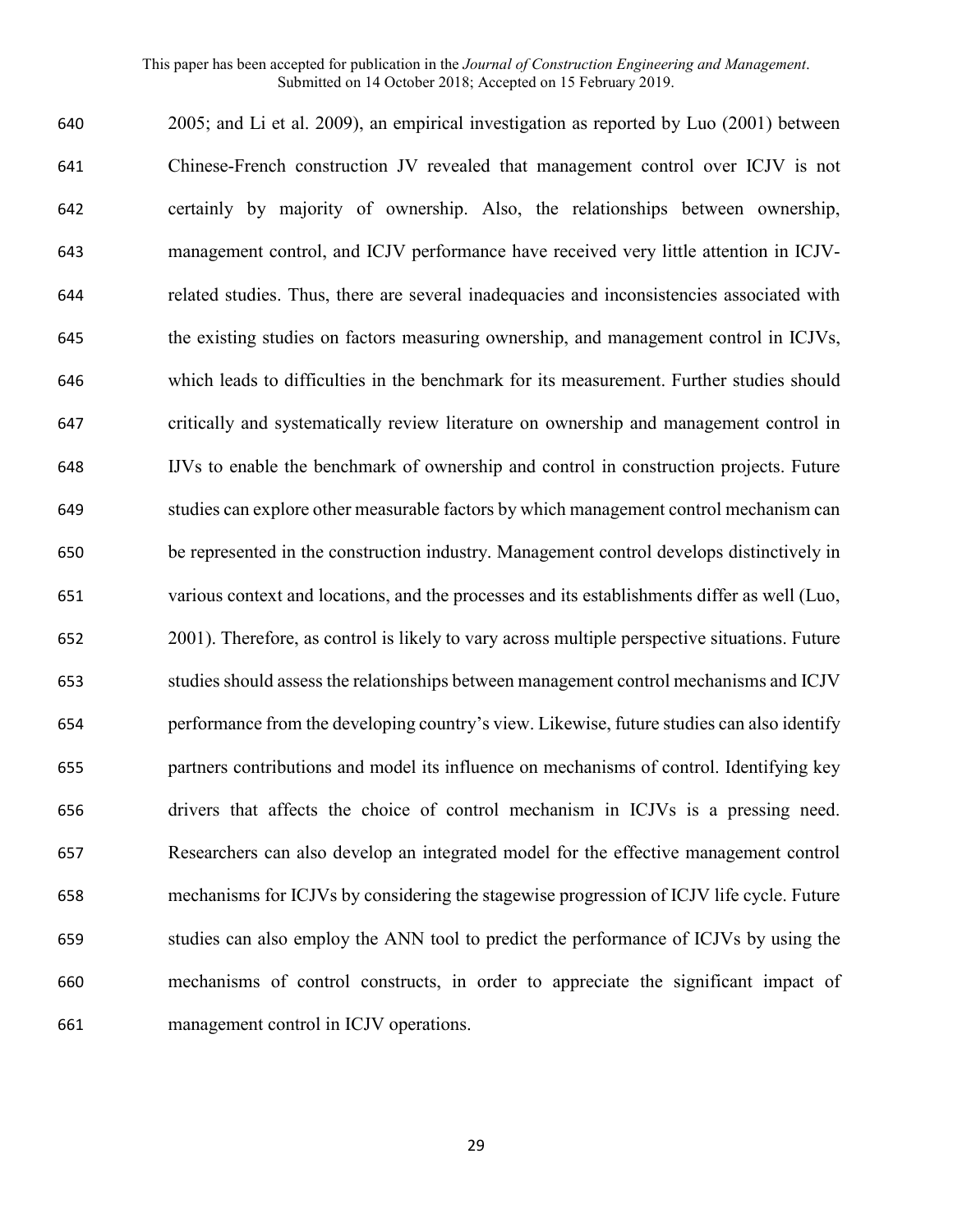• **Technology Transfer.** As afore-discussed, lack of set practical processes, mechanisms or systematic guidelines, the extent of realization of the need, and the readiness of the recipient industry (absorptive capacity), represents the main challenges for transferring knowledge and technology in ICJVs. Thus, future studies should be carried out to develop ways to match the ideals for transferring knowledge by both ICJV partners to ensure efficient and effective transfer. Further studies can examine the correlations between transfer, absorption and specific influential factors through the ICJV life cycle. Hence, future studies can simulate the transfer processes during ICJV development stages using simulation-based approaches. Also, further studies should be carried out to explore the challenges of transferring technology mostly in the developing countries as more research work has been directed to the developed countries. Researchers should develop innovative mechanisms or approaches that have the capability for sustained application for transferring technology in ICJVs.

 • **Influential Factors for ICJV Practice.** The very few studies on this research topic present a promising gap which future researchers should be more concerned with. Future studies can explore practical industrial applications factors for improving ICJV operations.

 Generally, with reference to the research gap framework (see Figure 4) as presented above, there is a wide research gap in literature which demands critical attention to ensure successful ICJVs operations.

# **Conclusions**

 The adoption of international construction joint ventures (ICJVs), of late, for more complex and large-scale construction projects across the globe, has resulted in a more complex web of construction organizations, necessitating great attention for successful operations and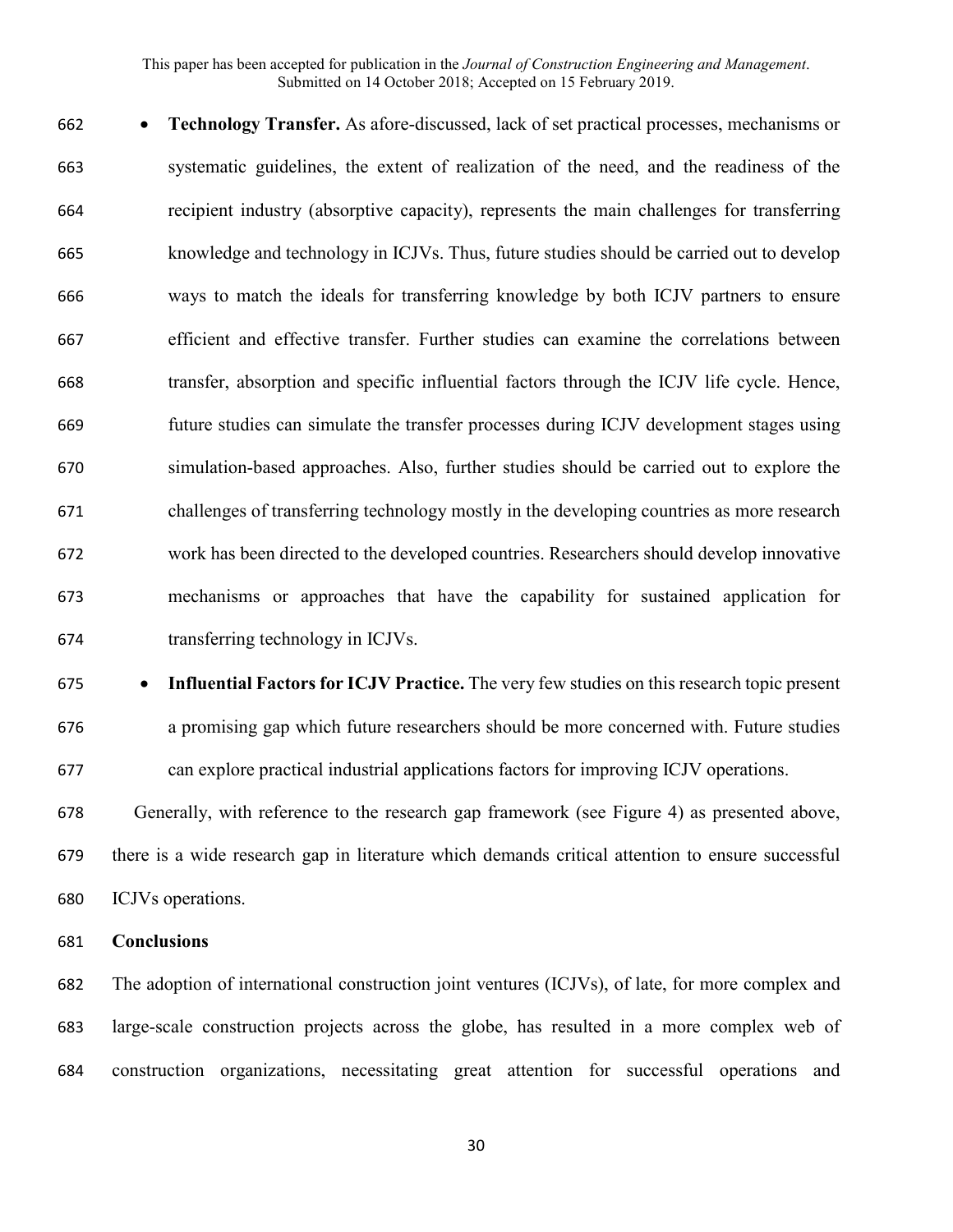management. Consequently, there have been proliferation of research on ICJVs studies over the past two decades. Thus, the research objective was to systematically analyze ICJV research trends and development in globally renowned construction management (CM) journals. 17 selected CM journals, namely JCEM, JME, IJPM, CME, ECAM, BRI, JPIEEP, JFM, AC, CEB, ACE, JCEM, CJCE, IJCEM, IJCM, IJCE, and CAM from 1990 to 2018 was analyzed.

 In overall, 53 ICJV- related papers were systematically analyzed in this study. The study analyzed the trend of ICJV research in terms of annual publication, countries' contributions, contributions by institutions and researchers, data collection and analysis methods adopted, and research interests. The results highlighted an increasing attention to ICJV research within the studied period. Both developed and developing countries like China, Turkey, USA, UK, Hong Kong, Australia, and Taiwan have contributed significantly to ICJV research. Similarly, countries like Malaysia, South Africa, Pakistan, and Nigeria have also made a good attempt at increasing ICJV research. There is a greater expectation from the developing countries to advancing ICJV research studies, given the acceleration of large infrastructure projects, globalization, and intensification of domestic market competition. Researchers from the various institutions like the Nanyang Technology University (Singapore), Illinois Institute of Technology (US), Southeast University, Nanjing (China), etc. have published most of the ICJV research papers. Key research topics covered within the study period included: 1) entry modes, formation decision strategies, and operation; 2) risk assessment and management practices; 3) performance evaluation; 4) dispute resolution mechanisms; 5) management issues in ICJVs; 6) influential factors for ICJV practice, and 7) technology transfer. Surveys and case studies/interviews are the main data collection techniques in ICJV studies. Statistical tool such as frequency ranked analysis, standard deviation (SD), percentages, relative importance index (RII), mean score, factor analysis, *t*-test, regression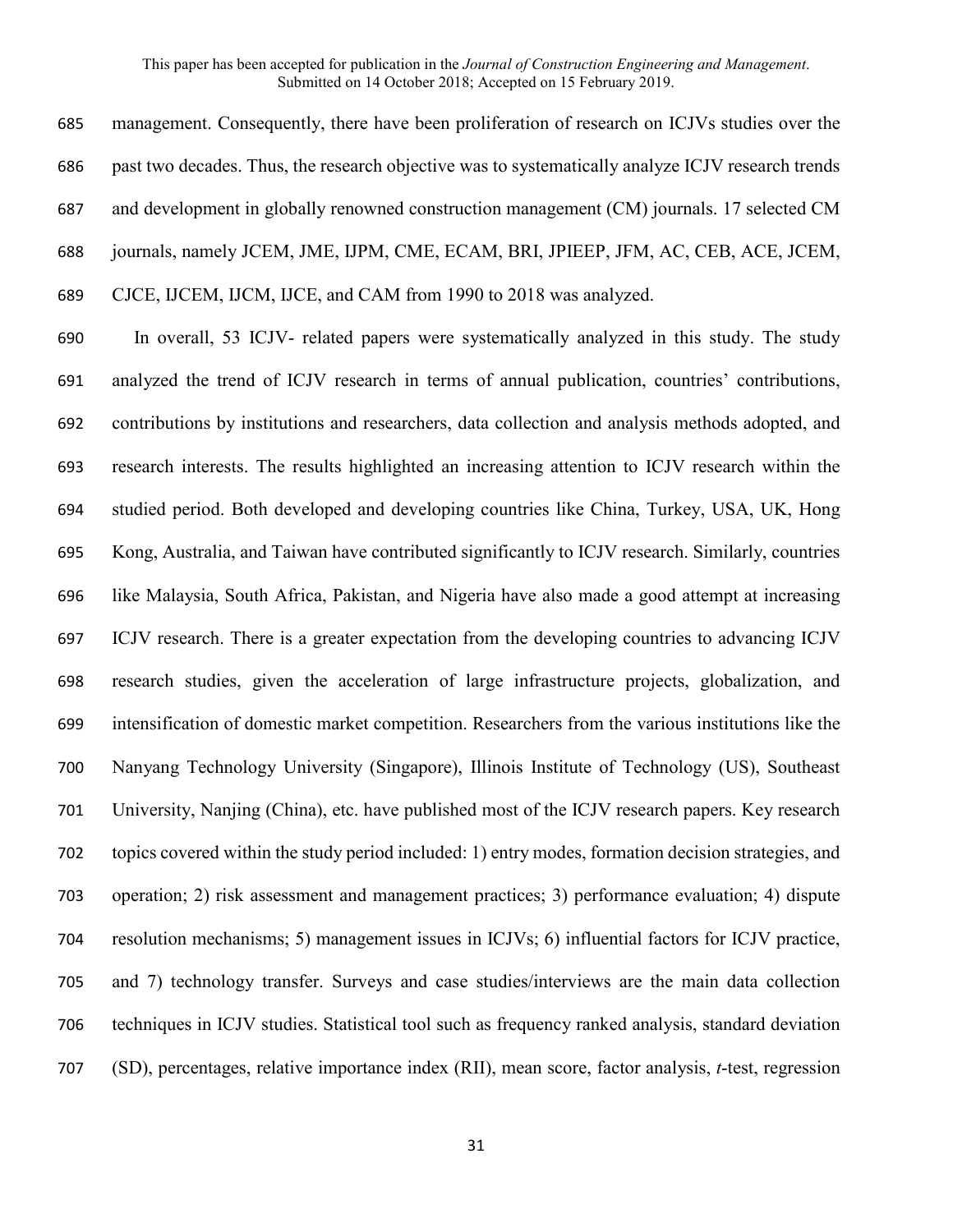analysis, criticality index, correlations, structural equation modeling (SEM), analytical hierarchy process (AHP), and fuzzy analytical hierarchy process (AHP) are mostly utilized for analysis. Further research directions are proposed based on the analysis of the current status of ICJV research topics. The limitations of this research study are the small sample size (53 paper) used for the analysis. This is justified by the inapplicability of considering all possible ICJV research keywords in a single review study. Though the findings reflect the overall ICJV research trend, not all related studies have been reviewed. Furthermore, there is a limitation on the generalizability of the research findings to other industries since it was restricted to only the construction industry. Further studies can increase the sample size and focus on other industry to provide a reference for future proofing of what has been done in this study. The findings provide an in-depth understanding of ICJV research to practitioners and researchers, and stimulate future research based on the identified gaps.

## **Data Availability Statement**

 Data generated or analyzed during the study are available from the corresponding author by request.

#### **Acknowledgments**

 This paper forms part of a large-scope PhD. study on Determinants of success for ICJVs in Ghana. The authors acknowledge that this paper shares a similar background and methodology with other related papers, but with different scopes and objectives. The authors acknowledge the Department of Building and Real Estate of The Hong Kong Polytechnic University for funding this research. Finally, we are exceedingly grateful to the editors and anonymous reviewers whose invaluable comments and suggestions substantially helped in improving the quality of this paper.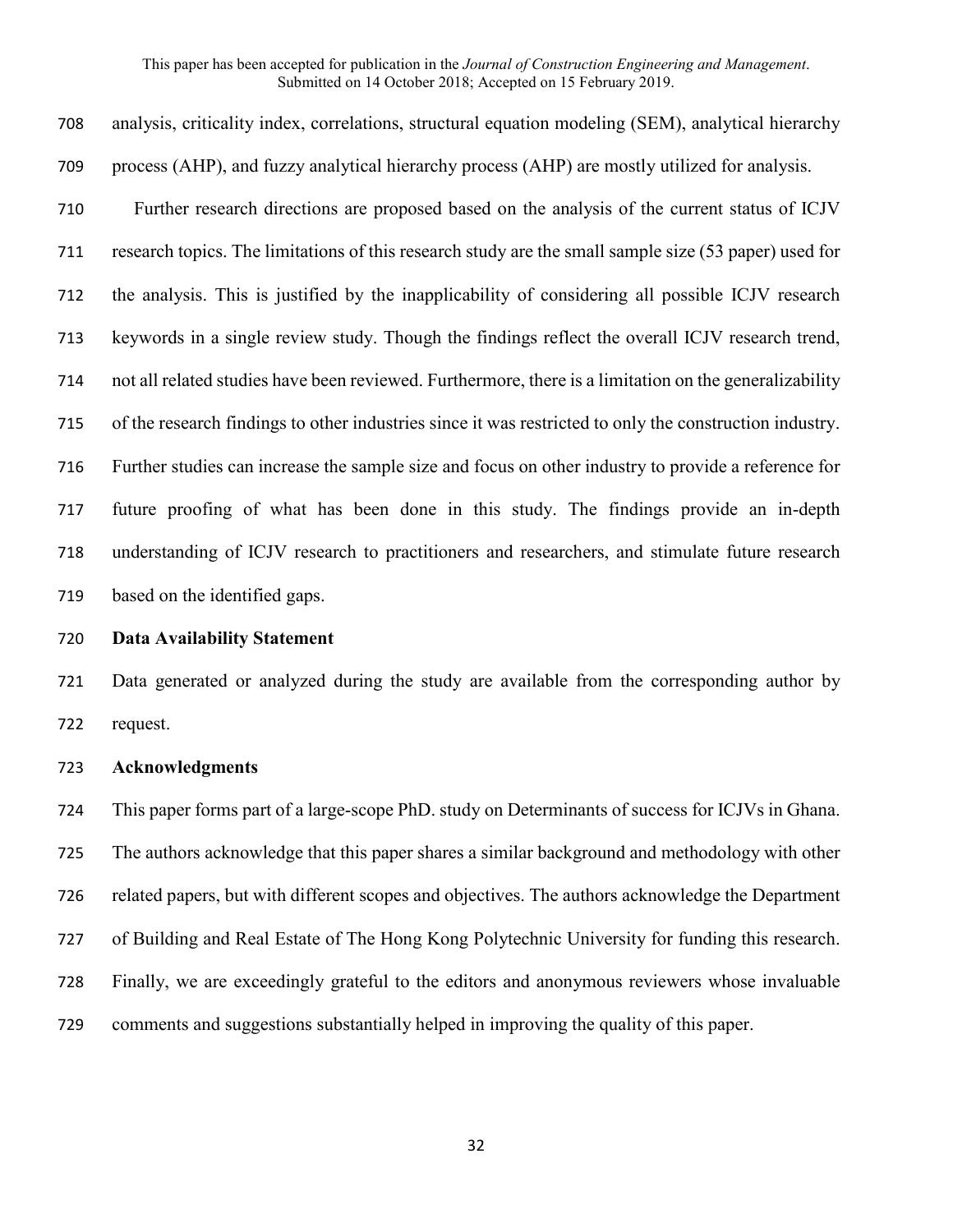# **References**

- Al-Sabah, R., Menassa, C. C., and Hanna, A. (2014). Evaluating impact of construction risks in the Arabian Gulf Region from perspective of multinational architecture, engineering and construction firms. *Construction Management and Economics*, *32*(4), 382-402.
- Bao, F., Chan, A. P., Chen, C., and Darko, A. (2018). Review of Public–Private Partnership
- Literature from a Project Lifecycle Perspective. *Journal of Infrastructure Systems*, *24*(3), 04018008.
- Bing, L., and Tiong, R. L. (1999). Risk management model for international construction joint ventures. *Journal of Construction Engineering and Management*, *125*(5), 377-384.
- Bing, L., Tiong, R. L. K., Fan, W. W., and Chew, D. A. S. (1999). Risk management in international construction joint ventures. *Journal of construction engineering and management*, *125*(4), 277-284.
- Carrillo, P. (1996). Technology transfer on joint venture projects in developing countries. *Construction Management and Economics*, *14*(1), 45-54.
- Chan, E. H., and Suen, H. C. (2005a). Disputes and dispute resolution systems in Sino-foreign joint venture construction projects in China. *Journal of Professional Issues in Engineering Education and Practice*, *131*(2), 141-148.
- Chan, E., and Suen, H. C. H. (2005b). Legal issues of dispute management in international construction projects contracting. *Construction Law Journal*.
- Chang, T., Hwang, B. G., Deng, X., and Zhao, X. (2018). Identifying political risk management strategies in international construction projects. *Advances in Civil Engineering*, *2018*.
- Chen, C. (2008). Entry mode selection for international construction markets: the influence of host country related factors. *Construction Management and Economics*, *26*(3), 303-314.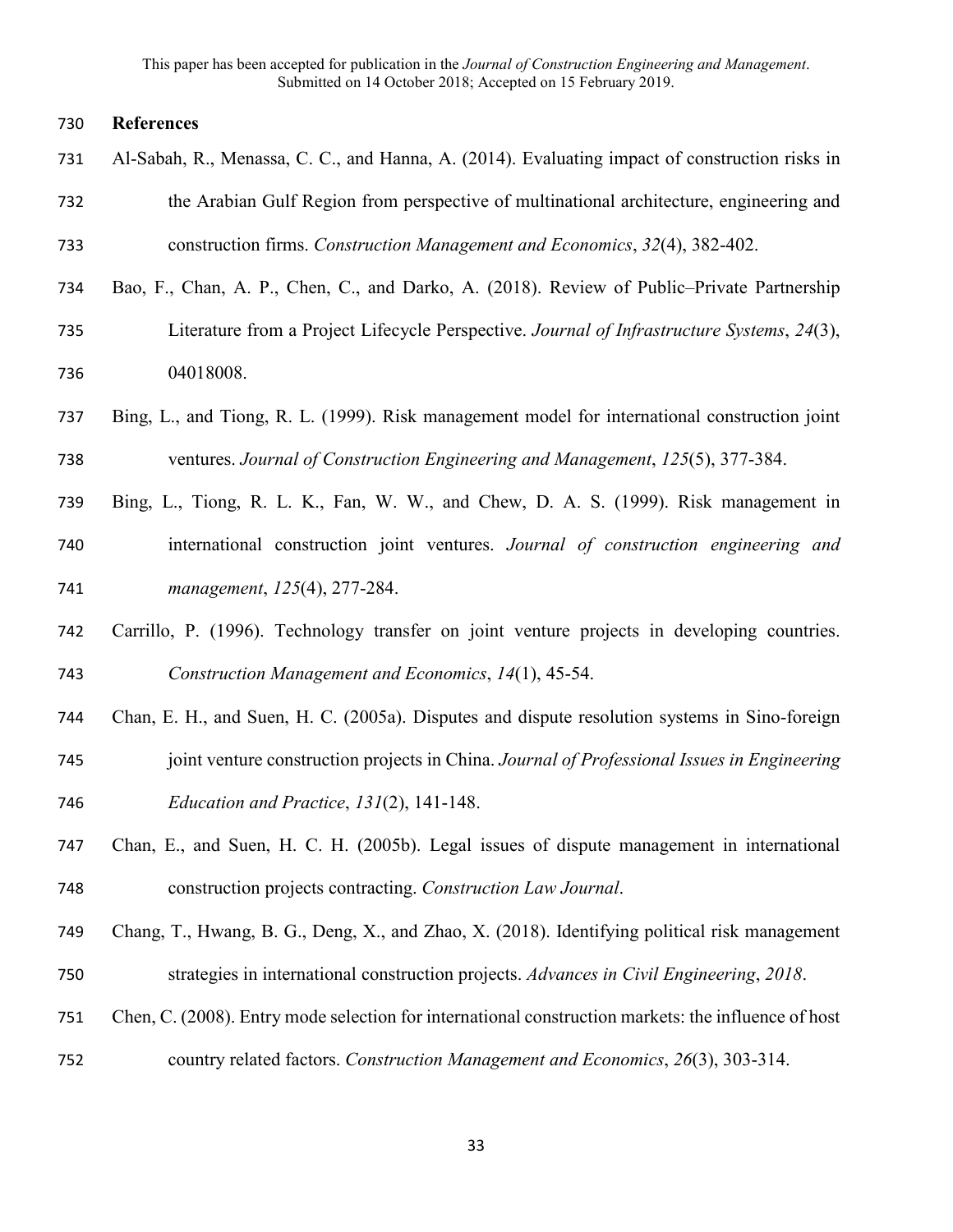- Chen, C., and Messner, J. I. (2009). Entry mode taxonomy for international construction markets. *Journal of Management in Engineering*, *25*(1), 3-11.
- Cohen, W. M., Nelson, R. R., and Walsh, J. P. (2002). Links and impacts: the influence of public research on industrial R&D. *Management science*, *48*(1), 1-23.
- Contractor, F., and Lorange, P. (2004). Why should firms cooperate? The strategy and economics basis for cooperative ventures: In: REUER, JJ Strategic Alliances: theory and evidence.
- Darko, A., and Chan, A. P. (2016). Critical analysis of green building research trend in construction journals. *Habitat International*, *57*, 53-63.
- Deng, X., & Low, S. P. (2013). Exploring critical variables that affect political risk level in international construction projects: Case study from Chinese contractors. *Journal of professional issues in engineering education and practice*, *140*(1), 04013002.
- Do, M., and Lee, S.H. (2012). 'Key factors of successful joint ventures in Korea Two different case scenarios', in Kobayashi, K., Khairuddin, A. R., Ofori, G., and Ogunlana, S. (ed). *Joint ventures in construction 2*. Thomas Telford, ICE Publishing. 173-184.
- Drott, M. C. (1995). Reexamining the role of conference papers in scholarly communication. *Journal of the American Society for Information Science*, *46*(4), 299-305.
- Dwaikat, L. N., and Ali, K. N. (2016). Green buildings cost premium: A review of empirical evidence. *Energy and Buildings*, *110*, 396-403.
- Falagas, M. E., Pitsouni, E. I., Malietzis, G. A., and Pappas, G. (2008). Comparison of PubMed,
- Scopus, web of science, and Google scholar: strengths and weaknesses. *The FASEB journal*, *22*(2), 338-342.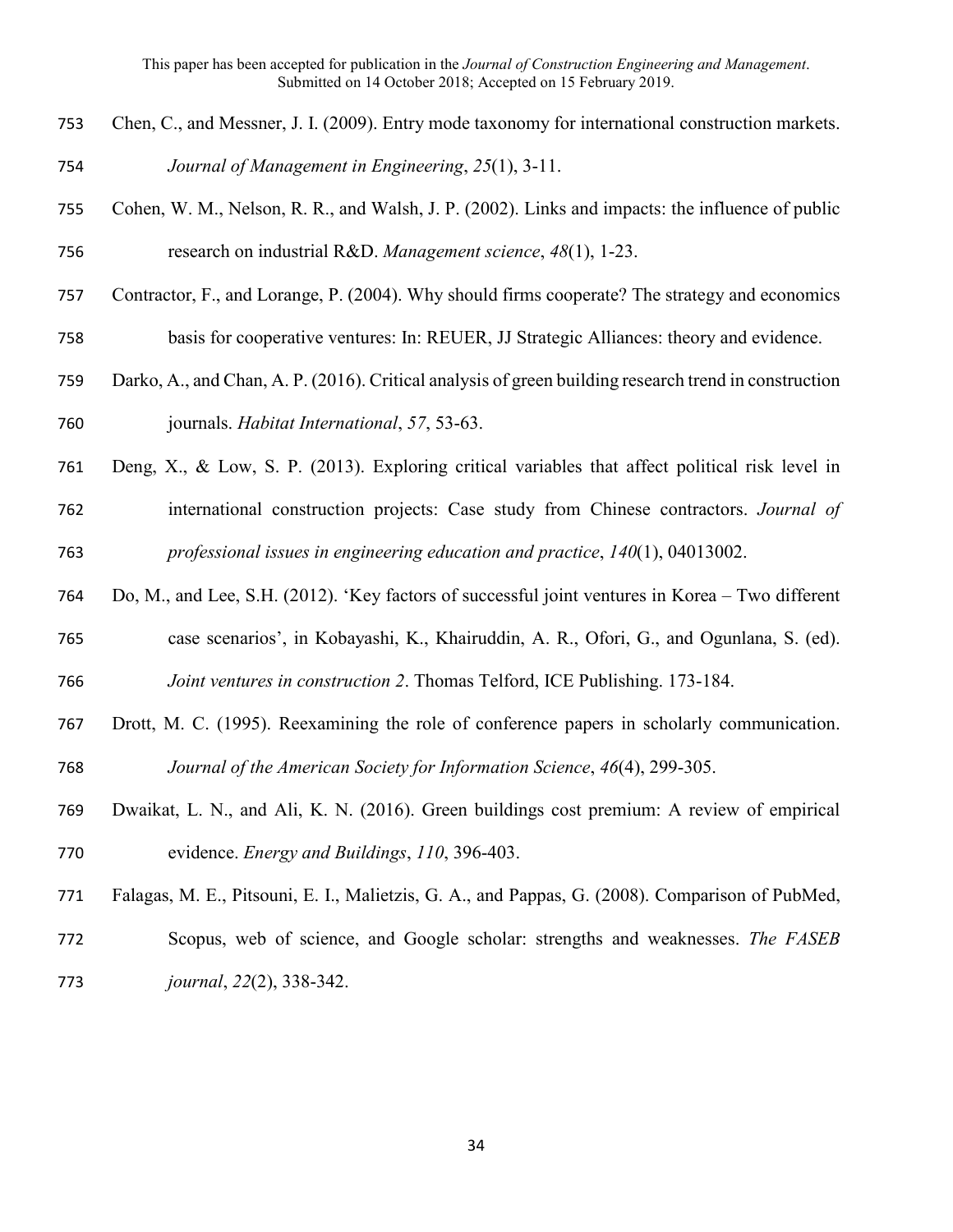- Fisher, T. F., and Ranasinghe, M. (2001). Culture and foreign companies' choice of entry mode: the case of the Singapore building and construction industry. *Construction Management & Economics*, *19*(4), 343-353.
- Gad, G. M., Kalidindi, S. N., Shane, J., and Strong, K. (2011). Analytical framework for the choice
- of dispute resolution methods in international construction projects based on risk factors.
- *Journal of legal affairs and dispute resolution in engineering and construction*, *3*(2), 79-
- 85.
- Gad, G. M., Shane, J. S., Strong, K. C., and Choi, J. (2016). Rethinking trust in construction contract formation: Dispute resolution method selection. *Journal of Legal Affairs and*
- *Dispute Resolution in Engineering and Construction*, *8*(3), 04516003.
- Gale, A., and Luo, J. (2004). Factors affecting construction joint ventures in China. *International Journal of Project Management*, *22*(1), 33-42.
- Ganesan, S., and Kelsey, J. (2006). Technology transfer: international collaboration in Sri Lanka. *Construction Management and Economics*, *24*(7), 743-753.
- Garb, R.H. (1988), "Joint venture in the construction industry", in Carter, J.D., Cushman, R.F. and
- Hartz, C.S. (Eds), The Handbook of Joint Venturing, Dow Jones-Irwin, Homewood, IL.
- Geringer, J. M. (1988). *Joint venture partner selection: Strategies for developed countries*. Quorum Books, Westport, CT.
- Geringer, J. M., and Hebert, L. (1989). Control and performance of international joint ventures. *Journal of international business studies*, *20*(2), 235-254.
- Girmscheid, G., and Brockmann, C. (2009). Inter-and intra-organizational trust in international construction joint ventures. *Journal of Construction Engineering and Management*, *136*(3), 353-360.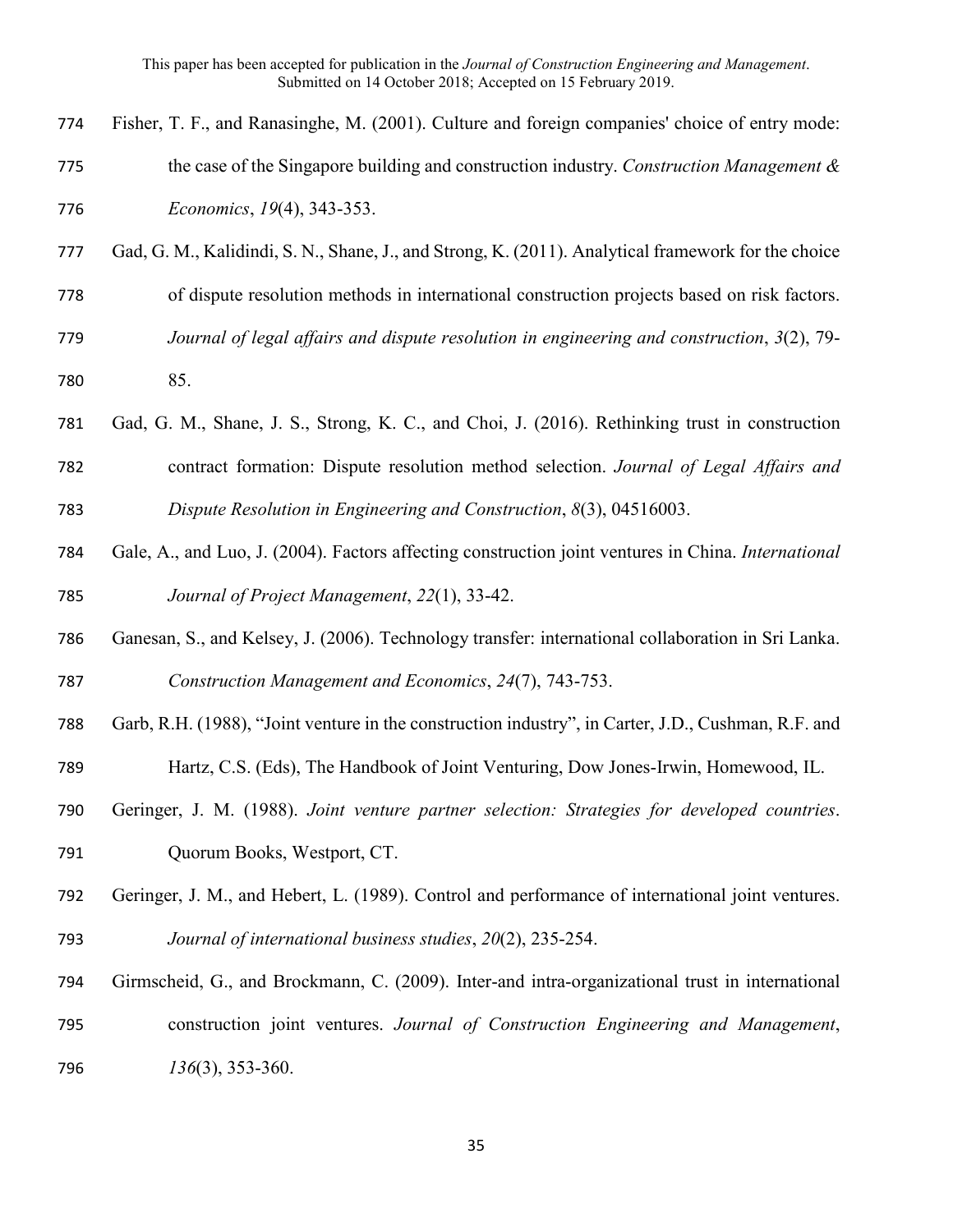- Han, S. H., Park, S. H., Kim, D. Y., Kim, H., and Kang, Y. W. (2007). Causes of bad profit in
- overseas construction projects. *Journal of construction engineering and management*, *133*(12), 932-943.
- Harrigan, K. R. (2003). *Joint ventures, alliances, and corporate strategy*. Beard Books Washington, Washington, D.C.
- Ho, S. P., Lin, Y. H., Chu, W., and Wu, H. L. (2009). Model for organizational governance structure choices in construction joint ventures. *Journal of construction engineering and management*, *135*(6), 518-530.
- Holt, G. (2010). Contractor selection innovation: examination of two decades' published research.
- *Construction Innovation*, *10*(3), 304-328.
- Hong, Y., and WM Chan, D. (2014). Research trend of joint ventures in construction: a two-decade taxonomic review. *Journal of facilities management*, *12*(2), 118-141.
- Hong, Y., Chan, D. W., Chan, A. P., and Yeung, J. F. (2011). Critical analysis of partnering
- research trend in construction journals. *Journal of management in engineering*, *28*(2), 82- 95.
- Hsueh, S. L., Perng, Y. H., Yan, M. R., and Lee, J. R. (2007). On-line multi-criterion risk assessment model for construction joint ventures in China. *Automation in Construction*, *16*(5), 607-619.
- Hwang, B. G., Zhao, X., and Chin, E. W. Y. (2017). International construction joint ventures between Singapore and developing countries: Risk assessment and allocation preferences.
- *Engineering, Construction and Architectural Management*, *24*(2), 209-228.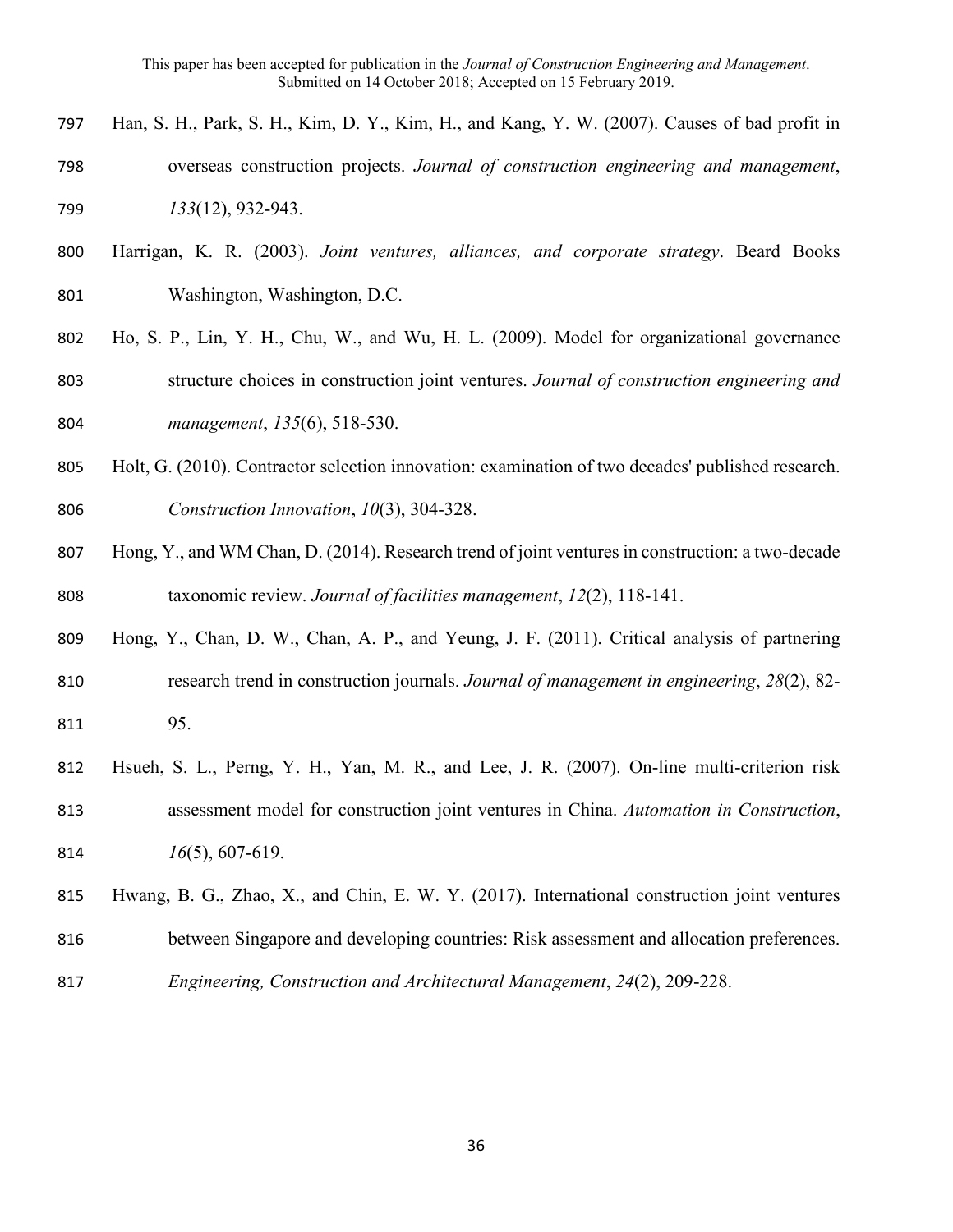- Hwang, B. G., Zhao, X., and Yu, G. S. (2014). Risk Assessment in Underground Rail International
- Construction Joint Ventures in Singapore. In *ICSI 2014: Creating Infrastructure for a Sustainable World* (pp. 264-273).
- Hwang, B. G., Zhao, X., and Yu, G. S. (2016). Risk identification and allocation in underground
- rail construction joint ventures: contractors' perspective. *Journal of Civil Engineering and Management*, *22*(6), 758-767.
- Isa, C. M. M., Saman, H. M., and Preece, C. N. (2014). Entry location and entry timing (ELET) decision model for international construction firms. *Construction Economics and Building*, *14*(3), 34-57.
- Jia, R., Li, Q., Deng, X., Zhao, X., and Yuan, J. (2016). Entry mode taxonomy and choice of Chinese international construction companies. *Journal of Management in Engineering*, *33*(3), 04016058.
- Kapila, P., and Hendrickson, C. (2001). Exchange rate risk management in international construction ventures. *Journal of Management in Engineering*, *17*(4), 186-191.
- Killing, J. P. (1988). Understanding alliances: The role of task and organizational complexity. *Cooperative strategies in international business*.
- Kreitl, G., Urschitz, G., and Oberndorfer, W. J. (2002). Corporate growth of engineering consulting firms: a European review. *Construction Management & Economics*, *20*(5), 437- 448.
- Li, J., Zhou, C., and Zajac, E. J. (2009). Control, collaboration, and productivity in international joint ventures: Theory and evidence. *Strategic Management Journal*, *30*(8), 865-884.
- Li, Z., Shen, G. Q., and Xue, X. (2014). Critical review of the research on the management of prefabricated construction. *Habitat international*, *43*, 240-249.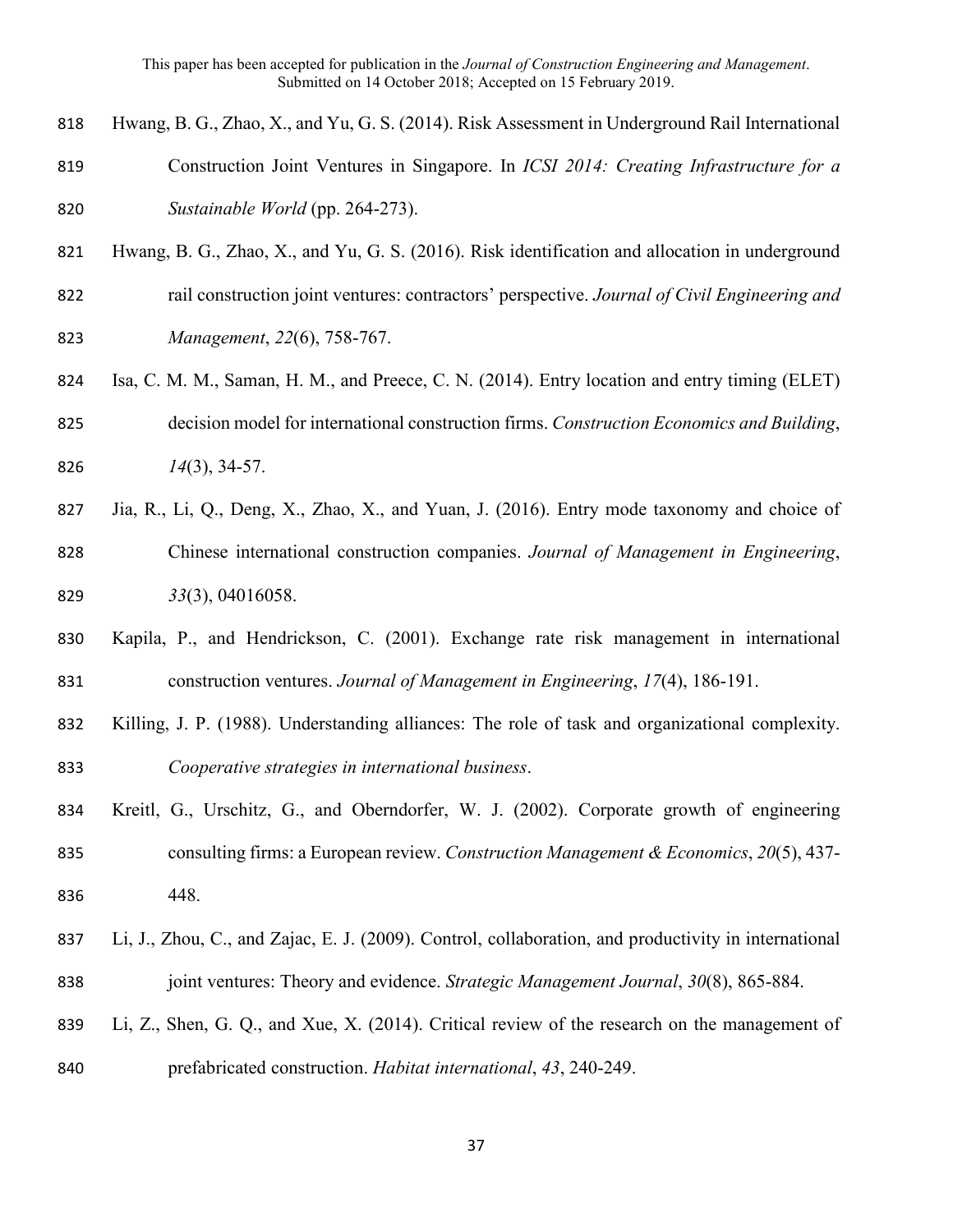- Liang, R., Zhang, J., Wu, C., Sheng, Z., and Wang, X. (2018). Joint-Venture Contractor Selection
- Using Competitive and Collaborative Criteria with Uncertainty. *Journal of Construction Engineering and Management*, *145*(2), 04018123.
- Lin, Y. H., and Ho, S. P. (2012). Impacts of governance structure strategies on the performance of
- construction joint ventures. *Journal of construction engineering and management*, *139*(3), 304-311.
- Ling, F. Y. Y., Ibbs, C. W., and Chew, E. W. (2008). Strategies adopted by international architectural, engineering, and construction firms in Southeast Asia. *Journal of Professional Issues in Engineering Education and Practice*, *134*(3), 248-256.
- Ling, F. Y. Y., William Ibbs, C., and Cuervo, J. C. (2005). Entry and business strategies used by
- international architectural, engineering and construction firms in China. *Construction Management and Economics*, *23*(5), 509-520.
- Luo, J. (2001). Assessing management and performance of Sino-foreign construction joint ventures. *Construction Management and Economics*, *19*(1), 109-117.
- Luo, J., Gale, A., and He, X. (2001). Investing in the Chinese construction industry via joint ventures: China's construction industry in transition. *Building research and information*, *29*(4), 277-285.
- Maemura, Y., Kim, E., and Ozawa, K. (2018). Root Causes of Recurring Contractual Conflicts in International Construction Projects: Five Case Studies from Vietnam. *Journal of Construction Engineering and Management*, *144*(8), 05018008.
- Mohamed, S. (2003). Performance in international construction joint ventures: Modeling perspective. *Journal of Construction Engineering and Management*, *129*(6), 619-626.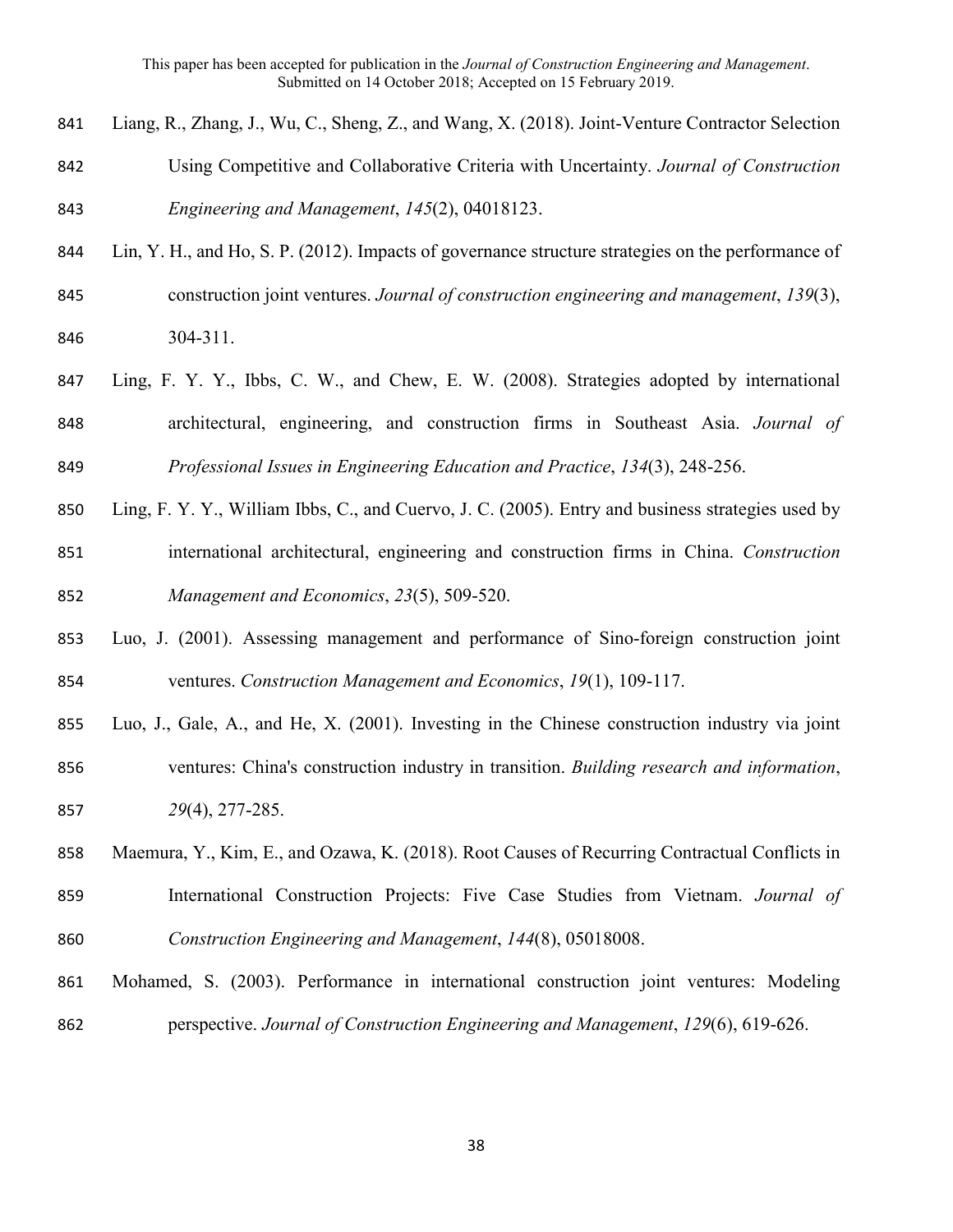- Morledge, R., and Adnan, M. (2006). Critical success factors in construction joint venture projects in Malaysia. *Journal of Construction Procurement*, *12*(1), 38-50.
- Neves, J. C., and Bugalho, A. (2008). Coordination and control in emerging international construction firms. *Construction Management and Economics*, *26*(1), 3-13.
- Odediran, S. J., and Windapo, A. O. (2016). Mitigating risks in African construction markets through the interactive behavior of resources and capabilities in multinational construction companies and entry decisions. *Journal of Management in Engineering*, *33*(2), 04016040.
- Ofori, G., Pin, T., and Leong, C. (2001). Effectiveness of joint ventures as construction technology transfer vehicles: the case of Singapore. *Journal of Construction Research*, *2*(2), 191-202.
- Oppong, G. D., Chan, A. P., and Dansoh, A. (2017). A review of stakeholder management
- performance attributes in construction projects. *International journal of project management*, *35*(6), 1037-1051.
- Osei-Kyei, R., and Chan, A. P. (2015). Review of studies on the Critical Success Factors for Public–Private Partnership (PPP) projects from 1990 to 2013. *International Journal of Project Management*, *33*(6), 1335-1346.
- Owusu, E. K., Chan, A. P., and Shan, M. (2017). Causal Factors of Corruption in Construction Project Management: An Overview. *Science and engineering ethics*, 1-31.
- Ozorhon, B., Arditi, D., Dikmen, I., and Birgonul, M. T. (2007a). Effect of host country and project conditions in international construction joint ventures. *International Journal of Project Management*, *25*(8), 799-806.
- Ozorhon, B., Arditi, D., Dikmen, I., and Birgonul, M. T. (2008a). Effect of partner fit in international construction joint ventures. *Journal of Management in Engineering*, *24*(1), 12-20.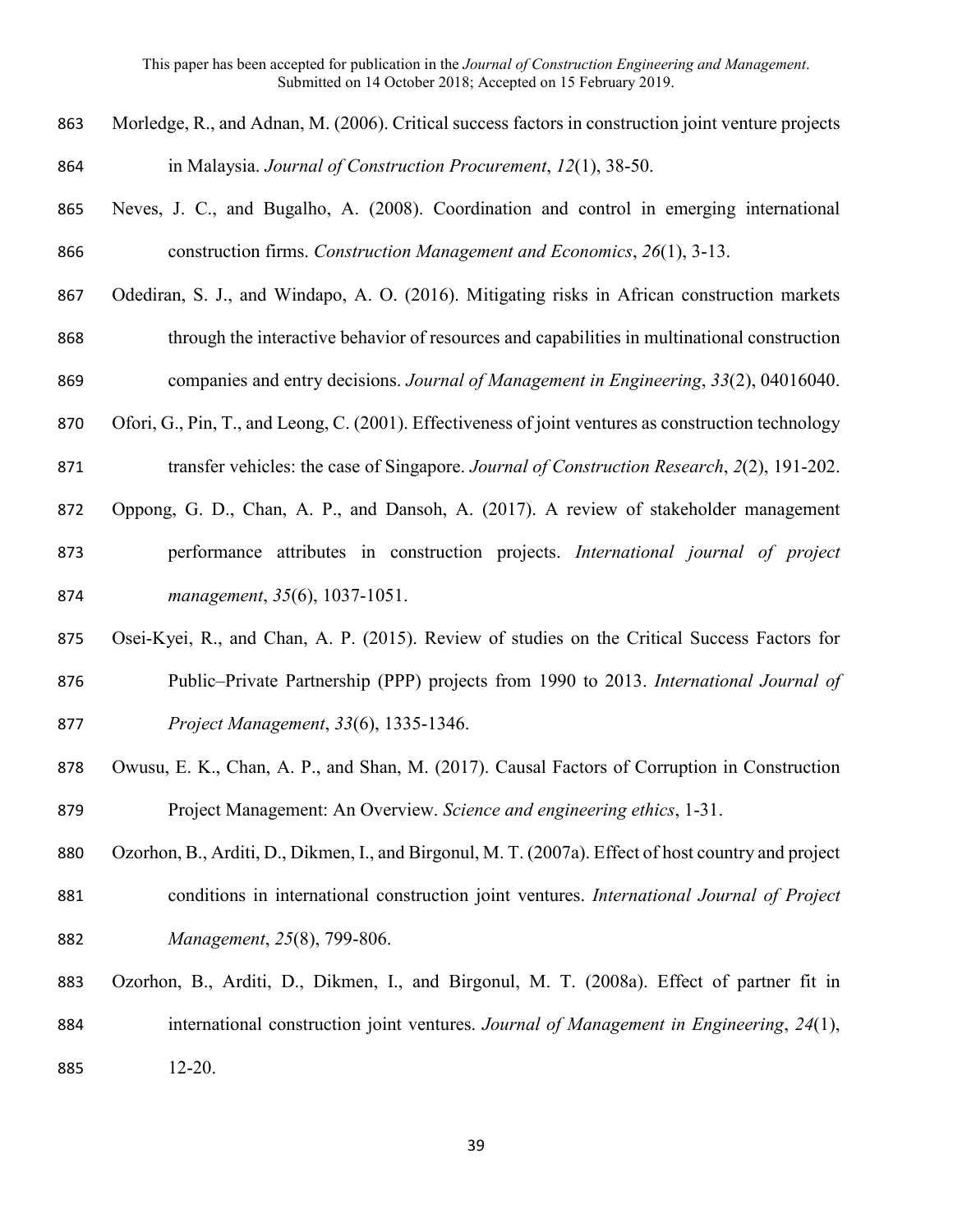- Ozorhon, B., Arditi, D., Dikmen, I., and Birgonul, M. T. (2008b). Implications of culture in the
- performance of international construction joint ventures. *Journal of construction engineering and management*, *134*(5), 361-370.
- Ozorhon, B., Arditi, D., Dikmen, I., and Birgonul, M. T. (2010a). Performance of international joint ventures in construction. *Journal of Management in Engineering*, *26*(4), 209-222.
- Ozorhon, B., Arditi, D., Dikmen, I., and Birgonul, M. T. (2010b). Toward a multidimensional
- performance measure for international joint ventures in construction. *Journal of construction engineering and management*, *137*(6), 403-411.
- Ozorhon, B., Dikmen, I., and Birgonul, M. T. (2007b). Using analytic network process to predict the performance of international construction joint ventures. *Journal of Management in Engineering*, *23*(3), 156-163.
- Pagell, M., and Gobeli, D. (2009). How plant managers' experiences and attitudes toward sustainability relate to operational performance. *Production and Operations Management*, *18*(3), 278-299.
- Pheng, L. S., Jiang, H., and Leong, C. H. (2004). A comparative study of top British and Chinese international contractors in the global market. *Construction Management & Economics*, *22*(7), 717-731.
- Ping Ho, S., Lin, Y. H., Wu, H. L., and Chu, W. (2009). Empirical test of a model for organizational governance structure choices in construction joint ventures. *Construction Management and Economics*, *27*(3), 315-324.
- Prasitsom, A., and Likhitruangsilp, V. (2015). Managing Risks in Forming International Construction Joint Ventures in Thailand. *International Journal of Construction Engineering and Management*, *4*(4), 106-121.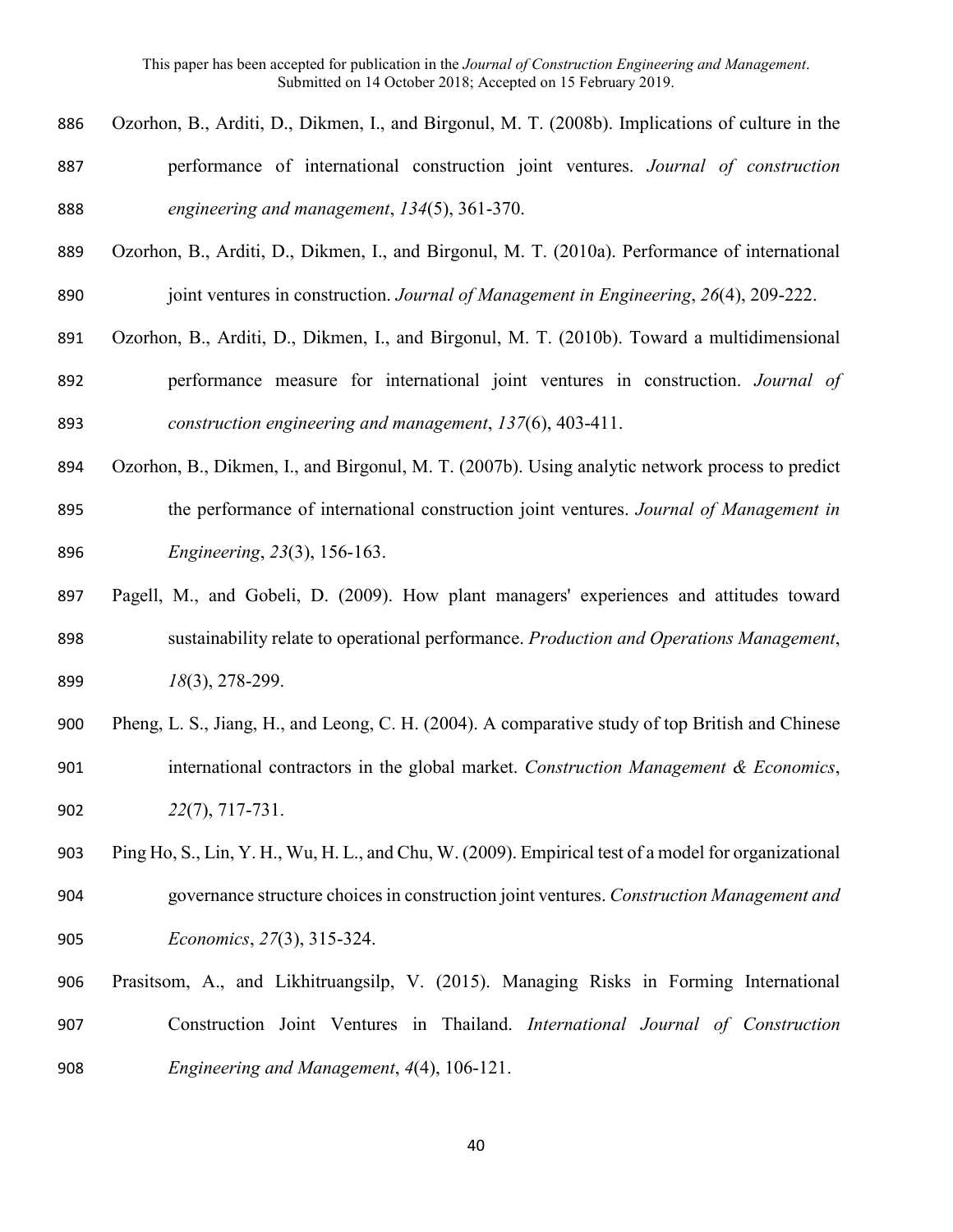- Razzaq, A., Thaheem, M. J., Maqsoom, A., and Gabriel, H. F. (2018). Critical external risks in
- international joint ventures for construction industry in Pakistan. *International Journal of*
- *Civil Engineering*, *16*(2), 189-205.
- Sev, A. (2009). How can the construction industry contribute to sustainable development? A conceptual framework. *Sustainable Development*, *17*(3), 161-173.
- Soibelman, L., Sacks, R., Akinci, B., Dikmen, I., Birgonul, M. T., and Eybpoosh, M. (2010).
- Preparing civil engineers for international collaboration in construction management. *Journal of Professional Issues in Engineering Education and Practice*, *137*(3), 141-150.
- Themistocleous, G., and Wearne, S. H. (2000). Project management topic coverage in journals. *International Journal of Project Management*, *18*(1), 7-11.
- Tomlinson, J.W.L. (1970), *The joint Venture Process in International Business*, MIT Press, Cambridge, MA.
- Tsai, C. C., and Lydia Wen, M. (2005). Research and trends in science education from 1998 to 2002: A content analysis of publication in selected journals. *International journal of*
- *science education*, *27*(1), 3-14.
- Wong, M. C., Luk, S. T., and Li, S. C. (2005). Equity ownership and management control in Sino-foreign joint venture hotels. *The Service Industries Journal*, *25*(1), 117-133.
- Xu, T., Bower, D. A., and Smith, N. J. (2005). Types of collaboration between foreign contractors and their Chinese partners. *International Journal of Project Management*, *23*(1), 45-53.
- Yan, A., and Gray, B. (2001). Antecedents and effects of parent control in international joint ventures. *Journal of Management Studies*, *38*(3), 393-416.
- Yi, W., and Chan, A. P. (2013). Critical review of labour productivity research in construction
- journals. *Journal of management in engineering*, *30*(2), 214-225.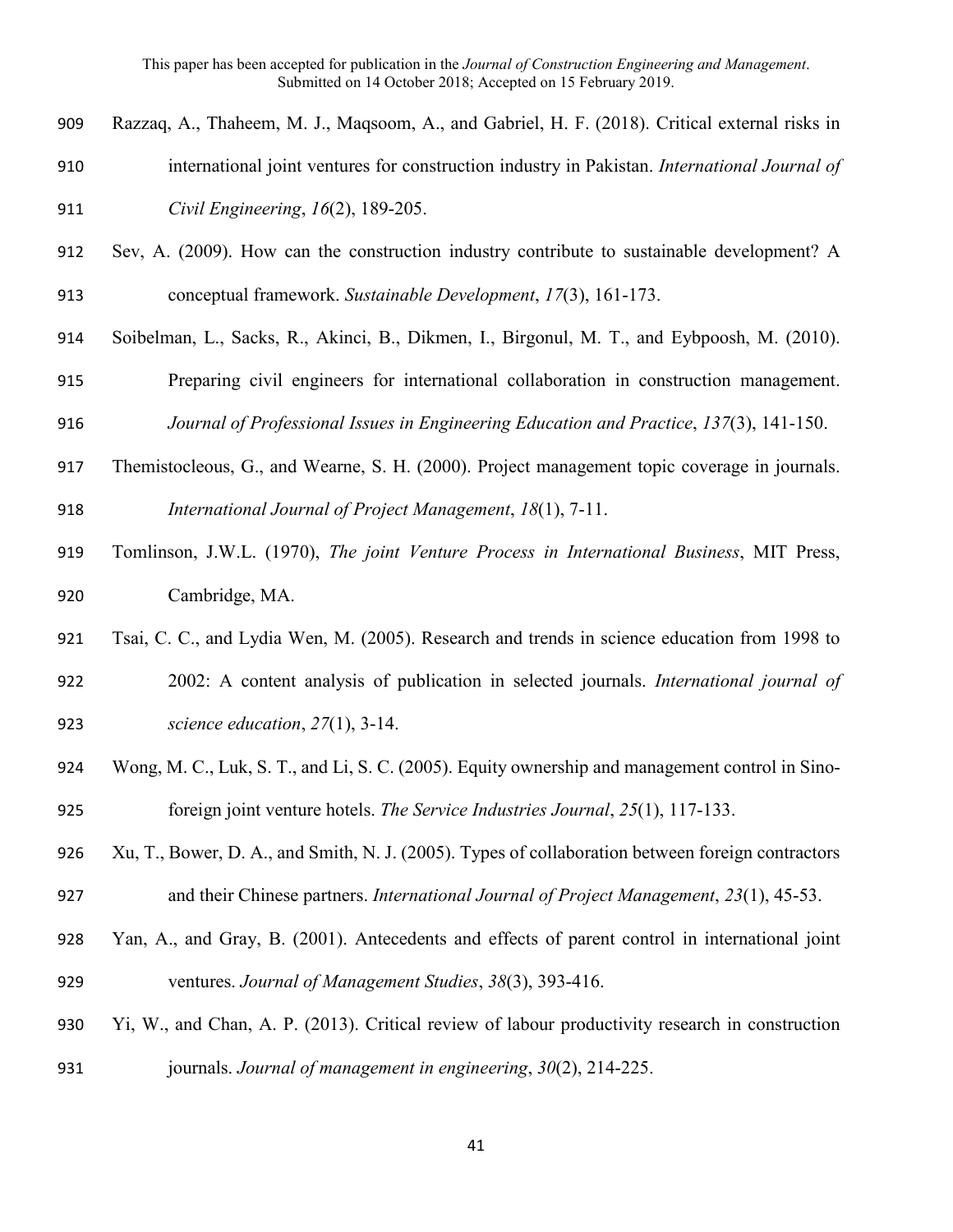- Yogeswaran, K., Kumaraswamy, M. M., and Miller, D. R. (1998). Claims for extensions of time in civil engineering projects. *Construction Management & Economics*, *16*(3), 283-293.
- Yu, Y., Osei‐Kyei, R., Chan, A. P. C., Chen, C., and Martek, I. (2018). Review of social
- responsibility factors for sustainable development in public–private partnerships. *Sustainable Development*.
- Zhang, G., and Zou, P. X. (2007). Fuzzy analytical hierarchy process risk assessment approach for
- joint venture construction projects in China. *Journal of Construction Engineering and Management*, *133*(10), 771-779.
- Zhang, L., Wong, W. F., and Chen, P. H. (2010). Critical factors influencing learning effectiveness
- in international construction joint ventures. *International Journal of Construction Management*, *10*(1), 87-100.
- Zhao, X., Hwang, B. G., and Yu, G. S. (2013). Identifying the critical risks in underground rail
- international construction joint ventures: Case study of Singapore. *International Journal f*
- *Project Management*, *31*(4), 554-566.
- 
- 
- 
- 
- 
- 
- 
- 
- 
-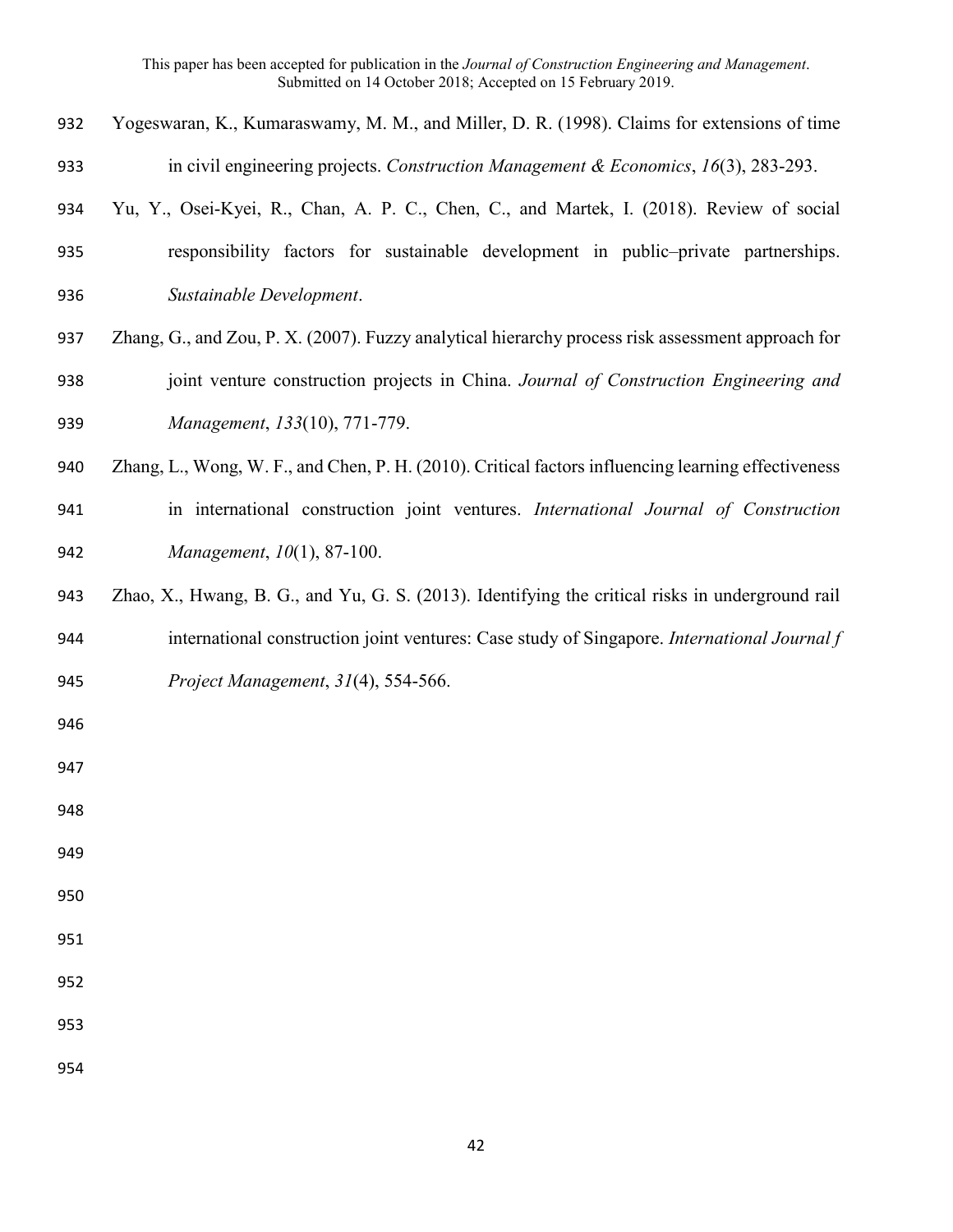955 Table 1. Overview of search results and distribution of selected publications (from 1990 – 2018)

| Selected journals                                                     | No.          | of | No. of relevant papers for this |
|-----------------------------------------------------------------------|--------------|----|---------------------------------|
|                                                                       | publications |    | study                           |
| Journal of construction Engineering and Management (JCEM)             | 58           |    |                                 |
| Journal of Management in Engineering (JME)                            | 37           |    |                                 |
| International Journal of Project Management (IJPM)                    | 18           |    |                                 |
| Construction Management and Economics (CME)                           | 37           |    |                                 |
| Building Research and Information (BRI)                               |              |    |                                 |
| Journal of Professional Issues in Engineering, Education and Practice |              |    |                                 |
| (JPIEEP)                                                              |              |    |                                 |
| Journal of Facilities Management (JFM)                                |              |    |                                 |
| Automation in Construction (AC)                                       |              |    |                                 |
| Construction Economics and Building (CEB)                             |              |    |                                 |
| Advance in Civil Engineering (ACE)                                    |              |    |                                 |
| Engineering, Construction and Architectural Management (ECAM)         | 21           |    |                                 |
| Journal of Civil Engineering and Management (JCEM)                    |              |    |                                 |
| Canadian Journal of Civil Engineering (CJCE)                          |              |    |                                 |
| International Journal of Construction Engineering and Management      |              |    |                                 |
| (IJCEM)                                                               |              |    |                                 |
| International Journal of Construction Management (IJCM)               |              |    |                                 |
| International Journal of Civil Engineering (IJCE)                     |              |    |                                 |
| Construction and Architecture Management (CAM)                        |              |    |                                 |
| Total                                                                 | 231          |    | 53                              |

956

# 957 **Table 2.** Matrix showing the scores for multi-authored papers

| Number of authors |      | Order of specific author |      |      |      |
|-------------------|------|--------------------------|------|------|------|
|                   |      |                          |      |      |      |
|                   | 00.1 |                          |      |      |      |
|                   | 0.60 | 0.40                     |      |      |      |
|                   | 0.47 | 0.32                     | 0.21 |      |      |
|                   | 0.42 | 0.28                     | 0.18 | 0.12 |      |
|                   | 0.38 | 0.26                     | 0.17 | 0.11 | 0.08 |

958

# 959 **Table 3.** Locations of selected ICJVs research papers

| Country      | Institutions/Universities | Researchers | Papers | Score |
|--------------|---------------------------|-------------|--------|-------|
| Singapore    | 19                        | 25          | 14     | 11.35 |
| China        | 19                        | 22          | 11     | 8.36  |
| Turkey       | 11                        | 23          | 10     | 7.15  |
| <b>USA</b>   | 12                        | 18          | 10     | 6.70  |
| UK           | 8                         | 9           | h      | 6.00  |
| Hong Kong    |                           | h           |        | 4.32  |
| Australia    |                           |             |        | 3.32  |
| Taiwan       |                           |             |        | 2.84  |
| Japan        |                           |             |        | 1.23  |
| Malaysia     |                           |             |        | 1.21  |
| South Africa |                           |             |        | 1.02  |
| Thailand     |                           |             |        | 1.00  |
| Austria      |                           |             |        | 1.00  |
| Finland      |                           |             |        | 1.00  |
| Pakistan     |                           |             |        | 1.00  |
| Moscow       |                           |             |        | 1.00  |
| Canada       |                           |             |        | 1.00  |
| Nigeria      |                           |             |        | 1.00  |
| India        |                           |             |        | 0.60  |
| Switzerland  |                           |             |        | 0.60  |
| Germany      |                           |             |        | 0.40  |
| Sri Lanka    |                           |             |        | 0.40  |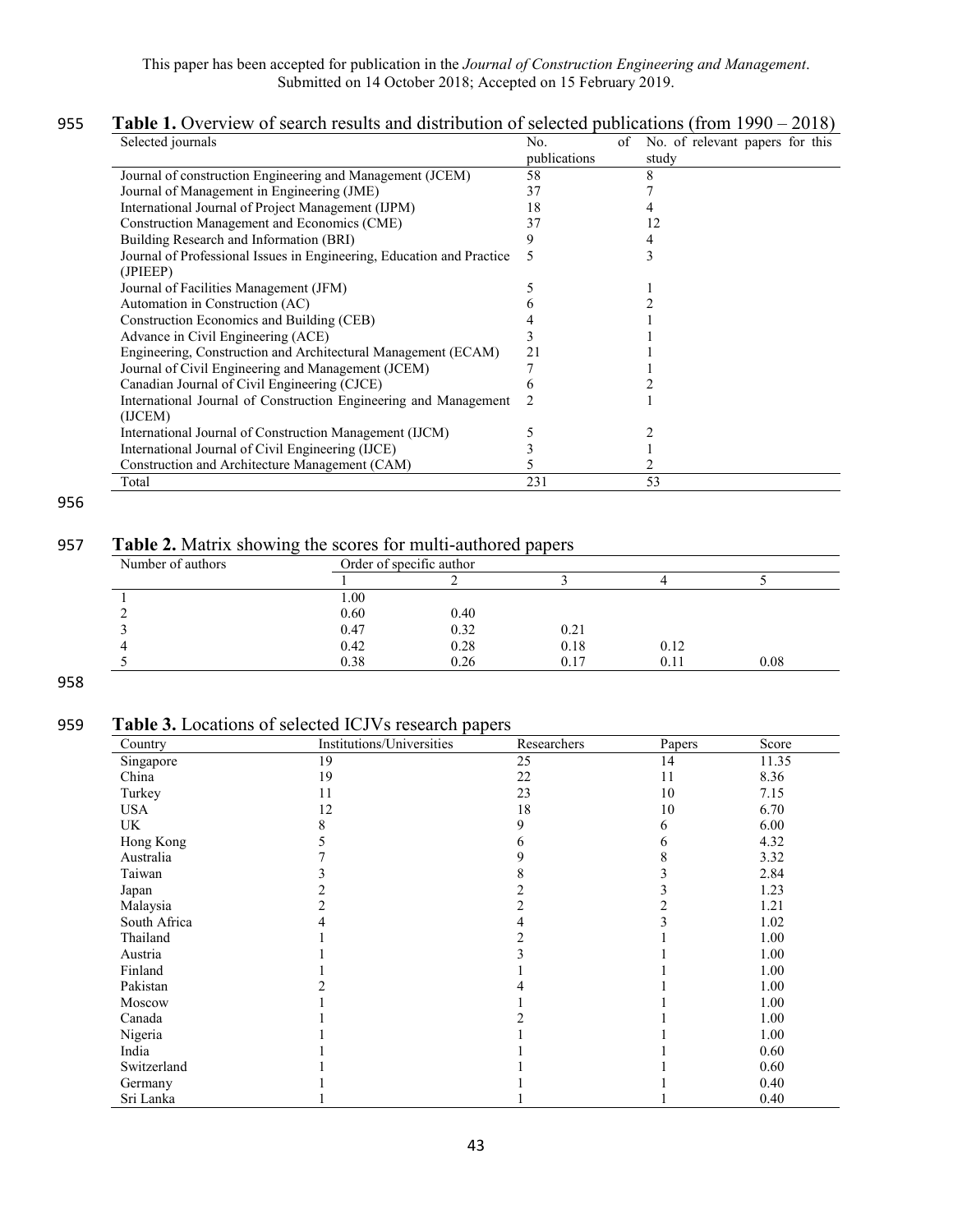961 Table 4. Top 10 research institutions publishing ICJV papers (using the score matrix)

| Rank | Institution/University           | Country   | Researchers | Papers | Score |
|------|----------------------------------|-----------|-------------|--------|-------|
|      | Nanyang Technology University    | Singapore |             |        | 4.66  |
|      | Illinois Institute of Technology | US        |             |        | 3.60  |
|      | Southeast University, Nanjing    | China     |             |        | 3.57  |
|      | Middle East Technical University | Turkey    |             |        | 3.43  |
|      | National University of Singapore | Singapore |             |        | 3.41  |
| h    | Hong Kong Polytechnic University | Hong Kong |             |        | 2.00  |
|      | National Taiwan University       | Taiwan    |             |        | 1.84  |
|      | Griffith University              | Australia |             |        | 1.00  |
|      | University of Hong Kong          | Hong Kong |             |        | 1.00  |
| 10   | University of Toronto            | Canada    |             |        | 1.00  |

**Table 5.** Authors contributions to ICJVs related papers in construction (scoring at least one point)

| Researcher            | Papers | Affiliation                      | Country   | Score |
|-----------------------|--------|----------------------------------|-----------|-------|
| Xianbo Zhao           |        | National University of Singapore | Singapore | 2.49  |
| Beliz Ozorhon         |        | Illinois Institute of Technology | US        | 2.15  |
| Irem Dikmen           |        | Middle East Technical University | Turkey    | 1.87  |
| Jun Luo               |        | Ove Arup and Partners Ltd        | UK        | 1.48  |
| David Arditi          |        | Illinois Institute of Technology | US        | 1.40  |
| <b>Bon-Gang Hwang</b> |        | National University of Singapore | Singapore | 1.39  |
| S. Ping Ho            |        | National Taiwan University       | Taiwan    | 1.24  |
| Yi-Hsin Lin           |        | Southeast University, Nanjing    | China     | 1.16  |
| Low Sui Pheng         |        | National University of Singapore | Singapore | 1.07  |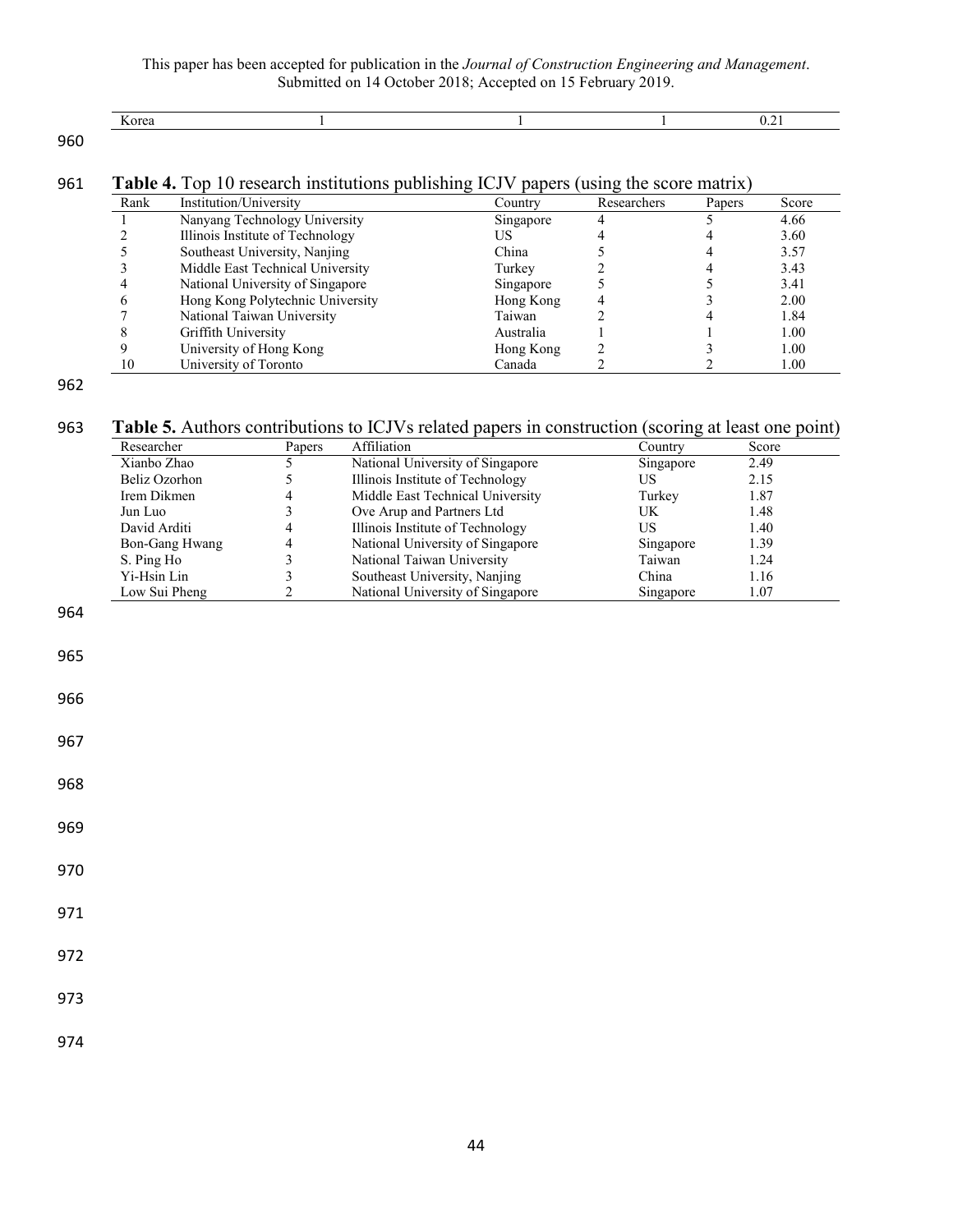|  | 975 Table 6. Research areas and sub-focus in ICJV publications from 1990 to 2018 (as of end of August) |  |  |  |
|--|--------------------------------------------------------------------------------------------------------|--|--|--|
|--|--------------------------------------------------------------------------------------------------------|--|--|--|

| Research area                               | Sub-focus                                                                                              | CM journals                           | Number<br>-of  |
|---------------------------------------------|--------------------------------------------------------------------------------------------------------|---------------------------------------|----------------|
|                                             |                                                                                                        |                                       | papers $(\% )$ |
| Entry modes, formation decision strategies, | Culture characteristics to entry decision; Entry strategies; Collaboration and                         | $CME(3)$ , IJPM $(1)$ , JME           | 16             |
| and operation                               | competition; Entry mode classification; Influential factors for entry mode choices;                    | $(2)$ ; CEB $(1)$ , JPIEEP            |                |
|                                             | Model for entry location and entry timing; and Host country related factors on entry<br>mode selection | $(1)$ , CJCE $(1)$                    |                |
| Risk assessment and management practices    | Model for managing risk; Risk identification and its impact on the project; Political                  | JCEM $(7)$ , CME $(1)$ ,              | 42             |
|                                             | risk management; Risk mitigation by resource level and capabilities; Exchange rate                     | JME (2), ACE (1), AC                  |                |
|                                             | risk management; culture and performance; Host country risk and performance;                           | $(2)$ , IJPM $(2)$ , IJCEM            |                |
|                                             | Critical external risk; and Risk assessment and allocation preference;                                 | $(1)$ , IJCE $(1)$ , ECAM             |                |
|                                             |                                                                                                        | $(1)$ , JPIEEP $(2)$ , CAM            |                |
|                                             |                                                                                                        | (2)                                   |                |
| Performance evaluation elements             | Modeling perspective of performance; Multidimensional performance measures;                            | $JCEM$ (1),<br>CME $(2)$ ,            | 11             |
|                                             | comparative performance study                                                                          | JME(3)                                |                |
| Dispute resolution mechanisms               | Sources of disputes and resolution strategies                                                          | JCEM(2)                               |                |
| Management issues in ICJVs                  | Coordination and control; Trust; Management and operating performance;                                 | CME (4), JCEM (2),                    |                |
|                                             | Governance structure strategies: Model for organizational governance choices; and                      |                                       |                |
|                                             | Safety management challenges                                                                           |                                       |                |
| Influential factors for ICJV practice       | Key factors influencing the success of ICJVs at the formations stage; Market                           | $IJPM$ (1),<br><b>IJCM</b><br>$(1)$ , | 9              |
|                                             | concentration and ICJV formation; Partner fit and performance; Corporate growth                        | JME (1), CME (1), BRI                 |                |
|                                             | strategies; and Practical aspect of ICJV implementation                                                | (1)                                   |                |
| Technology transfer                         | Knowledge transfer mechanisms; and learning effectiveness                                              | CME (2), IJCM (1)                     |                |

Note: CME- Construction Management and Economics; IJPM- International Journal of Project Management; JME- Journal of Management in Engineering; CEB- Construction Economics and Building; JPIEEP- Journal of Professional Issues in Engineering, Education and Practice; CJCE- Canadian Journal of Civil Engineering; JCEM- Journal of Construction Engineering and Management; ACE- Advance in Civil Engineering; AC- Automation in Construction; IJCEM- International Journal of Construction Engineering and Management; IJCE- International Journal of Civil Engineering; ECAM- Engineering, Construction and Architectural Management; CAM- Construction and Architectural Management; BRI- Building Research and Information